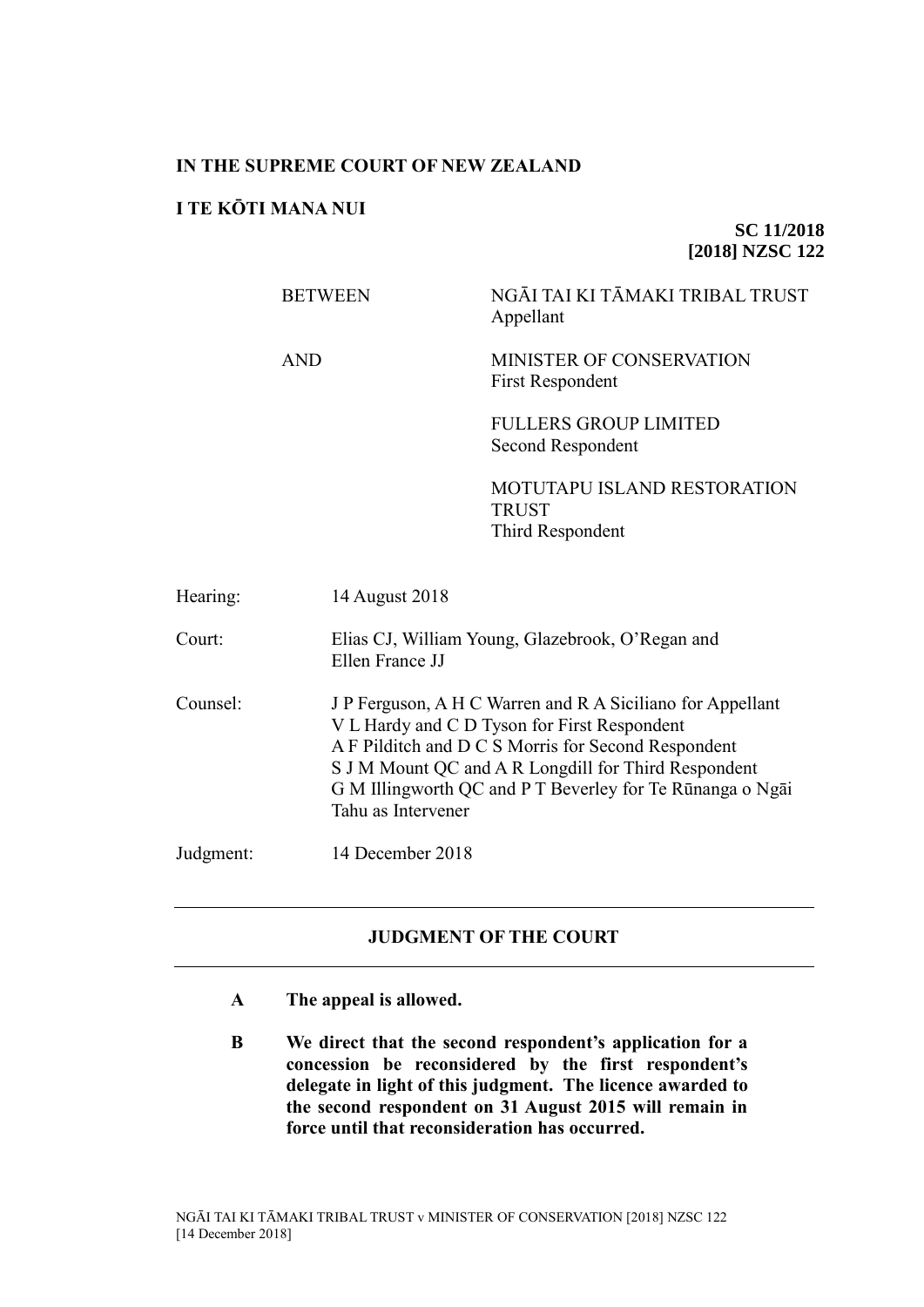- **C The decision of the first respondent's delegate granting a permit to the third respondent dated 15 October 2015 is quashed. We direct that the third respondent's application for a concession be reconsidered by the first respondent's delegate in light of this judgment.**
- **D Costs are reserved.**

## **REASONS**

|                                                   | Para No. |
|---------------------------------------------------|----------|
| Elias CJ, Glazebrook, O'Regan and Ellen France JJ |          |
| William Young J                                   | $[111]$  |

# **ELIAS CJ, GLAZEBROOK, O'REGAN AND ELLEN FRANCE JJ** (Given by O'Regan J)

### **Table of Contents**

|                                                             | Para No.           |
|-------------------------------------------------------------|--------------------|
| Judicial review proceedings                                 | $[1]$              |
| <b>Issues</b>                                               | $[2]$              |
| <b>Factual background</b>                                   | $[4]$              |
| The challenged decisions                                    | [11]               |
| <b>Fullers</b> decision                                     | $[15]$             |
| <b>MRT</b> concession                                       | $[23]$             |
| The Ngāi Tai Trust's Te Haerenga concession and Ngāi Tai ki |                    |
| Tāmaki's aspirations                                        | [28]               |
| Summary                                                     | $\lceil 30 \rceil$ |
| <b>Statutory scheme</b>                                     | $[32]$             |
| Reserves Act                                                | $[35]$             |
| Hauraki Gulf Marine Park Act                                | $[36]$             |
| Part 3B of the Conservation Act                             | [41]               |
| <b>Auckland Conservation Management Strategy</b>            | [42]               |
| Collective Redress Act and the Motu Plan                    | [43]               |
| Ngāi Tai Settlement and Conservation Relationship Agreement | [44]               |
| <b>Section 4</b>                                            | [47]               |
| Application of s 4 in this case                             | [56]               |
| Were there errors of law?                                   | $[57]$             |
| The Courts below                                            | $\left[58\right]$  |
| <b>Submissions</b>                                          | [61]               |
| There were errors of law in the challenged decisions        | [64]               |
| <b>Conservation General Policy</b>                          | $[76]$             |
| Mana whenua                                                 | $[78]$             |
| Did the decisions nevertheless comply with s 4?             | [82]               |
| Courts below                                                | [83]               |
| <b>Submissions</b>                                          | [85]               |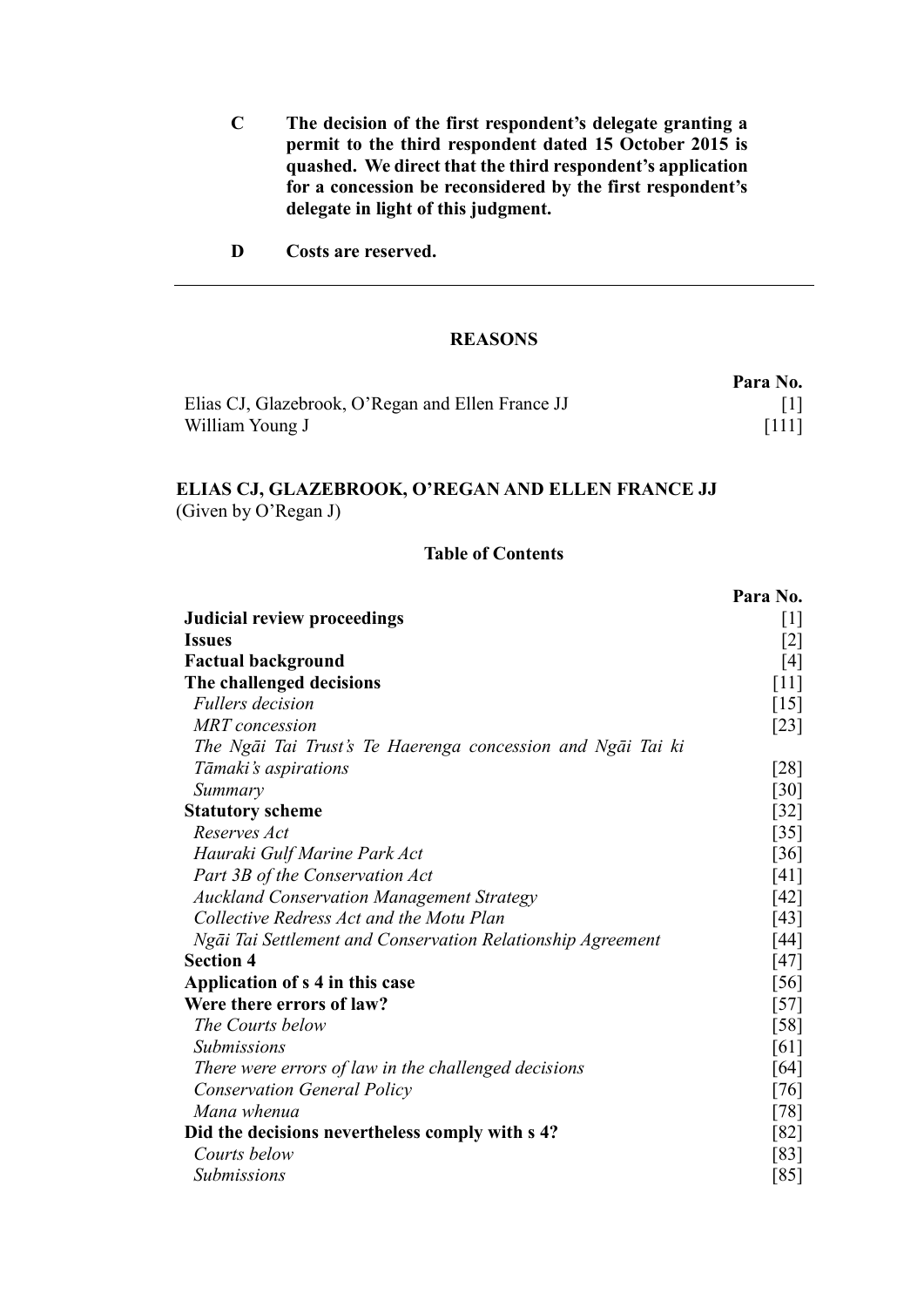| The decisions did not comply with s 4 | [89]    |
|---------------------------------------|---------|
| Should a remedy be granted?           | [101]   |
| Court of Appeal                       | [101]   |
| <b>Submissions</b>                    | [102]   |
| A remedy should be granted            | [105]   |
| <b>Result</b>                         | [109]   |
| <b>Costs</b>                          | $[110]$ |

## **Judicial review proceedings**

<span id="page-2-3"></span><span id="page-2-2"></span><span id="page-2-0"></span>[1] Ngāi Tai ki Tāmaki Tribal Trust (the Ngāi Tai Trust) applied for judicial review of the decision of a delegate of the first respondent, the Minister of Conservation, granting concessions to Fullers Group Ltd and the Motutapu Island Restoration Trust (MRT) for commercial tour operations on Rangitoto and Motutapu.<sup>1</sup> Its claim failed in the High Court.<sup>2</sup> The High Court decision was upheld on appeal to the Court of Appeal.<sup>3</sup> This Court granted leave to appeal, the approved question being whether the Court of Appeal was correct to dismiss the Ngai Tai Trust's appeal to that Court.<sup>4</sup> Te Rūnanga o Ngāi Tahu was given leave to intervene and we received both written and oral submissions from its counsel.

### **Issues**

 $\overline{a}$ 

<span id="page-2-1"></span>[2] The High Court found that the decision-maker had made errors of law in the reasoning supporting the decisions and that finding was not overturned by the Court of Appeal. However, both Courts found that these errors had not affected the outcome. Those errors related to s 4 of the Conservation Act 1987, which requires that that Act be interpreted and administered as to give effect to the principles of the Treaty of Waitangi.<sup>5</sup> The High Court declined to grant relief and that decision was upheld by the Court of Appeal. The primary issue on appeal is whether relief ought to have been granted.

<sup>&</sup>lt;sup>1</sup> We will refer to the first respondent as "DoC", the recognised abbreviation for the Department of Conservation, given that the decisions under challenge were made by officials of DoC acting under delegated authority of the Minister.

<sup>&</sup>lt;sup>2</sup> *Ngāi Tai ki Tamaki Tribal Trust v Minister of Conservation* [2017] NZHC 300, [2017] NZAR 485 (Fogarty J) [*Ngāi Tai* (HC)]. In a separate costs judgment, Fogarty J ruled that each party should bear its own costs: *Ngai Tai ki Tamaki Tribal Trust v Minister of Conservation* [2017] NZHC 872.

<sup>3</sup> *Ngāi Tai ki Tāmaki Tribal Trust v Minister of Conservation* [2017] NZCA 613, [2018] 2 NZLR 453 (Kós P, Miller and Clifford JJ) [*Ngāi Tai* (CA)].

<sup>&</sup>lt;sup>4</sup> *Ngāi Tai ki Tāmaki Tribal Trust v Minister of Conservation* [2018] NZSC 41.

All references in these reasons to section 4 or s 4 are to s 4 of the Conservation Act.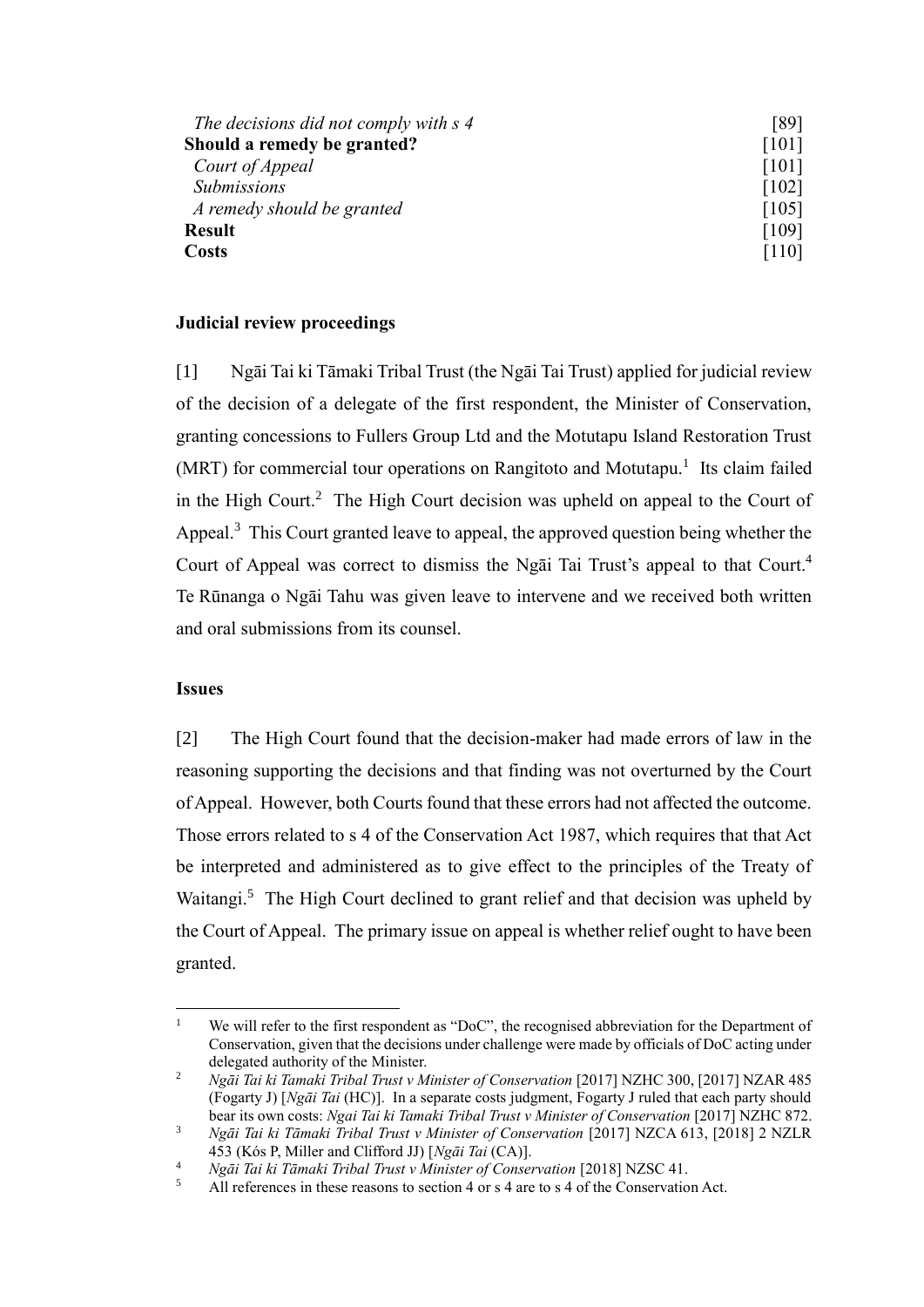[3] The analysis of that issue requires consideration of the application of s 4 to the decisions under review. The essential issue in the appeal is whether the Courts below were correct that the decisions did meet the requirements of that section, despite the errors of law just mentioned.

#### **Factual background**

<span id="page-3-0"></span>[4] Rangitoto and Motutapu are islands (motu) within the Tīkapa Moana/Hauraki Gulf. They are proximate to each other and connected by a short causeway. We will refer to Rangitoto and Motutapu together as "the Motu". The majority of the land comprising the Motu is subject to the Reserves Act 1977, being land within the Rangitoto Island Scenic Reserve, the Ngā Pona-toru-a-Peretū Scenic Reserve (the summit of Rangitoto), or the Motutapu Island Recreation Reserve.

[5] The Ngāi Tai Trust represents the iwi of Ngāi Tai ki Tāmaki. The rohe of Ngāi Tai ki Tāmaki extends across Tīkapa Moana/Hauraki Gulf and includes the ancestral motu of Rangitoto, Motutapu, and Motu-a-Ihenga (Motuihe), with which it has deep and long-standing connections. There is no dispute that from the mid-nineteenth century Ngāi Tai ki Tāmaki was marginalised from its ancestral islands following a series of transactions in which the Crown participated.<sup>6</sup>

<span id="page-3-1"></span>[6] Ngāi Tai ki Tāmaki is part of Ngā Mana Whenua o Tāmaki Makaurau, a group of iwi and hapū that the Crown recognises as having claims based on historical breaches of the Treaty of Waitangi in the Tāmaki Makaurau region (the Tāmaki Collective).<sup>7</sup> While the Crown has pursued and continues to pursue settlement of these claims through negotiation with individual iwi and hapū, the Ngā Mana Whenua o Tāmaki Makaurau Collective Redress Act 2014 (the Collective Redress Act) was passed to provide redress relating to maunga, motu and lands "in respect of which all the iwi and hapū have interests" and "in respect of which all the iwi and hapū will share".<sup>8</sup> The vesting of maunga in the Tūpuna Taonga o Tāmaki Makaurau Trust

<sup>6</sup> This has now been acknowledged by the Crown in the Ngāi Tai ki Tāmaki Claims Settlement Act 2018. See ss 7–9 of that Act, and the historical account contained in the Ngāi Tai ki Tāmaki Deed of Settlement of Historical Claims (7 November 2015).

<sup>7</sup> See the preamble to the Ngā Mana Whenua o Tāmaki Makaurau Collective Redress Act 2014 [Collective Redress Act].

See the preamble to the Collective Redress Act.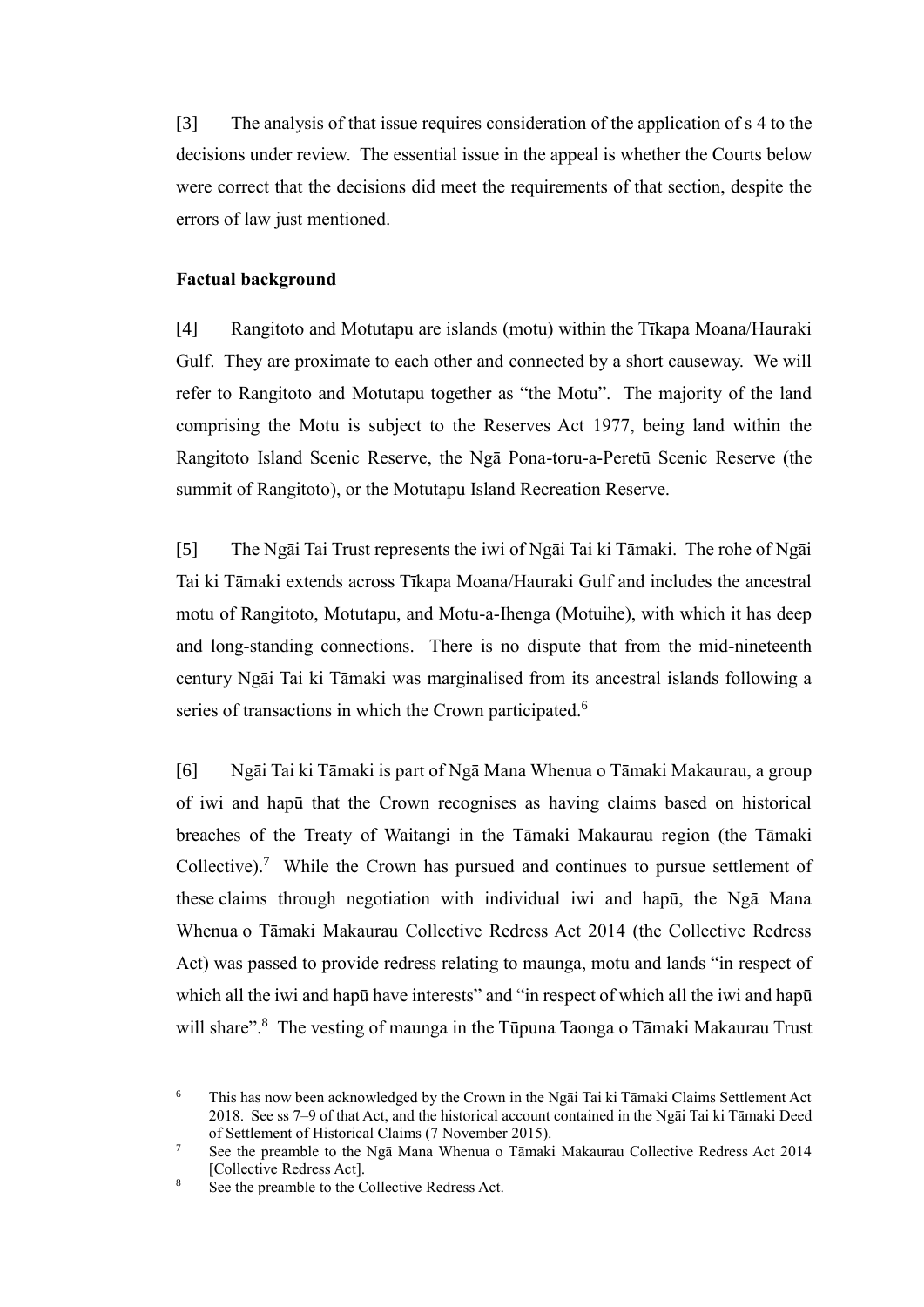(Tūpuna Taonga Trust) was a significant element of the cultural redress provided in that Act. The Tūpuna Taonga Trust is an entity set up to represent the Tāmaki Collective. The Collective Redress Act gave effect to a Deed of Settlement between the Crown and the Tāmaki Collective that was entered into in December 2012 (the Collective Redress Deed).

<span id="page-4-1"></span><span id="page-4-0"></span>[7] The Ngā Pona-toru-a-Peretū Scenic Reserve, which encompasses the summit of Rangitoto, was one such site vested in the Tūpuna Taonga Trust although it remains a reserve administered by DoC for the purposes of the Reserves Act. $9$  The remaining  $\text{land}^{10}$  on the Motu was temporarily vested in the Tūpuna Taonga Trust before revesting in the Crown 32 days later.<sup>11</sup> James Brown, the Chairperson of the Ngai Tai Trust, gave evidence to the effect that the Ngāi Tai Trust, the iwi and its negotiators are very clear that, despite the collective nature of the redress provided under the Collective Redress Act, it is Ngāi Tai ki Tāmaki and not the Tāmaki Collective that has mana whenua and customary interests on the Motu. The extent to which other iwi or hapū have overlapping customary rights on the islands is not clear.<sup>12</sup> Ngāti Paoa has an historic and enduring relationship with Motutapu and disputes any suggestion of exclusive interests in Motutapu, despite acknowledging that "Ngāi Tai has a greater level of customary association with Motutapu".

[8] The only members of the Tāmaki Collective who participated in the consultation process in relation to the two decisions under challenge were Ngāi Tai ki

<sup>9</sup> Collective Redress Act, s 70. Two properties on Rangitoto were also vested in the Tūpuna Taonga Trust and are administered by the trustee of that Trust, rather than the Crown: see ss 73 and 77.

<sup>&</sup>lt;sup>10</sup> Except two specific sites on Rangitoto: see above n [9.](#page-4-0)<br><sup>11</sup> See ss 68 and 69 of the Collective Redress Act

<sup>&</sup>lt;sup>11</sup> See ss 68 and 69 of the Collective Redress Act.<br><sup>12</sup> The statements of association which appeared

<sup>12</sup> The statements of association which appeared in the *New Zealand Gazette* on 20 August 2015 acknowledged the following iwi and hapū as having a spiritual, ancestral, cultural, customary and historic interest in Motu-a-Ihenga, Motutapu, and Rangtitoto: Ngāi Tai ki Tāmaki, Ngāti Maru, Ngāti Paoa, Ngāti Tamaoho, Ngāti Tamaterā, Ngāti Te Ata, Ngāti Whanaunga, Ngāti Whātua Ōrākei, Ngāti Whātua o Kaipara, Te Kawerau ā Maki and Te Patukirikiri. This includes all members of the Tāmaki Collective, except Te Ākitai Waiohua. However, note that statements of association do not grant, create, or affect any interests or rights in relation to the lands referred to in the statements: s 17 of the Collective Redress Act.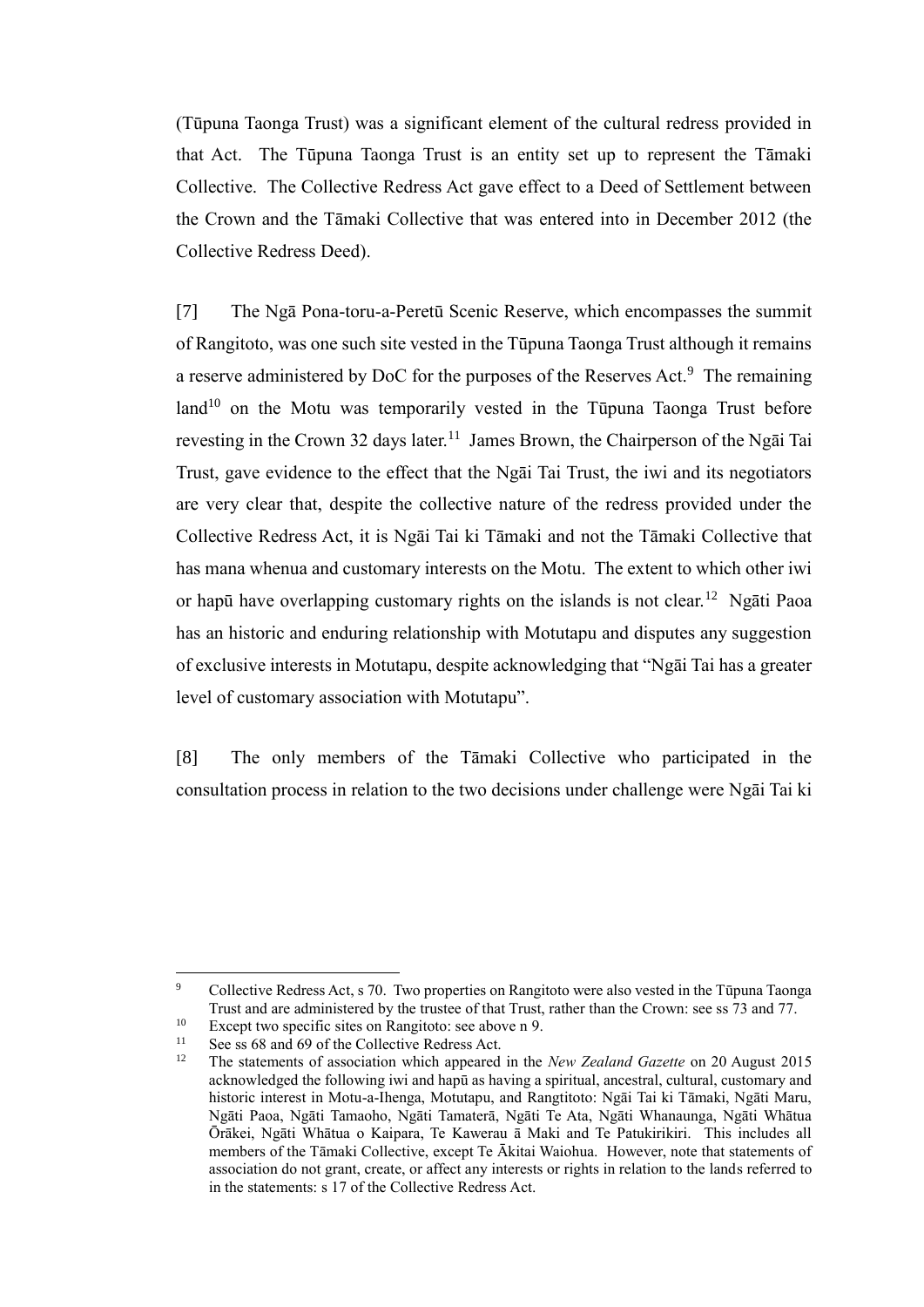Tāmaki, Te Kawerau ā Maki,<sup>13</sup> Ngāti Whanaunga,<sup>14</sup> Ngāti Whātua Ōrākei,<sup>15</sup> and Te Patukirikiri.<sup>16</sup> The Tāmaki Collective also participated in consultation.

[9] Ngāi Tai ki Tāmaki has also reached its own settlement with the Crown. The deed of settlement (the Ngāi Tai Settlement Deed) was entered into on 7 November 2015 and the legislation to give effect to that settlement, the Ngāi Tai ki Tāmaki Claims Settlement Act 2018 (the Ngāi Tai Settlement Act), came into force on 5 July 2018 and took effect from 27 September 2018.<sup>17</sup> Amongst other things, the settlement provides for the transfer of wāhi tapu sites on Motutapu and Motu-a-Ihenga to the Ngāi Tai ki Tāmaki Trust;<sup>18</sup> statutory acknowledgments of Ngāi Tai ki Tāmaki's relationship with Motutapu and the surrounding coastal marine area;<sup>19</sup> and a Conservation Relationship Agreement between Ngāi Tai ki Tāmaki and DoC.<sup>20</sup>

[10] Ngāi Tai ki Tāmaki is also a member of the Pare Hauraki Collective, which entered into a deed of settlement for collective redress on 2 August 2018.

## **The challenged decisions**

<span id="page-5-0"></span>[11] The Ngāi Tai Trust seeks judicial review of two decisions to grant concessions pursuant to s 17Q of the Conservation Act. These were granted by a DoC official as delegate of the Minister.<sup>21</sup> The concession decisions were:

 $\overline{a}$ <sup>13</sup> Te Kawerau ā Maki did not oppose the Fullers application but noted Fullers should work towards a greater level of cultural interpretation.

<sup>&</sup>lt;sup>14</sup> Ngāti Whanaunga requested a number of seats on Fullers' Volcanic Explorer shuttle be allocated to iwi free of charge. This was not something DoC was able to impose as a term of the concession and was declined.

<sup>&</sup>lt;sup>15</sup> Ngāti Whātua Ōrākei supported the continuation of the Fullers concession but queried waste disposal. Ngāti Whātua o Kaipara confirmed it was happy for Ngāti Whātua Ōrākei to respond on its behalf.

<sup>&</sup>lt;sup>16</sup> Te Patukirikiri did not oppose the Fullers concession provided there were no concerns raised from other iwi in the Tāmaki Collective.

<sup>17</sup> See ss 2 and 4 of the Ngāi Tai ki Tāmaki Claims Settlement Act 2018 [the Ngāi Tai Settlement Act].

<sup>&</sup>lt;sup>18</sup> This is a governance entity formed in 2013 and is a different trust from the Ngai Tai Trust.<br><sup>19</sup> See s 74 of the Ngai Tai Settlement Act, which acknowledges the statements of association

<sup>19</sup> See s 74 of the Ngāi Tai Settlement Act, which acknowledges the statements of association made in the documents schedule to the Settlement Deed.

<sup>&</sup>lt;sup>20</sup> Discussed in more detail below at  $[45]$ – $[46]$ .<br><sup>21</sup> The decision maker was a senior DoC official

<sup>21</sup> The decision-maker was a senior DoC official. She received and acted on the recommendations set out in a report prepared by another DoC employee. We will refer to them as the decision-maker and the report writer respectively.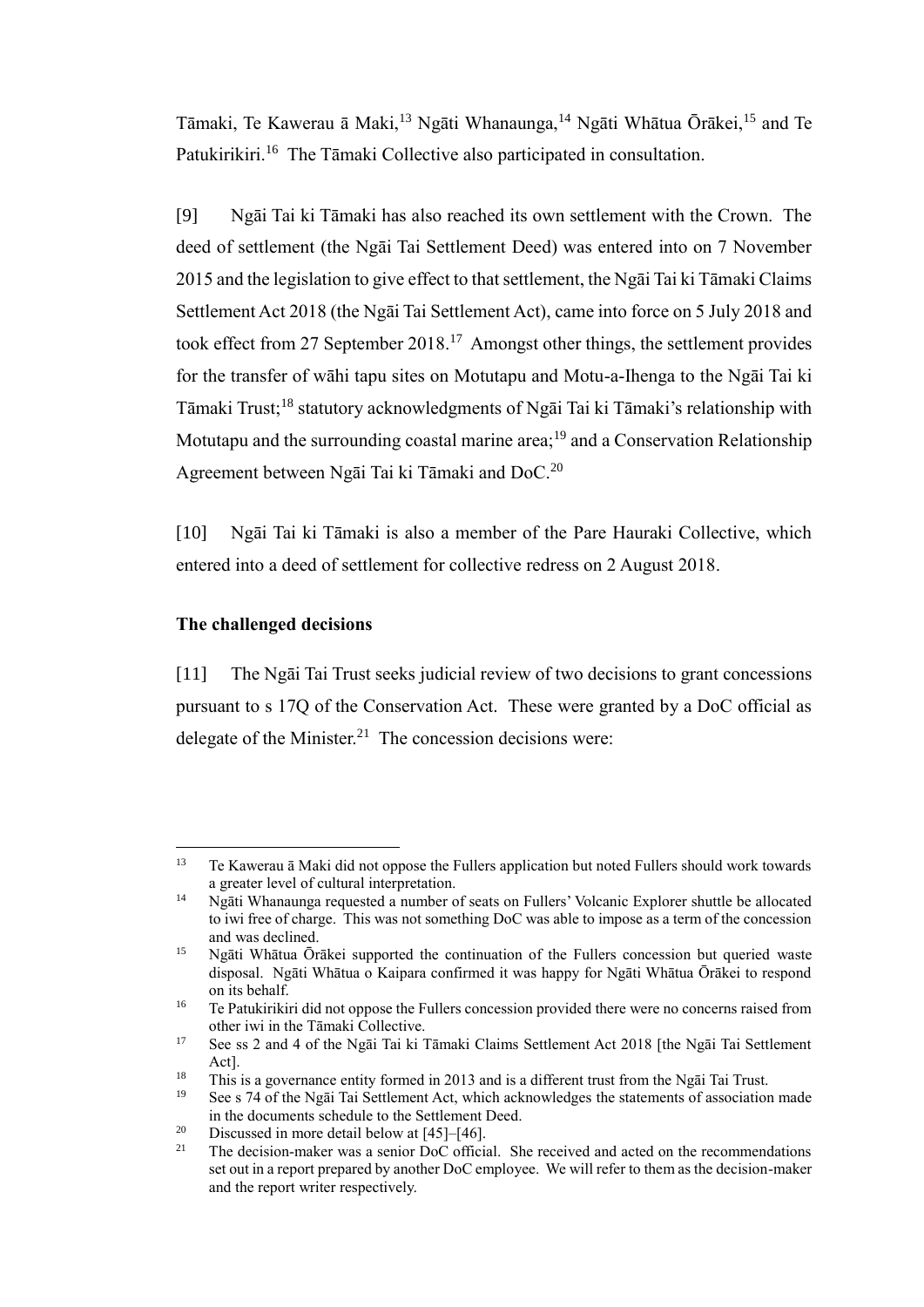- (a) The decision of 24 June 2015 to grant a permit for a period of five years allowing the MRT to conduct guided walking tours on the Motu. MRT subsequently requested to defer the term of its concession, resulting in a new decision made on 15 October 2015.
- (b) The decision of 31 August 2015 to grant a licence for a period of five years allowing Fullers to conduct guided walking and tractor/trailer tours on Rangitoto.

[12] The Ngāi Tai Trust itself had been granted a concession on 22 May 2014, to operate guided walking tours on the Motu. That concession is for a term of nine years and eleven months. This is discussed in more detail below.<sup>22</sup>

<span id="page-6-1"></span>[13] Applications relating to the two challenged decisions, together with two similar applications relating to concessions on Rangitoto and Motu-a-Ihenga respectively, were referred to the same DoC report writer for consideration. The Ngāi Tai Trust's concession application does not appear to have been part of this consolidated group.

[14] Prior to the preparation of the reports to the decision-maker on the Fullers and MRT applications, the Manager – Conservation Partnerships for the Auckland Region prepared a memorandum dated 30 April 2015 giving advice on issues that the Ngāi Tai Trust had raised in relation to those applications. We will call this the Advice Memorandum. Extracts from the Advice Memorandum are set out in the reasons of William Young J.<sup>23</sup>

### *Fullers decision*

<span id="page-6-0"></span>[15] Fullers operates a number of ferry services in the Waitematā Harbour and Tīkapa Moana/Hauraki Gulf. It has been operating a ferry service to Rangitoto since 1988. In 1999, Fullers launched its Volcanic Explorer service, which offers guided tours around Rangitoto in a tractor/trailer vehicle. It stops at the base of the summit track on Rangitoto, where the driver and guide accompanies those able and willing to walk to the summit. In accordance with its current and previously held concession

 $22$  $\frac{22}{23}$  See below at [\[28\]–](#page-10-0)[\[29\].](#page-10-1)

William Young J below at [\[120\]](#page-38-0)[–\[121\].](#page-39-0)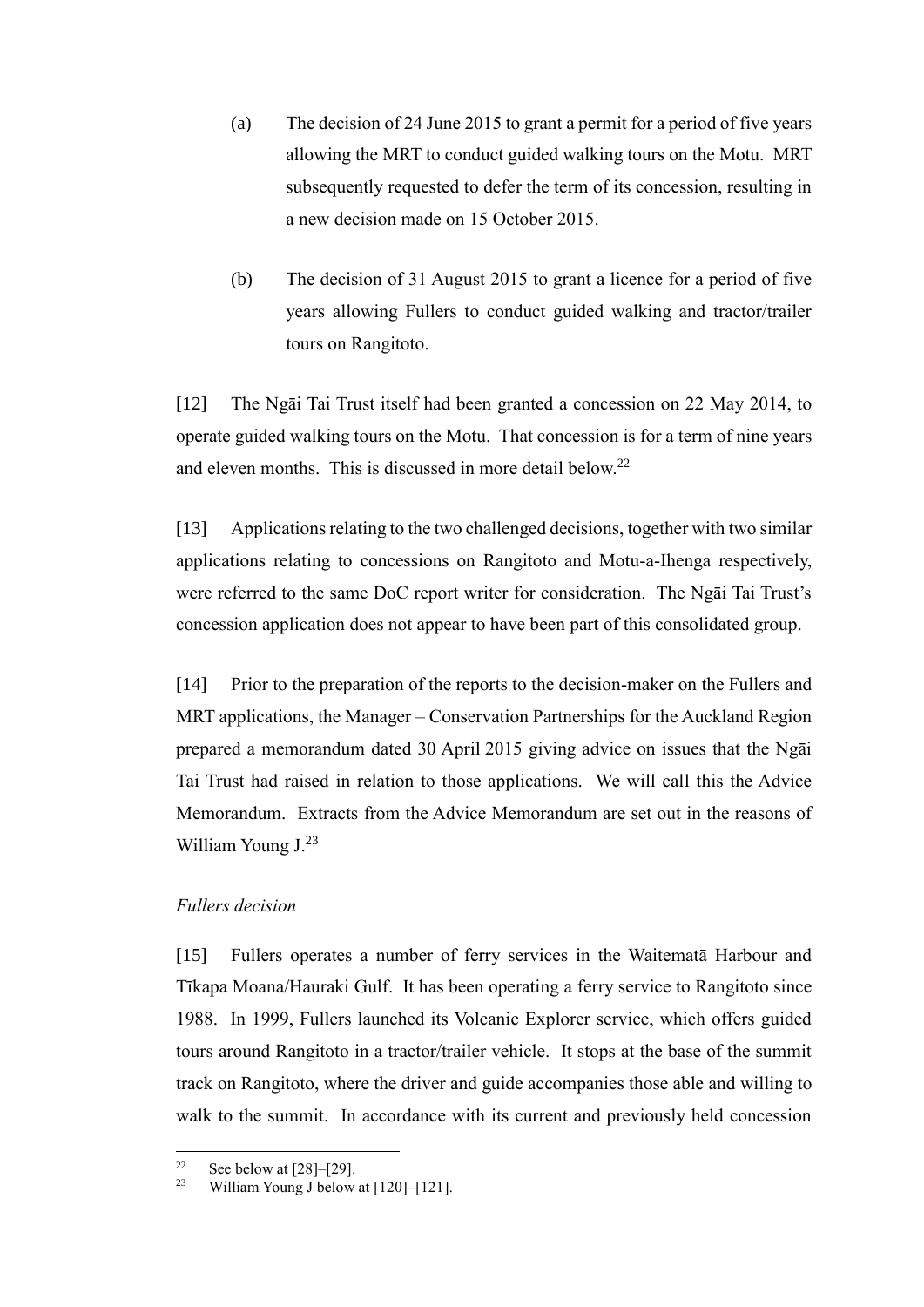licences, Fullers is obligated to maintain the roads on which the Volcanic Explorer operates. Fullers also jointly funded a new boardwalk providing access to the summit of Rangitoto as part of the original concession. Fullers does not offer a standalone guided walking service.

[16] On 23 August 2013, Fullers sought a rollover of its existing concession which allowed it to operate its Volcanic Explorer service on Rangitoto. A pre-application meeting between Fullers and DoC was held on 24 September 2013. Fullers was advised its application for a new concession would be assessed as a renewal on the basis that there was no material change to the proposed concession activity. On 20 November 2013, DoC confirmed the existing concession would roll over and invited Fullers to apply for the new concession, which Fullers did on 18 December 2013.

[17] Fullers' application specified the activities being applied for as: (a) use of DoC's building at Rangitoto Wharf as a lunch room and for storage; and (b) a licence to operate tractor train tours and guided walks to the summit of Rangitoto, to operate 364 days per year, with a maximum party size of 60 people and maximum of six trips per day. The concession was sought for a period of 10 years.

[18] In the environmental impact assessment annexed to the application, Fullers provided details of the consultation it had undertaken to date. This was mostly with Ngāi Tai ki Tāmaki and included discussions relating to Te Haerenga Project, a proposed guided walk on the Motu, which is explained in further detail below, and other possible opportunities to involve Ngāi Tai ki Tāmaki personnel in Fullers' services.<sup>24</sup>

[19] It appears that in the time between the Fullers application being lodged in December 2013 and the concession being granted in August 2015, communication between DoC, Fullers and the Ngāi Tai Trust broke down. Mr Brown's evidence was that the Ngāi Tai Trust was not re-engaged in the consultation process until December 2014. In January 2015 the Ngāi Tai Trust's solicitors wrote to DoC formally recording the Ngāi Tai Trust's objection to the Fullers concession application, as well as raising

<sup>&</sup>lt;sup>24</sup> Below at  $[24]$ .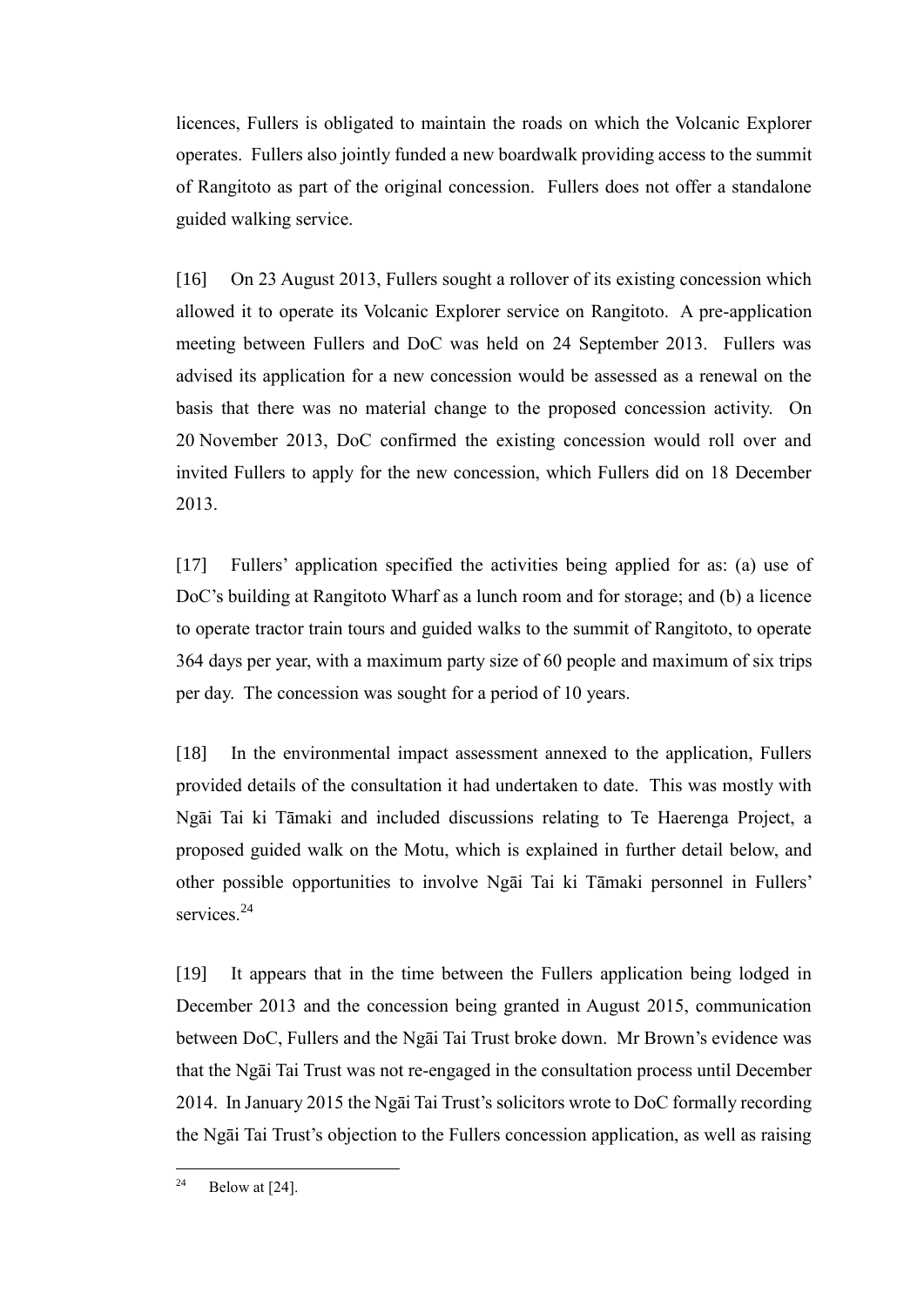concerns over DoC's handling of the application. The primary objections raised related to the rollover provisions and DoC's unwillingness to provide information to the Ngāi Tai Trust.

[20] The Ngāi Tai Trust then met with DoC on 30 March 2015 to discuss its objections to all four concession applications under consideration. It recounted its key concerns in a letter of 19 May 2015, noting that they mirrored concerns detailed in a letter of 17 November 2014 regarding MRT's concession application. These included the negative impact on culture and whakapapa because of the operators' mispronunciation of te reo Māori and inadequate cultural knowledge. The Ngāi Tai Trust argued that a concession holder should have sufficient knowledge of things like motu names, pā sites and native flora and fauna, including an understanding of tikanga and background to those sites and names. The Ngāi Tai Trust was also concerned about the continued progression of the applications given its expectation that no concessions would be granted while Ngāi Tai ki Tāmaki's Treaty settlement negotiations were underway. While the letter does refer to the Ngāi Tai Trust's aspirations to develop its own presence on the Motu, there was no mention of an intention to set up a guided vehicle tour which would compete with (or replace) the Volcanic Explorer service.

[21] The decision to approve the Fullers concession was made on 31 August 2015. The concession was granted for a term of five years to align with the development of a conservation management plan for the Tīkapa Moana/Hauraki Gulf inner motu that is to be developed in accordance with the Collective Redress Act.<sup>25</sup> It imposed conditions requiring Fullers staff to attend a te reo course at DoC's direction and to make all reasonable endeavours to participate in any cultural induction or competency training offered by local iwi. It also required Fullers to consult with mana whenua prior to providing interpretation on matters of cultural significance. Fullers was notified of the decision on 1 September 2015.

[22] Mr Brown indicated that despite repeated follow-ups, the Ngāi Tai Trust was not made aware of this decision until 7 October 2015, when DoC emailed the Ngāi Tai

<sup>&</sup>lt;sup>25</sup> Discussed further below at [\[43\].](#page-15-0)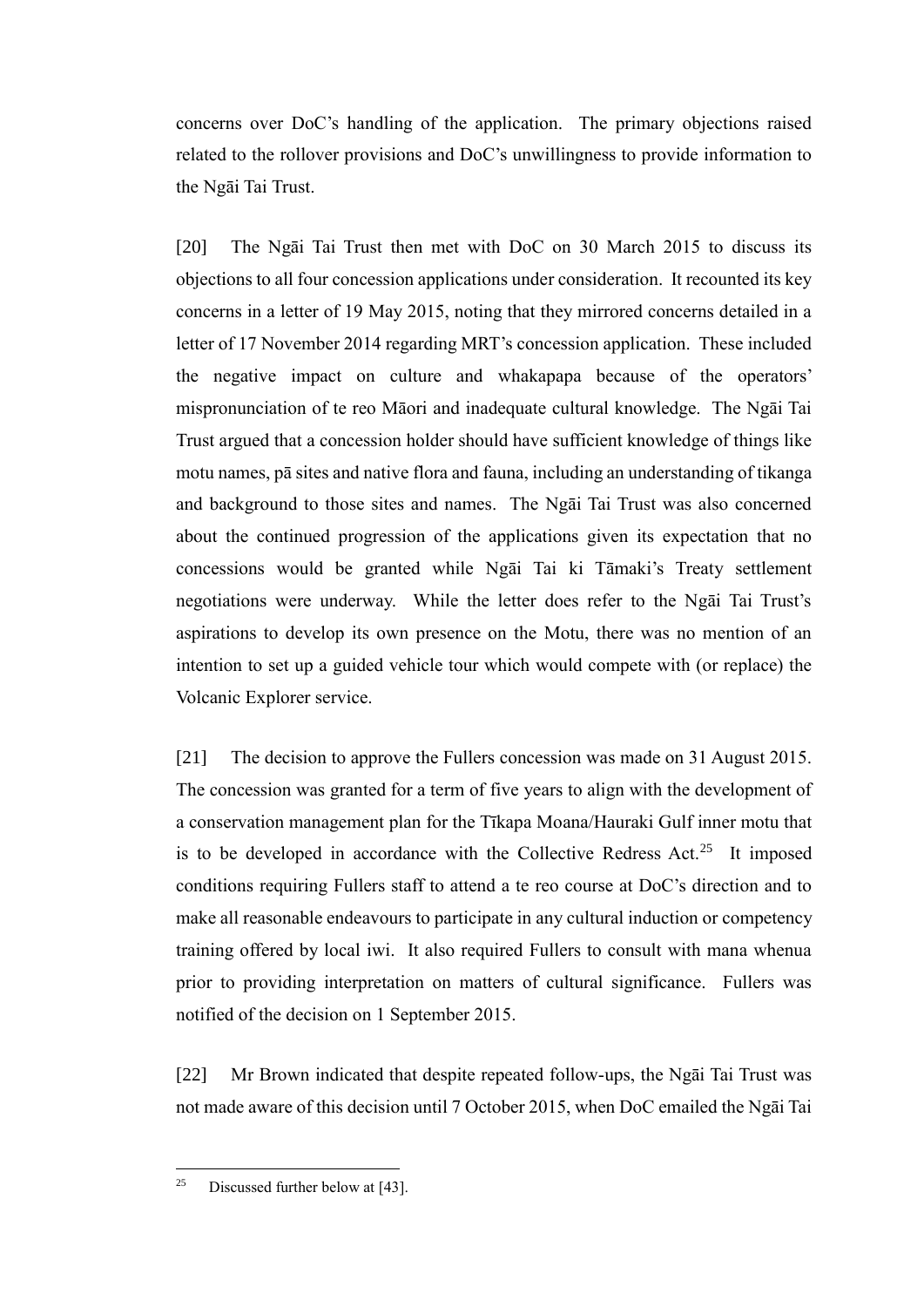Trust informing it of the outcome of all of the four applications referred to above at [\[13\].](#page-6-1) While that is clearly a matter of concern to the Ngāi Tai Trust, it does not affect the matters at issue in the present appeal.

## *MRT concession*

<span id="page-9-0"></span>[23] MRT was formed in 1993 to implement the Motutapu Restoration Plan. Its charitable purposes include habitat restoration, protection of indigenous plants and animals, and management and enhancement of conservation lands. MRT estimates the value of its total contribution to Motutapu at over \$70 million.

<span id="page-9-1"></span>[24] MRT applied for a concession to conduct guided walking tours on the Motu on 21 October 2014. This was a new application; MRT had not previously held a guided walking concession although discussions had been in the pipeline for several years. In 2011, MRT, together with DoC, Fullers and the Newmarket Rotary Club, consulted Ngāi Tai ki Tāmaki about the development of a "Great Rangitoto-Motutapu walk" (Te Haerenga). Following a reconnaissance trip in 2012, Ngāi Tai ki Tāmaki indicated that after its Treaty settlement it expected to be in a position to lead the cultural component of the visitor experience. The progress on the project stalled in 2014. MRT was surprised to learn that the Ngāi Tai Trust had applied for an individual guided walking concession in April 2014, considering it had been part of the steering group on the shared guided walk concept for several years. A trustee of MRT gave evidence that MRT never considered the guided walk concept to be the exclusive domain of any one entity.

[25] Despite the granting of a concession for a guided walk to the Ngāi Tai Trust, MRT resolved to apply for its own guided walk concession. The evidence of MRT trustees was that they regarded the application as mutually beneficial and complementary to the Ngāi Tai Trust's concession for guided cultural tours. This was reflected in MRT's concession application. The application also stated that MRT did not intend to interpret or provide cultural information as that is the property of mana whenua. Rather, it would focus on showcasing the MRT's work in restoring Motutapu. The application also covered tracks and walkways on Rangitoto, stating that guided walks would cover ecological restoration. The maximum party size was 13 people,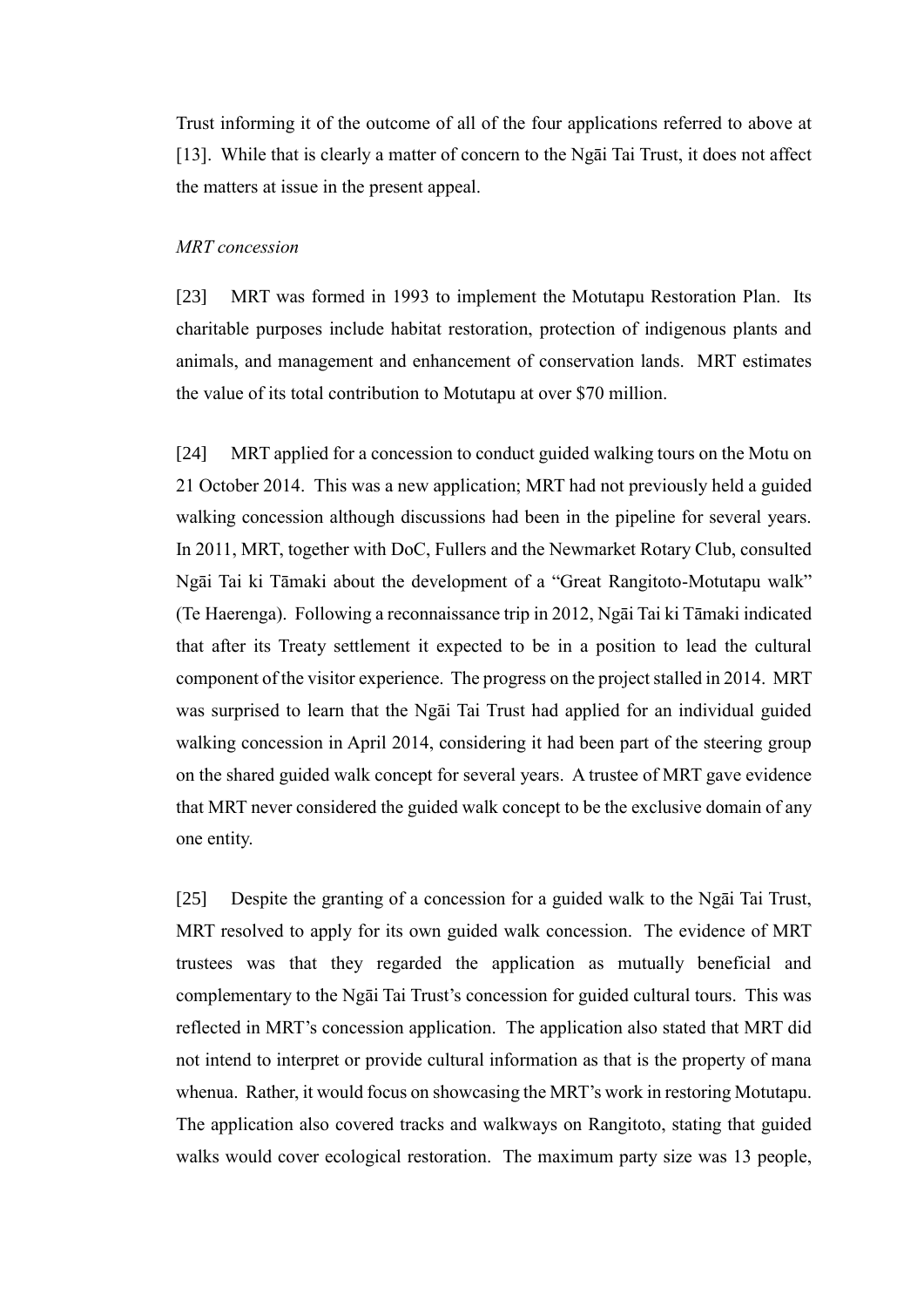with up to 12 trips per week on Motutapu and seven on Rangitoto. The concession was sought for a period of nine years and six months.

[26] The decision to grant the concession was made on 24 June 2015, although the concession was not formally granted until 3 August 2015. The concession contract was for a period of five years. The approval letter recommended a number of measures similar to the conditions contained in Fullers' concession contract. MRT staff were required to attend a te reo course at DoC's direction and to make all reasonable endeavours to attend any cultural induction or competency training offered by local iwi. MRT were also required to engage with mana whenua prior to providing information of cultural significance. MRT executed the contract and returned it to DoC.

[27] MRT then wrote to DoC asking to vary the start date of its concession so that the Ngāi Tai Trust could establish Te Haerenga without any perception of challenge or competition. It was not possible under the terms of the Conservation Act to vary the original concession. Therefore, DoC required MRT to surrender its concession and apply for a new one. The decision to grant the new concession was made on 15 October 2015. The only changes in the concession contract were that the start date was deferred to 1 October 2016, and the recommendations previously made in the letter of approval were inserted as conditions in the contract. Even under its deferred concession, MRT is not taking steps to commence its guided walks until the current proceedings are resolved, out of respect for Ngāi Tai ki Tāmaki.

### *The Ngāi Tai Trust's Te Haerenga concession and Ngāi Tai ki Tāmaki's aspirations*

<span id="page-10-0"></span>[28] The Ngāi Tai Trust's concession to operate guided walks on the Motu was granted on 22 May 2014 for a term of nine years and eleven months. The parameters of the activity were a maximum party size of 13, frequency of one group per day and maximum number of 365 trips per year. Activity, monitoring and management fees were waived for the first year of the concession, with fees commencing from 1 June 2015.

<span id="page-10-1"></span>[29] In his evidence, Mr Brown explained that Ngāi Tai ki Tāmaki also aspires to run its own volcanic explorer activity and ferry services. It is not clear that DoC was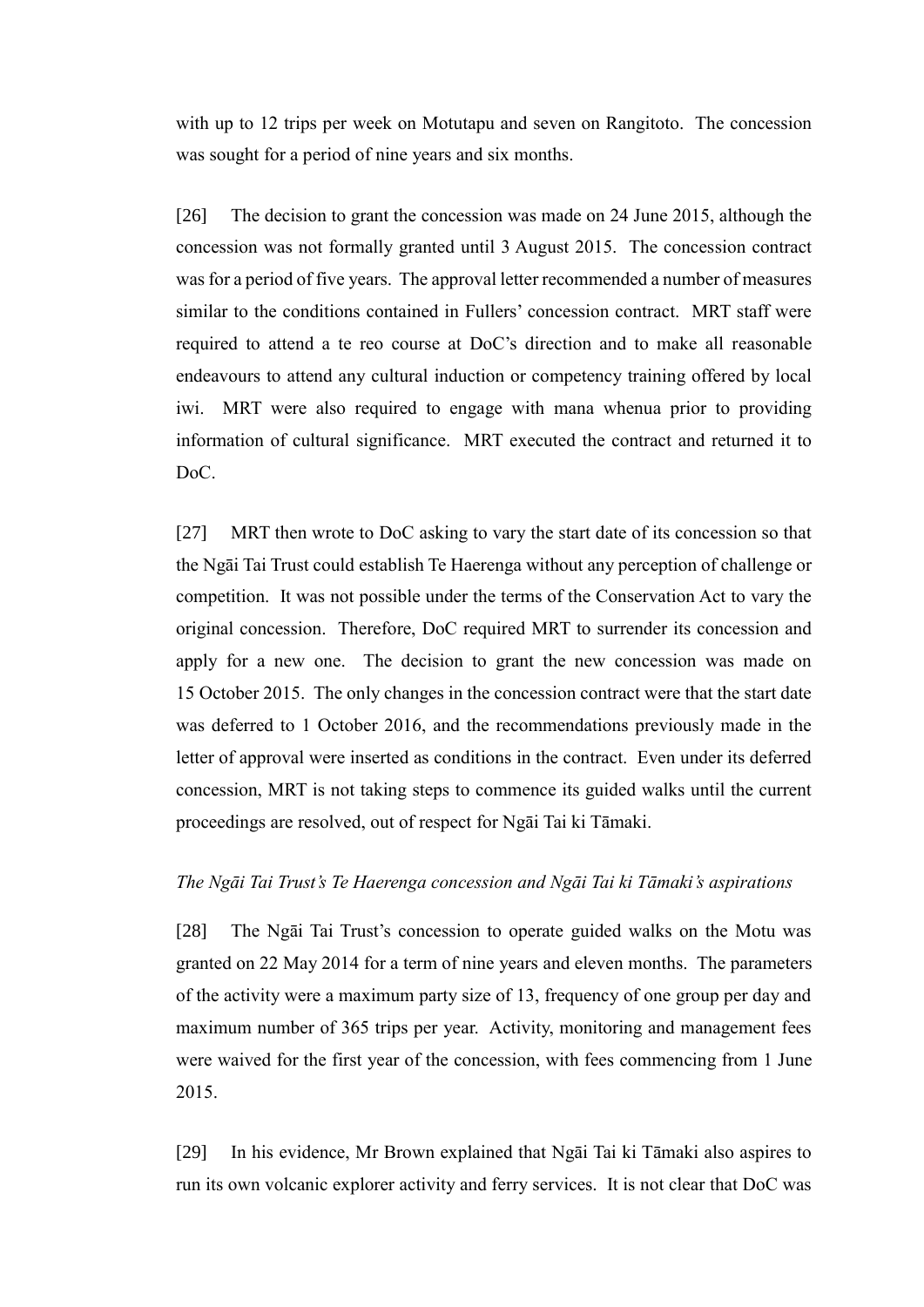aware of these specific aspirations when it was considering granting the Fullers and MRT concessions. However, it is clear from the concession reports that Ngāi Tai ki Tāmaki had argued that DoC was obliged not to grant concessions to other parties as part of its duty of active protection of Māori interests. Ngāi Tai ki Tāmaki said that was because granting other concessions would limit or remove opportunities for Māori, whether economic or otherwise. However it appears Ngāi Tai ki Tāmaki did not provide detail about what those opportunities would be, in terms of the type of activity or the timeframe within which Ngāi Tai ki Tāmaki could be expected to develop them.

#### *Summary*

<span id="page-11-0"></span>[30] To summarise, the three parties involved (Fullers, MRT, and the Ngāi Tai Trust) applied for different concession activities. The Ngāi Tai Trust's concession was to conduct guided walks on the Motu with a cultural focus. It was granted first and came as a surprise to MRT, which was under the impression that the Ngāi Tai Trust wanted to partner in developing a joint venture. MRT nevertheless applied to conduct its own guided walking tours on the Motu, but saw its proposed activity as complementary to the Ngāi Tai Trust's, in that it would provide information about its own activities and ecological restoration, rather than any cultural interpretation. Fullers did not consider its application for renewal of the Volcanic Explorer service on Rangitoto would be in competition with guided walking tours, as the service targeted only those who did not wish to walk

[31] While the Ngāi Tai Trust expressed its view that no concessions should be granted to other operators in order to preserve its opportunities to develop services on the Motu, the detail of these services was not elaborated beyond the guided walking/Te Haerenga venture.

### **Statutory scheme**

<span id="page-11-1"></span>[32] As already mentioned, the provision at the heart of this appeal is s 4. However, the concession decisions also engaged a number of other statutory provisions and other considerations. To provide the context for the discussion of s 4, we summarise briefly these other provisions and considerations.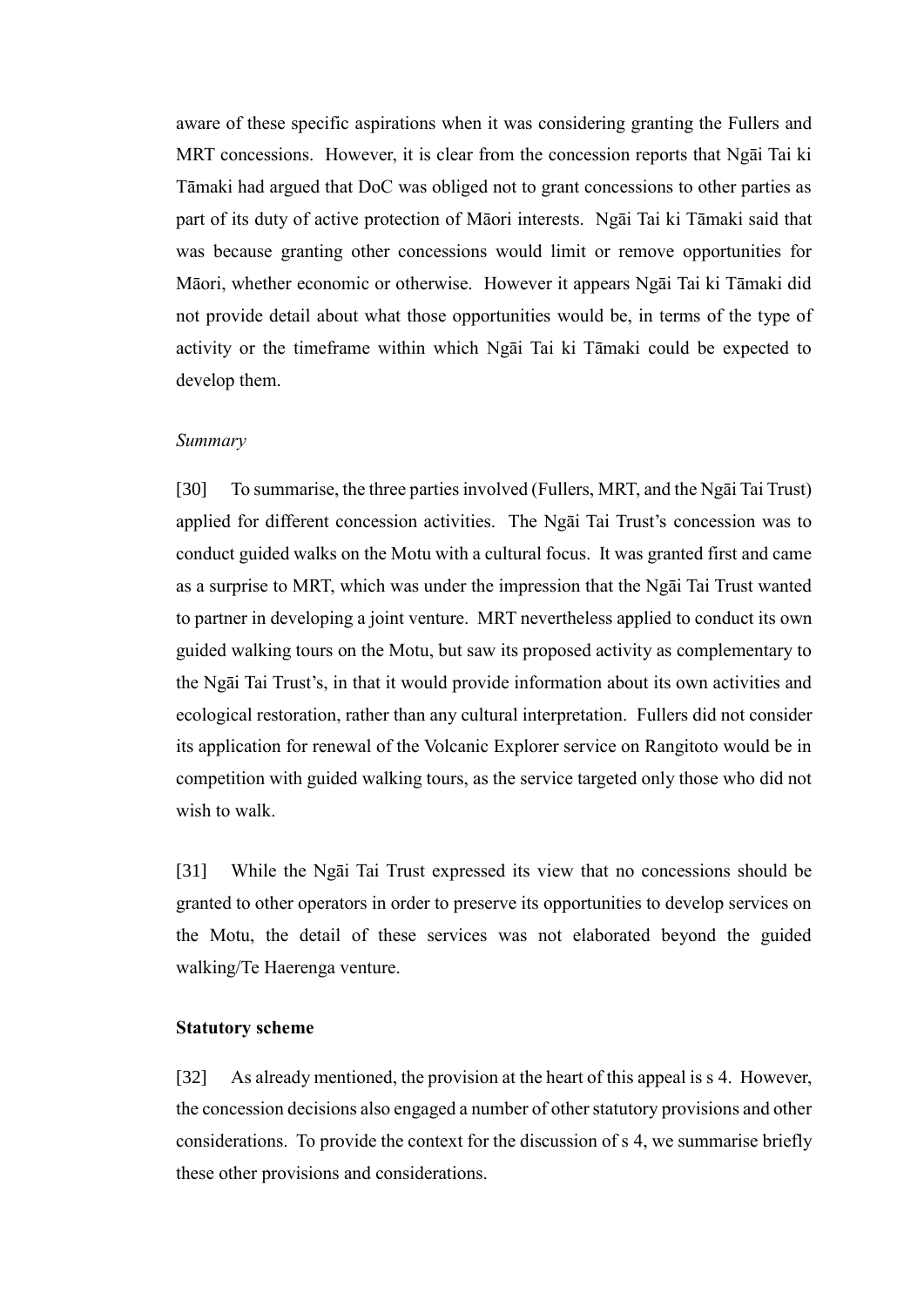## [33] We begin with s 4 itself. It provides:

### **4 Act to give effect to Treaty of Waitangi**

This Act shall so be interpreted and administered as to give effect to the principles of the Treaty of Waitangi.

[34] Section 4 applies in the present case because the concessions relate to reserves under the Reserves Act. Under s 6 of the Conservation Act, DoC is responsible for the administration of the enactments in sch 1 to the Conservation Act. The Reserves Act is one of the enactments specified in sch 1 and the obligation under s 4 extends to those enactments<sup>26</sup>

## <span id="page-12-2"></span>*Reserves Act*

 $\overline{a}$ 

<span id="page-12-0"></span>[35] The Reserves Act sets out the purposes for which particular types of reserves are established. In the case of scenic reserves, s  $19(1)(a)$  of the Act provides that such reserves are established "for the purpose of protecting and preserving in perpetuity for their intrinsic worth and for the benefit, enjoyment, and use of the public". In the case of recreation reserves, s 17(1) of the Act provides that such reserves are established "for the purpose of providing areas for the recreation and sporting activities and the physical welfare and enjoyment of the public, and for the protection of the natural environment and beauty of the countryside".

## *Hauraki Gulf Marine Park Act*

<span id="page-12-1"></span>[36] The Motu are within the boundaries of the Hauraki Gulf Marine Park and therefore subject to the Hauraki Gulf Marine Park Act 2000 (the HGMP Act). The HGMP Act provides, through ss 7 and 8, a coastal policy statement for resource management purposes. Those provisions also take effect as a statement of general policy under s 17B of the Conservation Act.<sup>27</sup>

<sup>26</sup> *Ngai Tahu Maori Trust Board v Director-General of Conservation* [1995] 3 NZLR 553 (CA) [the *Whales* case] at 557–558.

<sup>&</sup>lt;sup>27</sup> Hauraki Gulf Marine Park Act 2000 [HGMP Act], ss 10 and 11.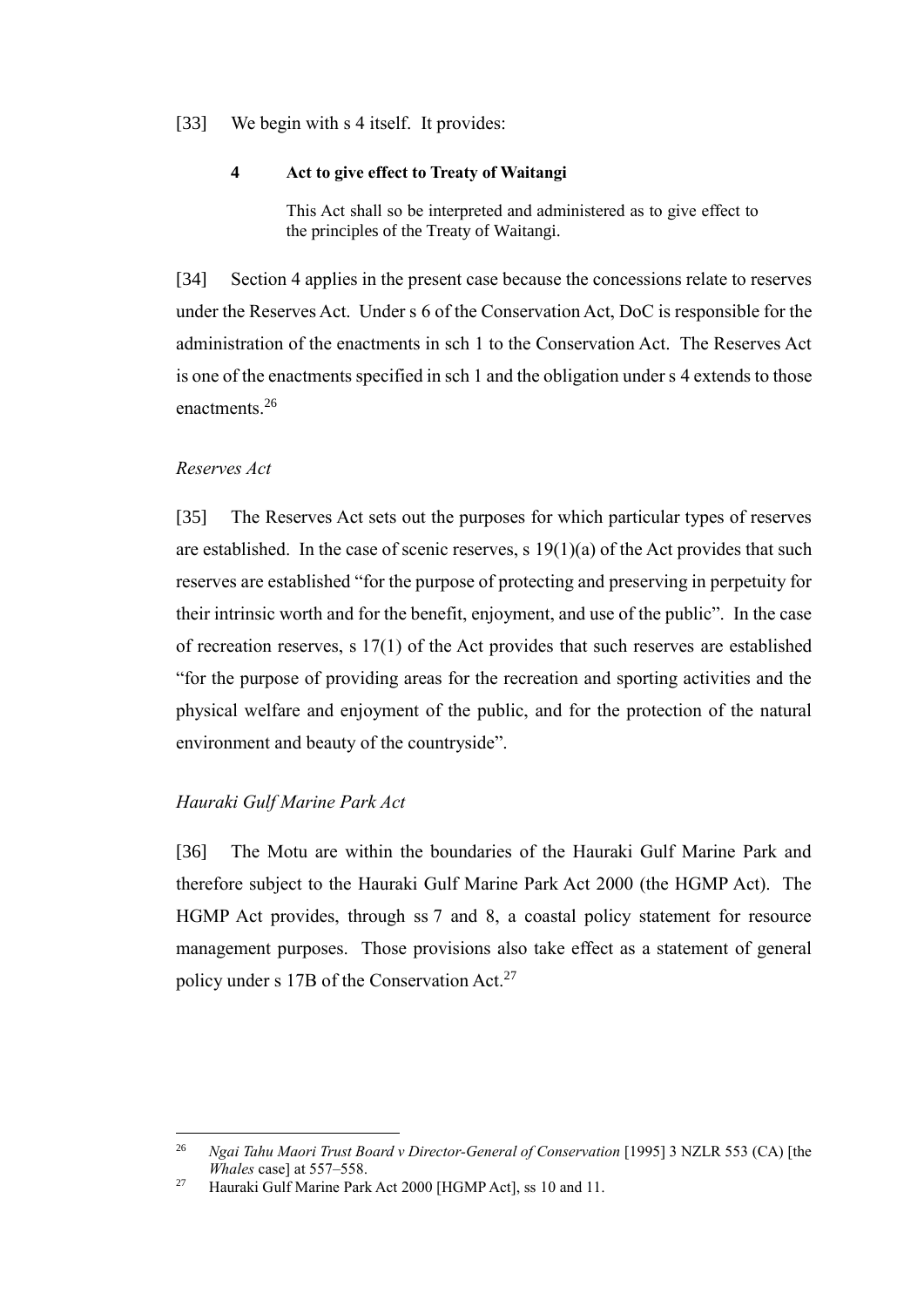[37] The connection of Māori to the Tīkapa Moana/Hauraki Gulf area is emphasised in the preamble to the HGMP Act:

(4) The Treaty of Waitangi was signed by tangata whenua of the Hauraki Gulf both at Waitangi and on the shores of the Gulf. The Treaty provides guarantees to both the Crown and tangata whenua and forms a basis for the protection, use, and management of the Gulf, its islands, and catchments. The Treaty continues to underpin the relationship between the Crown and tangata whenua. The assembled tribes of the Hauraki Gulf reaffirmed its importance to them in a statement from a hui at Motutapu Island, 14–15 November 1992 (**The Motutapu Accord**):

[38] Section 7 of the HGMP Act records the national significance of the Tīkapa Moana/Hauraki Gulf. Section 7(2) provides:

- (2) The life-supporting capacity of the environment of the Gulf and its islands includes the capacity—
	- (a) to provide for—
		- (i) the historic, traditional, cultural, and spiritual relationship of the tangata whenua of the Gulf with the Gulf and its islands; and
		- (ii) the social, economic, recreational, and cultural well-being of people and communities:

[39] Section 8 sets out the objectives of the management of Tīkapa Moana/Hauraki Gulf islands and catchments. These include:

- (c) the protection and, where appropriate, the enhancement of those natural, historic, and physical resources (including kaimoana) of the Hauraki Gulf, its islands, and catchments with which tangata whenua have an historic, traditional, cultural, and spiritual relationship:
- (d) the protection of the cultural and historic associations of people and communities in and around the Hauraki Gulf with its natural, historic, and physical resources:
- …

…

…

…

(f) the maintenance and, where appropriate, the enhancement of the natural, historic, and physical resources of the Hauraki Gulf, its islands, and catchments, which contribute to the recreation and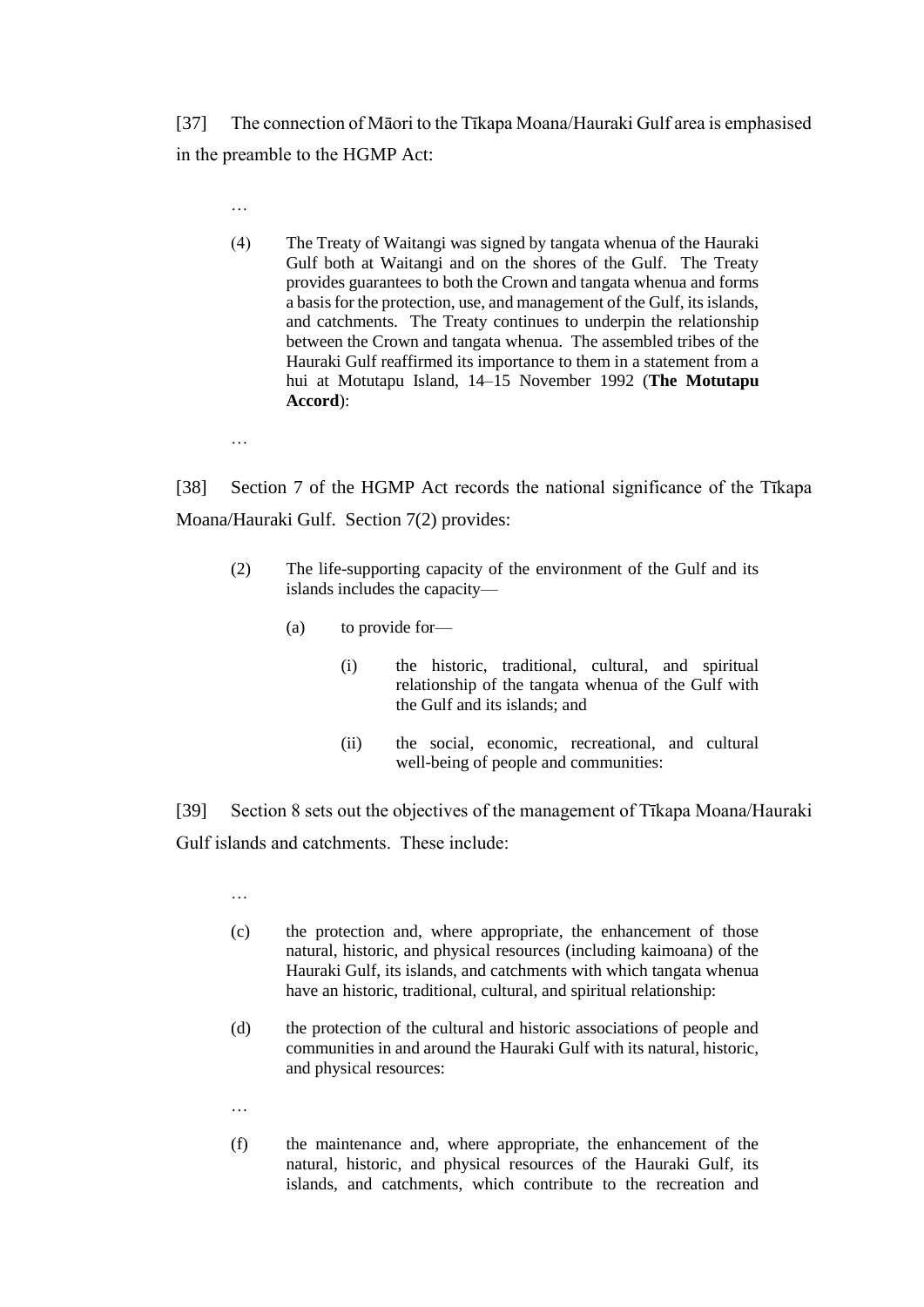enjoyment of the Hauraki Gulf for the people and communities of the Hauraki Gulf and New Zealand.

[40] Section 13 of the HGMP Act requires the decision-maker to have particular regard to ss 7 and 8 when considering a concession application relating to the Motu.

#### *Part 3B of the Conservation Act*

<span id="page-14-0"></span>[41] Part 3B of the Conservation Act deals with concessions. Under s 59A(1) of the Reserves Act, Part 3B applies to concessions relating to reserves, and so is relevant to the concessions in issue in this appeal. Under s 17Q of the Conservation Act, the Minister of Conservation may grant a concession in the form of a lease, licence, permit or easement in respect of any activity. In the present case, the MRT concession is a permit and the Fullers concession is a licence. The Minister has delegated this power to specified DoC officials. The Minister must not grant a concession if the proposed activity is contrary to the Conservation Act or the purposes for which the land is held.<sup>28</sup> Section 17U(1) of the Act sets out a list of matters to be considered in relation to concession applications.

#### *Auckland Conservation Management Strategy*

<span id="page-14-1"></span>[42] Another document that is relevant to the concession applications is the Auckland Conservation Management Strategy 2014–2024 (Auckland CMS) made under s 17D of the Conservation Act. The concession reports for both the Fullers application and that of MRT contain an extensive outline of the relevant provisions of the Auckland CMS. The Auckland CMS records the vesting and revesting of the Motu in the Tāmaki Collective<sup>29</sup> and states that, after the passing of the Collective Redress Act, iwi or hapū of the Tāmaki Collective have a role in the co-governance of the Motu. It also records the great potential of the Motu as visitor destinations, given their close proximity to Auckland and the need for adequate facilities to support increased interest and visitor numbers.

<sup>28</sup> Conservation Act, s  $17U(3)$ . The Conservation Act was amended in 2017 to give the Minister power to decline an application for a concession if it is obviously contrary to the Conservation Act or any relevant conservation management plan or conservation management strategy: see s 17SB(1).

<sup>&</sup>lt;sup>29</sup> See above a[t \[7\].](#page-4-1)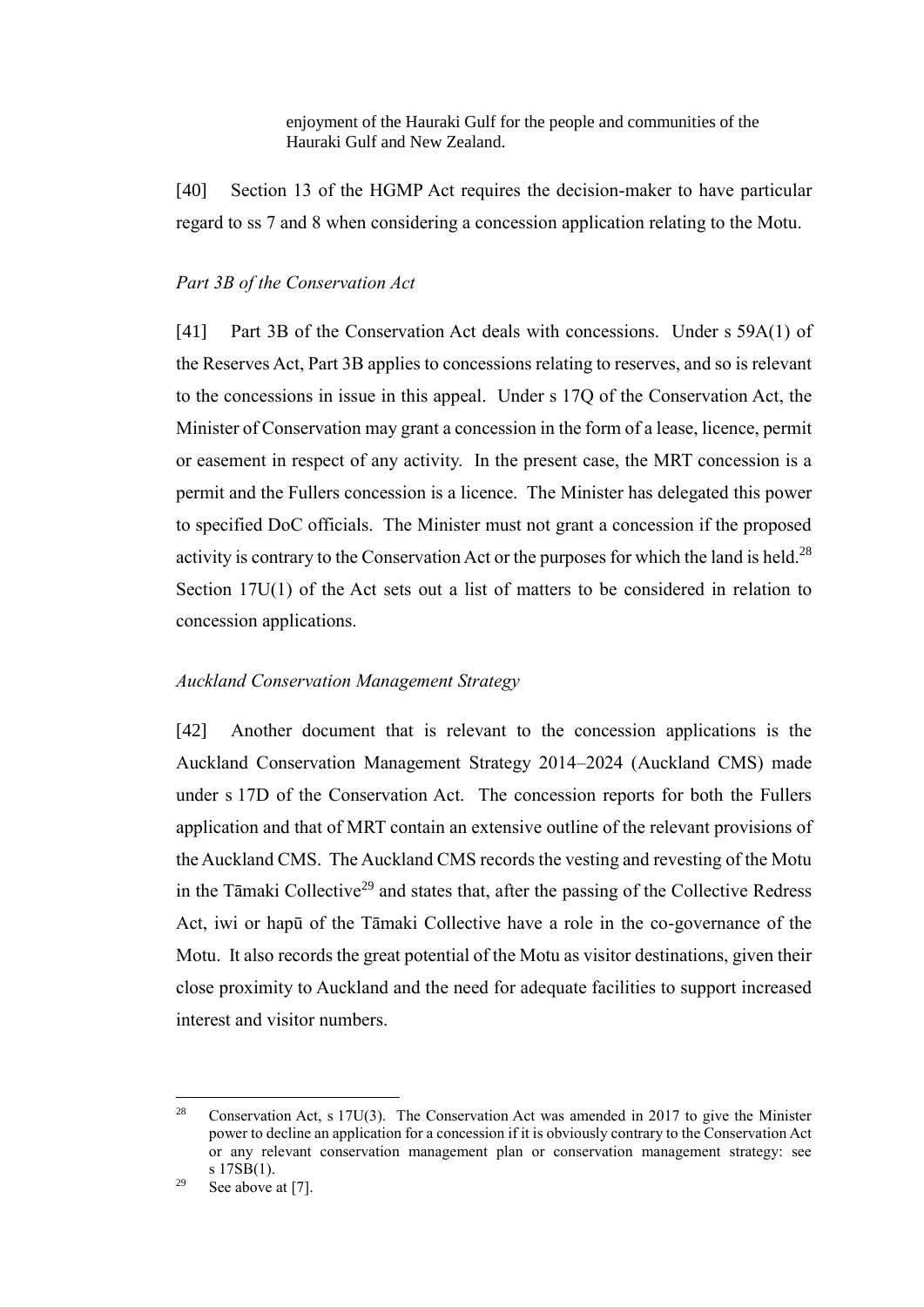### *Collective Redress Act and the Motu Plan*

<span id="page-15-0"></span>[43] The Collective Redress Act, discussed earlier, was also relevant. Subpart 10 of Part 2 of the Collective Redress Act requires the Director-General of DoC to prepare a conservation management plan for the Tīkapa Moana/Hauraki Gulf inner motu (Motu Plan) and for the final plan to be approved by the Director-General and the Tūpuna Taonga Trust. The Director-General is required to consult the Tūpuna Taonga Trust, Auckland Council and other interested parties. The Motu Plan had not been prepared when the concession discussions were made and has still yet to be prepared. One of the reasons given for the five year terms for the Fullers and MRT concessions was that it was envisaged that the Motu Plan would be finalised by the time that term had lapsed. It could then be factored into any decisions as to whether those concessions should be renewed.

#### *Ngāi Tai Settlement and Conservation Relationship Agreement*

<span id="page-15-1"></span>[44] The Ngāi Tai Settlement Act was passed only recently and was therefore not a factor in the concession decisions. But the negotiation of the Ngāi Tai Settlement Deed was well advanced at the time the concession decisions were made and was clearly relevant to the decisions, given the likelihood that it would be finalised during the term of the concessions.

<span id="page-15-2"></span>[45] Provision is made in the Ngāi Tai Settlement Deed for a Conservation Relationship Agreement to be entered into between Ngāi Tai ki Tāmaki and DoC. The terms of this document had been substantially agreed at the time the concession decisions were made. It was not envisaged that it would be signed until after the coming into effect of the Ngāi Tai Settlement Act and we were told it remained unsigned at the time of the hearing of the appeal. Nevertheless, the draft provided relevant context.

<span id="page-15-3"></span>[46] The draft agreement records that two of the purposes of the agreement are to complement the cultural redress provided for in the Ngāi Tai Settlement Act and to give effect to the principles of the Treaty as required by s 4. The agreement refers to Ngāi Tai ki Tāmaki's aspirations to have a meaningful role in influencing policies in a way consistent with their mana whenua status and partnership relationship with the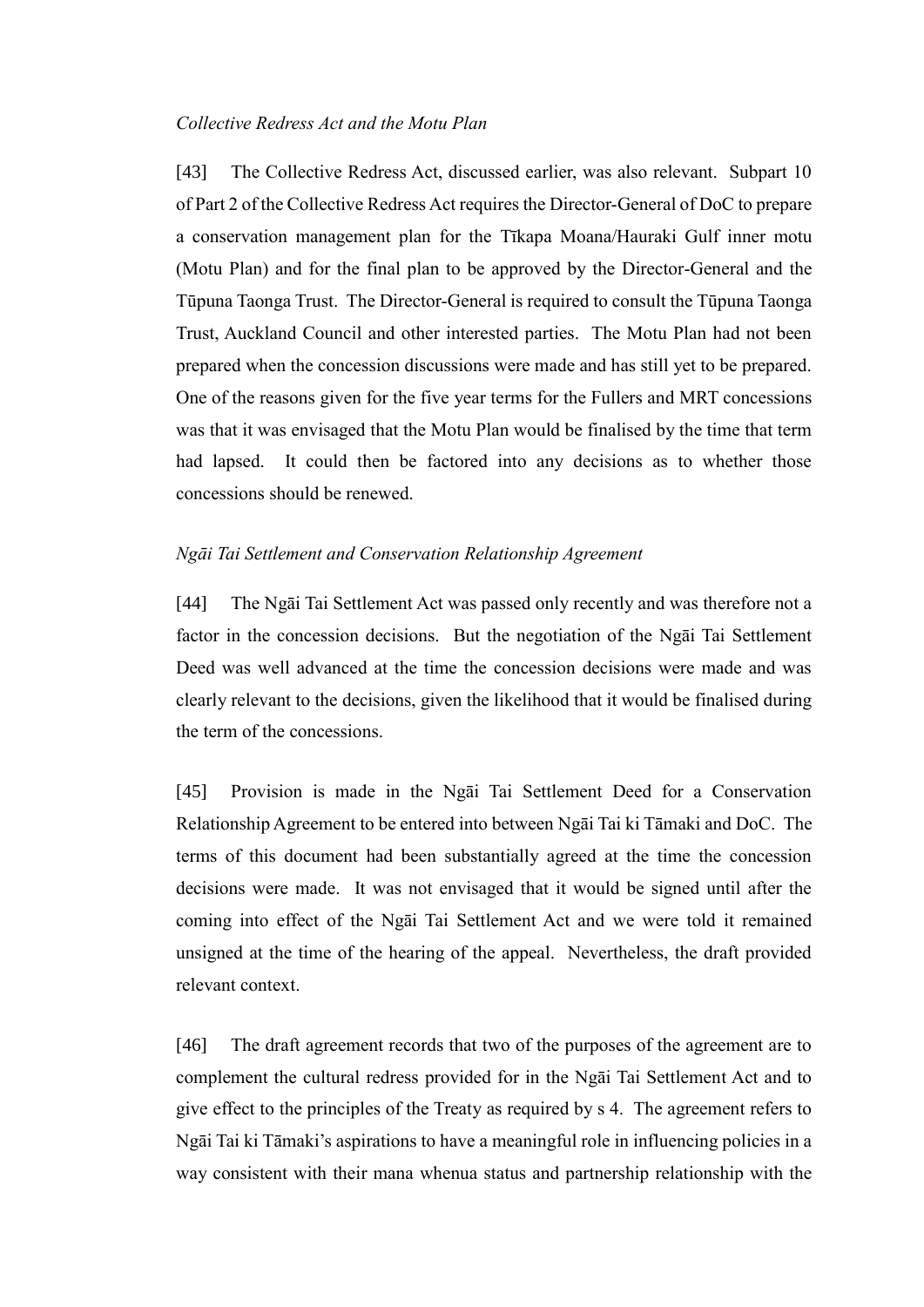Crown. It also records Ngāi Tai ki Tāmaki's desire to welcome and host all visitors to Motutapu as part of any cultural concession that Ngāi Tai ki Tāmaki acquires for Motutapu (the provision does not refer to Rangitoto). However, another provision refers to Ngāi Tai ki Tāmaki's strong interest in exploring opportunities for concessions, including guided walking tours on the Motu and other locations.

#### **Section 4**

<span id="page-16-0"></span>[47] Much of the argument before us centred on what s 4 requires of DoC when considering a concession application relating to an area over which an iwi or hapū has mana whenua.

[48] Section 4 is stated in imperative terms. The obligation on DoC in its administration of the Conservation Act is to "give effect to" Treaty principles. This has some similarity to s 9 of the State-Owned Enterprises Act 1986, which provides: "Nothing in this Act shall permit the Crown to act in a manner that is inconsistent with the principles of the Treaty of Waitangi."<sup>30</sup> Section 9 was recently described by this Court as a "fundamental principle guiding the interpretation of legislation" in *New*  Zealand Maori Council v Attorney-General.<sup>31</sup> The requirement to "give effect to" the principles is also a strong directive, creating a firm obligation on the part of those subject to it, as this Court noted in a different context in *Environmental Defence Society Inc v The New Zealand King Salmon Co Ltd*. 32

[49] The leading authority on the application of s 4 to decisions made in respect of concession applications is *Ngai Tahu Maori Trust Board v Director-General of*  Conservation (the *Whales* case).<sup>33</sup> The context was a decision by the Director-General of Conservation to issue a permit under the Marine Mammals Protection Regulations 1990 (made under the Marine Mammals Protection Act 1978) for a whale watching business off the Kaikōura coast. An entity owned by Ngāi Tahu had held a permit for

 $30$ There are now 25 Acts that contain provisions requiring some form of consideration of the principles of the Treaty, but s 4 is the only one requiring that effect be given to them.

<sup>31</sup> *New Zealand Maori Council v Attorney-General* [2013] NZSC 6, [2013] 3 NZLR 31 at [59].

<sup>32</sup> *Environmental Defence Society Inc v The New Zealand King Salmon Co Ltd* [2014] NZSC 38, [2014] 1 NZLR 593 at [77].

<sup>33</sup> The *Whales* case, above [n 26.](#page-12-2)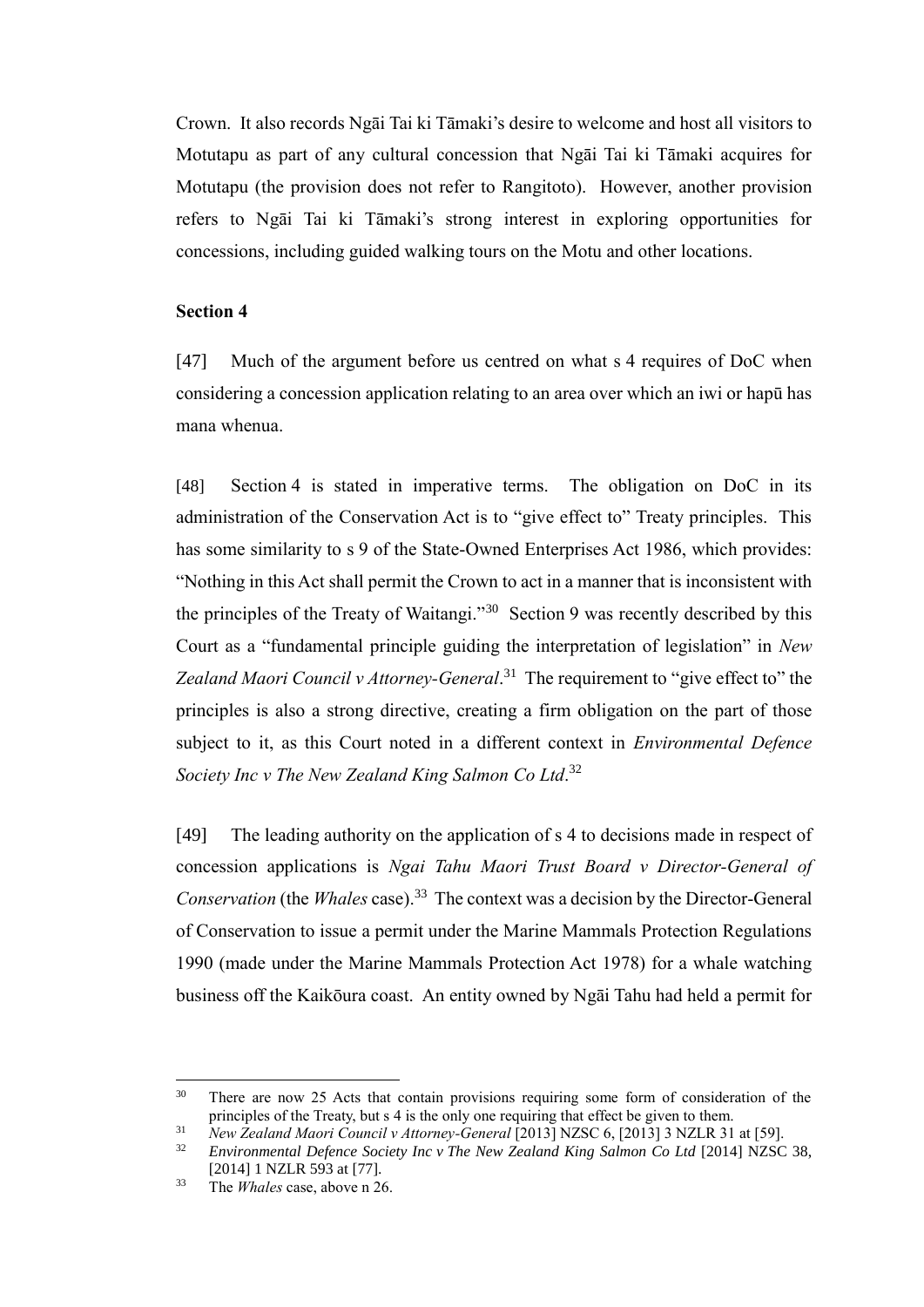the same activity for some years and was concerned that the entry of a competitor would compromise this business, in which it had made a significant capital investment.

[50] It was common ground in the *Whales* case that s 4 applied to decisions made under the Marine Mammals Protection Regulations. In a judgment delivered by Cooke P, the Court of Appeal made a number of important observations about s 4. In particular:

- (a) Statutory provisions for giving effect to the principles of the Treaty of Waitangi in matters of interpretation and administration should not be narrowly construed. In the context of the decision under review, the Director-General was required to interpret the Marine Mammals Protection Act and Regulations to give effect to the principles of the Treaty, at least to the extent that the provisions of the Act and Regulations were not clearly inconsistent with those principles.<sup>34</sup>
- (b) The claim by Ngāi Tahu that no permit should be granted without its consent (not to be unreasonably withheld) was "pitched too high".<sup>35</sup>
- (c) Although a commercial whale watching business was not a taonga or the enjoyment of a fishery within the contemplation of the Treaty, it was sufficiently linked to taonga and fisheries "that a reasonable treaty partner would recognise that treaty principles are relevant".<sup>36</sup> The principles require active protection of Māori interests and this required more than mere consultation with iwi: restricting the active protection obligation to consultation "would be hollow".<sup>37</sup> On the facts of the case a reasonable Treaty partner would not restrict consideration of the Ngāi Tahu interests to mere matters of procedure.<sup>38</sup>
- $34$  $34$  At 558.<br> $35$  At 550.
- At 559.
- $36$  At 560.
- At  $560.$
- $38$  At 561.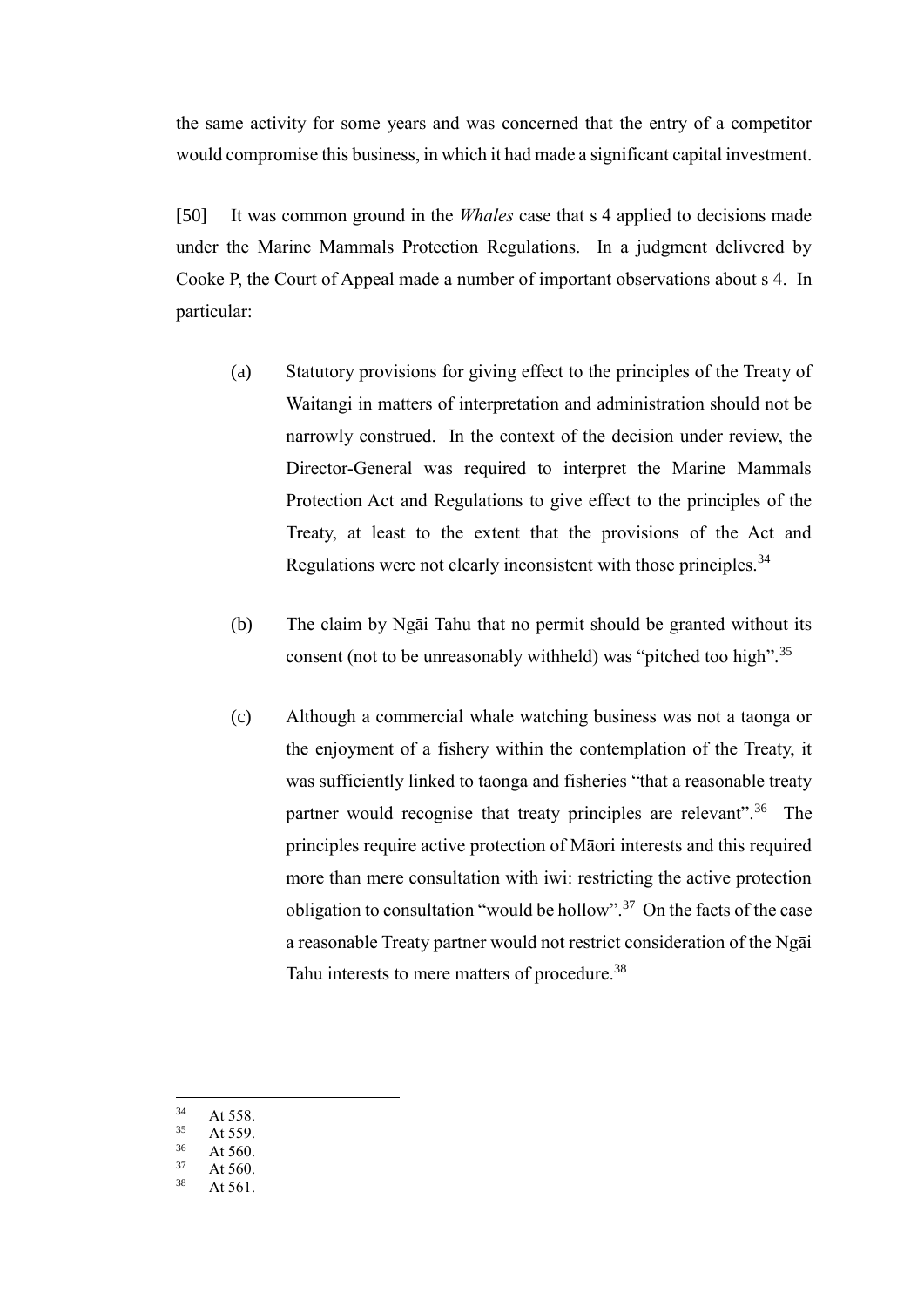(d) Ngāi Tahu was in a different position in substance and on the merits from other possible applicants for permits. Subject to overriding conservation considerations and the quality of service offered, "Ngai Tahu are entitled to a reasonable degree of preference".<sup>39</sup>

[51] The matter was referred back to the Director-General for reconsideration. However the Court emphasised that it was the particular combination of features of the case that influenced the Court, and that that combination may well be unique. It added that the "precedent value of this case for other cases of different facts is likely to be very limited". $40$ 

[52] Despite the unusual facts of the *Whales* case and the importance of the factual context in determining how s 4 influences particular decision-making powers, some general observations can be made. In the present case, there was agreement among counsel about some elements of s 4. In particular, counsel for DoC, Ms Hardy, accepted (correctly, in our view) that, in the context of decisions relating to the granting or declining of concessions:<sup>41</sup>

- (a) Section 4 is a "powerful" Treaty clause because it requires the decision-maker to give effect to the principles of the Treaty.
- (b) Section 4 requires more than procedural steps. Substantive outcomes for iwi may be necessary including, in some instances, requiring that concession applications by others be declined.
- (c) Enabling iwi or hapū to reconnect to their ancestral lands by taking up opportunities on the conservation estate (whether through concessions or otherwise) is one way that the Crown can give practical effect to Treaty principles.

<sup>39</sup>  $40$  At 562.

 $40$  At 562.

<sup>41</sup> Counsel for Fullers adopted the submissions of counsel for DoC. Counsel for MRT accepted in his oral submissions that the passages identified by the Courts below and noted below at [\[57\]](#page-20-0)[–\[58\]](#page-20-1) were misstatements of the law but did not specifically comment on the requirements of s 4.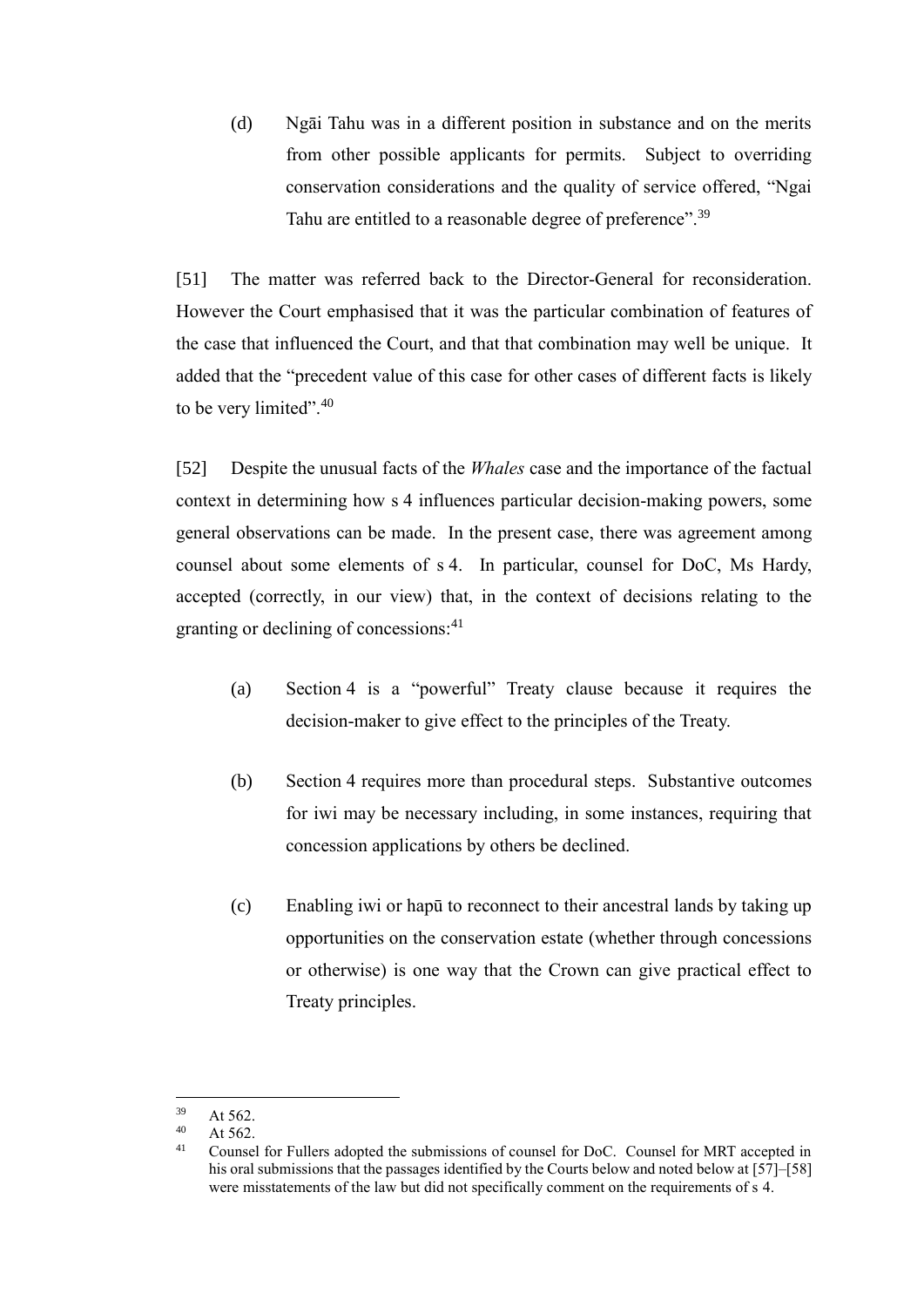[53] To this can be added the general requirement that, in applying s 4 to a decision relating to a concession application, DoC must, so far as is possible, apply the relevant statutory and other legal considerations in a manner that gives effect to the relevant principles of the Treaty.

<span id="page-19-1"></span>[54] We acknowledge that s 4 does not exist in a vacuum and a number of other factors must be taken into account in making a decision on a concession application. For example, in the present case, the direction given in s 4 must be reconciled with the values of public access and enjoyment in the Reserves Act designations relating to the Motu. Those values are also reflected in s 6(e) of the Conservation Act, which lists as one of the functions of DoC the fostering of the use of natural and historic resources for recreation and allowing their use for tourism to the extent that this is not inconsistent with the conservation of such resources. They are also a feature of s 8(e) of the HGMP Act. This complexity is also reflected in the Auckland CMS.<sup>42</sup> But s 4 should not be seen as being trumped by other considerations like those just mentioned. Nor should s 4 merely be part of an exercise balancing it against the other relevant considerations. What is required is a process under which the meeting of other statutory or non-statutory objectives is achieved, to the extent that this can be done consistently with s 4, in a way that best gives effect to the relevant Treaty principles.

[55] How these observations are applied to a particular decision will depend on which Treaty principles are relevant and what other statutory and non-statutory objectives are affected.

## **Application of s 4 in this case**

- <span id="page-19-0"></span>[56] We will deal with the issues arising in the appeal by addressing three questions:
	- (a) Were there errors of law in the decisions under challenge?
	- (b) If so, did the decisions nevertheless comply with s 4?
	- (c) If not, should a remedy have been granted?

 $42$  See above a[t \[42\].](#page-14-1)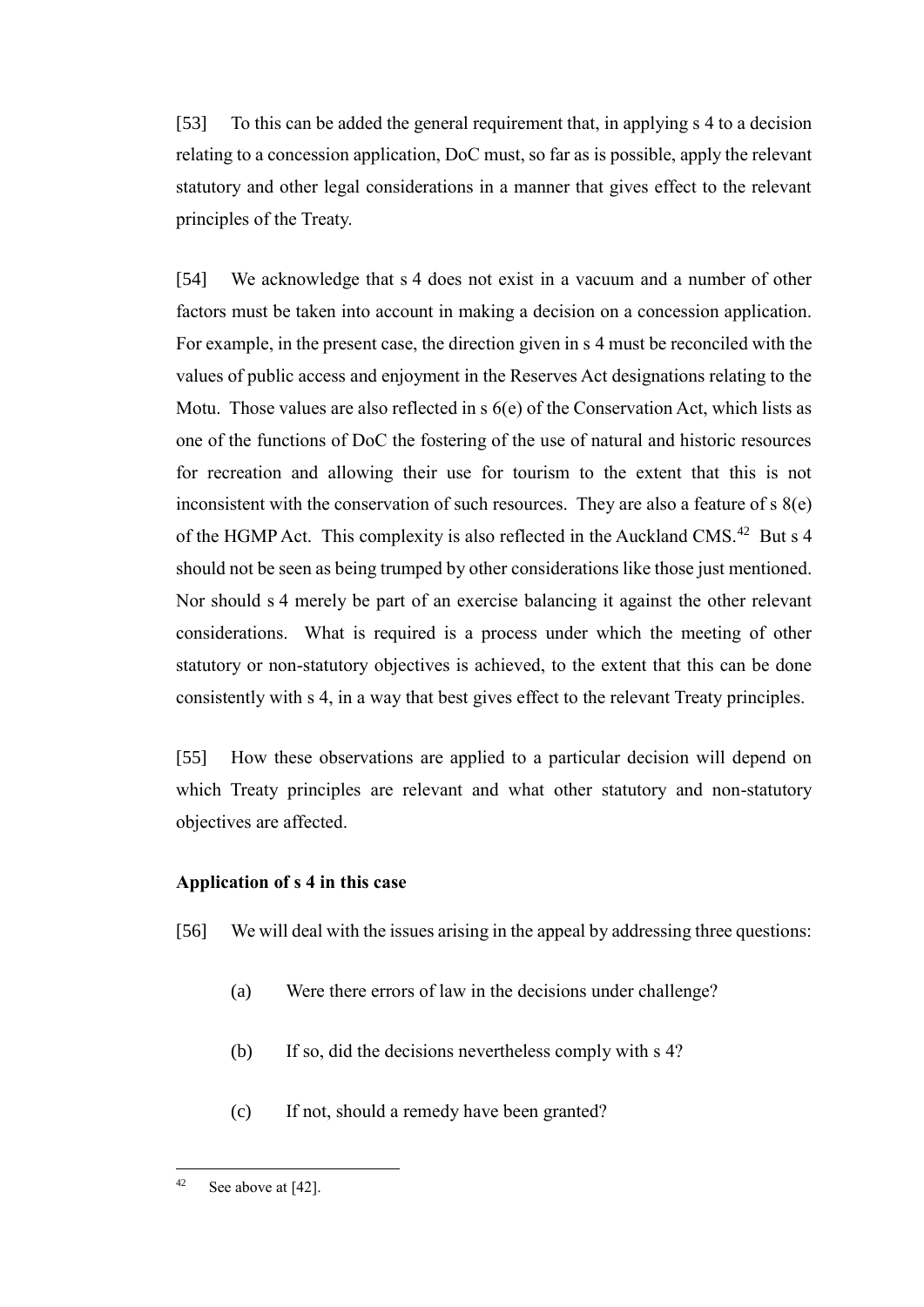## **Were there errors of law?**

<span id="page-20-0"></span>[57] The Ngāi Tai Trust's challenge to the concession decisions focuses on two statements made in the reports of the report writer to the decision-maker. These passages were:

(a) In the Fullers concession report, the report writer wrote:

Economic benefit to Iwi: [the Ngāi Tai Trust] requested the declining of applications on the basis that concession opportunities should be preserved for the economic benefit of Iwi within whose rohe that opportunity was presented.

Applications for concessions are processed in the chronological order in which they are received, unless there is an allocation process being undertaken. There is no basis for preferential entitlement to concessions in favour of any party under the relevant legislation or current planning documents.

A statement to the same effect appeared in the concession report for MRT's application.

<span id="page-20-2"></span>(b) In the MRT concession report, the statement just mentioned was repeated and was followed by the following statement:

Furthermore, the economic benefit that could potentially be accrued as a result of a concession, or the fact that another applicant is interested in that same benefit, is not something that can be taken account of under the Conservation Act for the purposes of determining a concession.

## *The Courts below*

<span id="page-20-1"></span>[58] In the High Court, Fogarty J found that both of these statements were errors of law.<sup>43</sup> DoC did not cross-appeal to the Court of Appeal against that finding and the Court was not prepared to differ from Fogarty J in the absence of a cross-appeal.<sup>44</sup>

[59] However, the Court of Appeal did consider for itself the requirements of s 4, in the context of its analysis of ss 7 and 8 of the HGMP Act, which was the main focus

 $43$ <sup>43</sup> *Ngāi Tai* (HC), above n [2,](#page-2-2) at [7] and [86]–[87].

*Ngāi Tai* (CA), above n [3,](#page-2-3) at [54]. The Court of Appeal's analysis of the decisions focused on their compliance with ss 7 and 8 of the HGMP Act rather than s 4.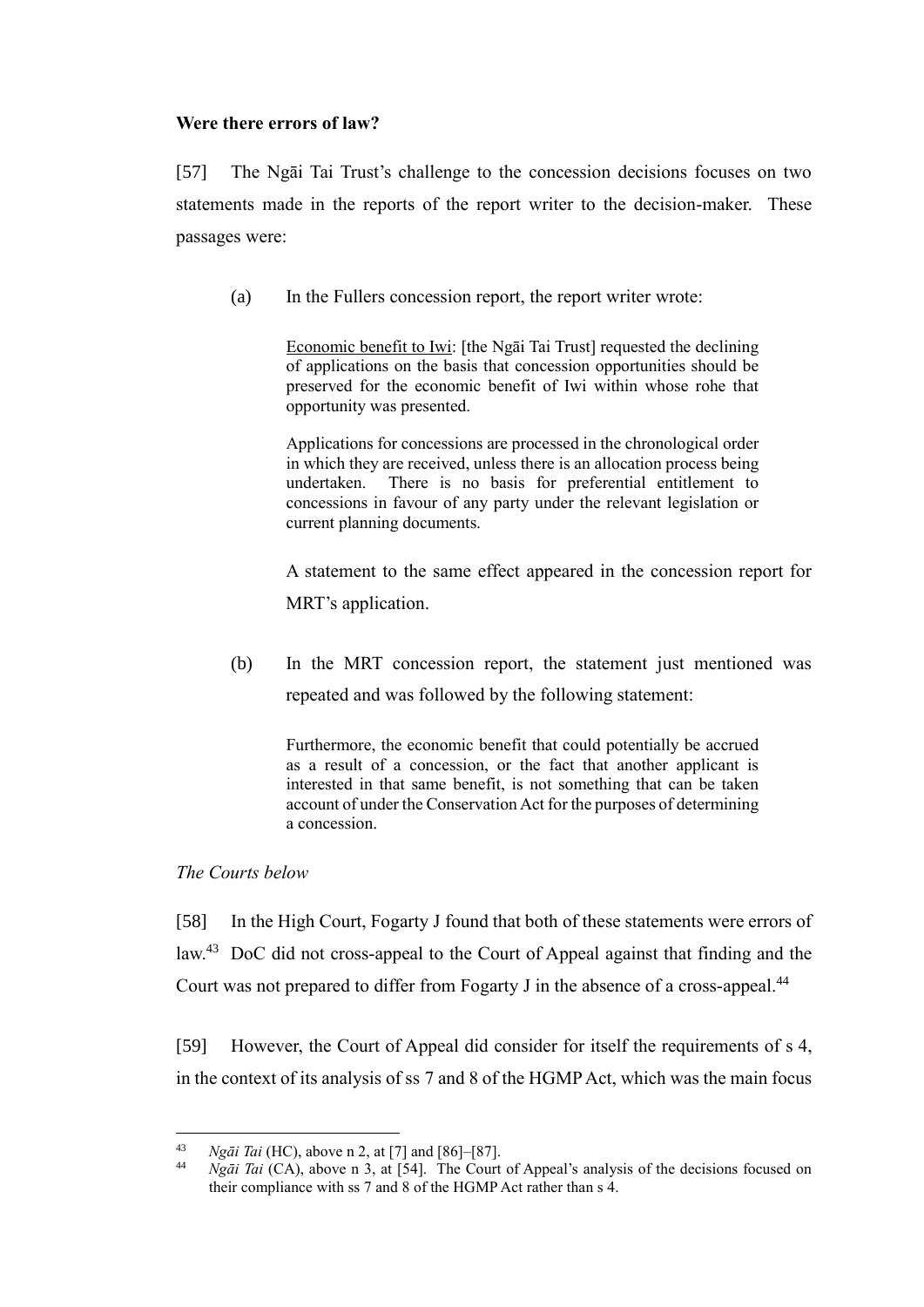of the Court's decision. The Court considered the application of the HGMP Act required a balancing of diverse interests and values reflected in ss 7 and 8 of that Act.<sup>45</sup> It concluded that the decision-maker had turned her mind to the purposes of the HGMP Act and had balanced the relevant competing interests. The Court said that, in applying ss 7 and 8 of the HGMP Act, the decision-maker needed also to comply with the obligations in s 4. It noted that the concessions were granted for five years and commented:<sup>46</sup>

Limited consenting for an existing activity for so short a period does not in our view impair materially the Crown's capacity to take reasonable action in the future to comply with its Treaty obligations.

[60] The Court considered that the Ngāi Tai Trust's reliance on the *Whales* case was overstated. It considered that that case could be distinguished from the present case.<sup>47</sup> It was not satisfied that any error could be demonstrated in either the High Court decision or in the decisions under challenge, and certainly none that could demonstrate that the principles of the Treaty were not given effect to. $48$  It concluded as follows: $49$ 

Neither the provisions of the HGMP Act nor those of the Conservation Act, severally or in combination, required Fullers and MRT's applications be declined in the face of objections by Ngāi Tai.

#### *Submissions*

<span id="page-21-0"></span>[61] Counsel for the Ngāi Tai Trust, Mr Ferguson, argued that the guided tour activities on the Motu to which the concessions granted to Fullers and MRT apply are activities that fall within the scope of the customary rights and responsibilities that Ngāi Tai ki Tāmaki is entitled to exercise in accordance with tikanga as part of its rangatiratanga resulting from its mana whenua status. He said that the Ngāi Tai Trust has the right and responsibility to exercise manaakitanga and kaitiakitanga in its traditional rohe. This right arises from the principles of the Treaty, as applied through s 4 as well as ss 7 and 8 of the HGMP Act and the common law recognition of the relevance of tikanga, he argued.

 $48$  At [50].

 $45$  $45$  At [41].

 $^{46}$  At [45] (footnote omitted).

 $47$  At [48]–[50].

At  $[53]$ .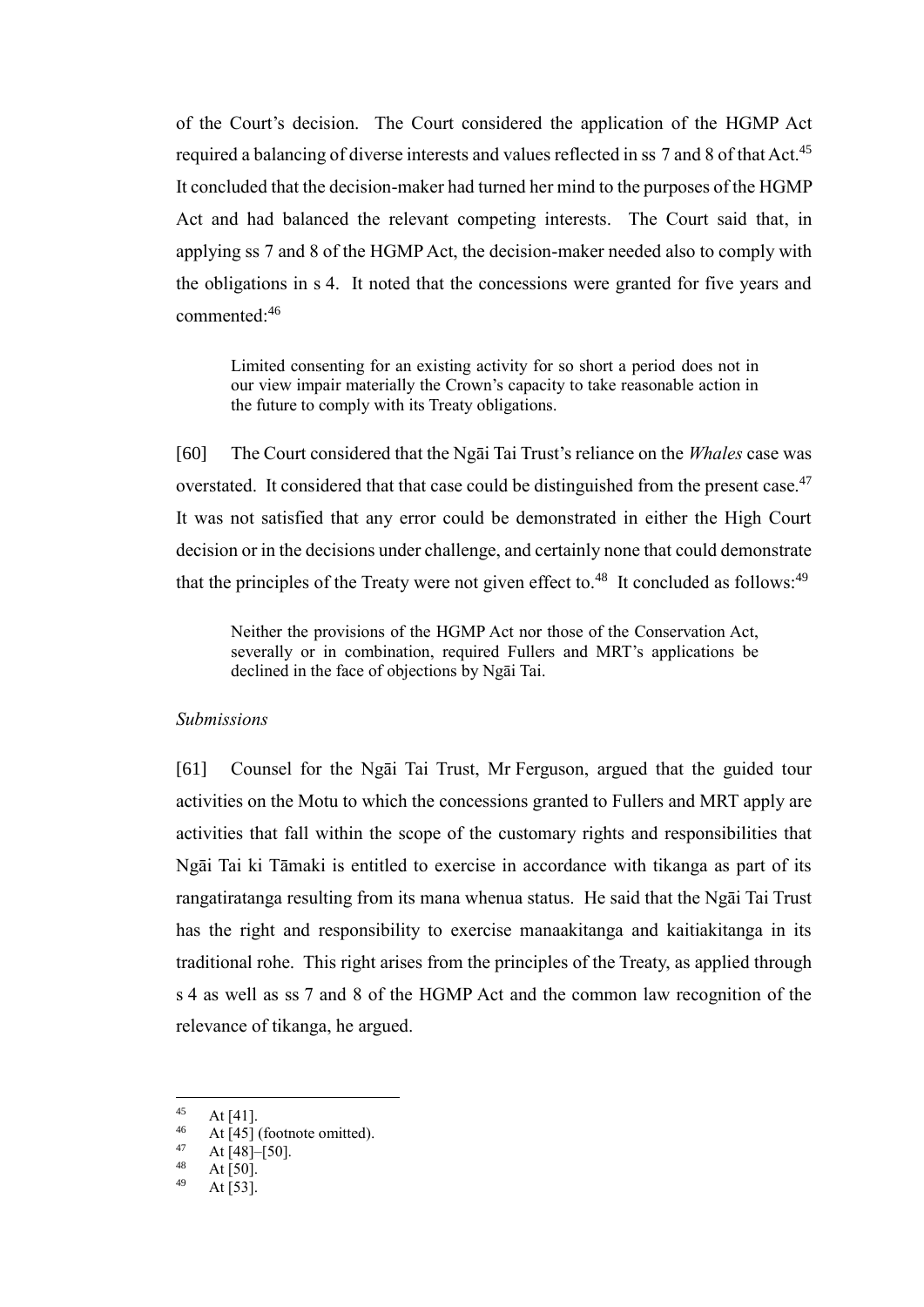[62] The principles of the Treaty he relied on were those of partnership, active protection, right to development, and redress. Mr Ferguson emphasised that these principles do not cease to apply when the Crown has settled a claim for historical breaches of the Treaty, as has now occurred in relation to Ngāi Tai ki Tāmaki's claims.<sup>50</sup> He said it was important to Ngāi Tai ki Tāmaki that the redress provided under the Ngāi Tai settlement is complemented by the application of the principles of the Treaty, as s 4 requires. It was not appropriate, nor in accordance with Ngāi Tai ki Tāmaki tikanga, for other groups to be providing guided tours on Ngāi Tai ki Tāmaki's most sacred lands, he argued.<sup>51</sup>

[63] Ms Hardy did not take issue with the relevant Treaty principles that were identified by Mr Ferguson, but argued that the Ngāi Tai Trust's position was, in effect, a claim to have a veto over the granting of concessions under the Reserves Act on the Motu. She argued this was an overstatement of the content of the s 4 obligation, just as a similar claim to a veto by Ngāi Tahu in the *Whales* case had been characterised by the Court of Appeal in that case as overstating the position.

#### *There were errors of law in the challenged decisions*

<span id="page-22-0"></span>[64] As can be seen from this summary of the submissions made to us, the parties had differing views as to the nature of the obligation imposed on DoC by s 4 in the present context. We do not consider it is appropriate for us to rule definitively on that issue, given that it is, as the *Whales* case illustrates, an issue that has to be evaluated in light of the particular facts. There are some gaps in the evidence and factual uncertainties that need to be resolved before a view on the content of the s 4 obligation in the present context can be reached. For example, the nature of the associations of other iwi, hapū or collectives of iwi and/or hapū with the Motu is not clear to us. Although some iwi participated in the consultation by DoC, it is unclear whether that included consultation on the Ngāi Tai Trust's claim that its mana whenua was such that issuing concessions to others would be inappropriate.

<sup>50</sup> <sup>50</sup> Citing *Ririnui v Landcorp Farming Ltd* [2016] NZSC 62, [2016] 1 NZLR 1056 at [51] per Elias CJ and Arnold J.

<sup>&</sup>lt;sup>51</sup> Mr Ferguson made it clear, however, that the Ngai Tai Trust was not suggesting that there should be any restriction of public access to the Motu. Its concern relates only to the commercial operations on the Motu.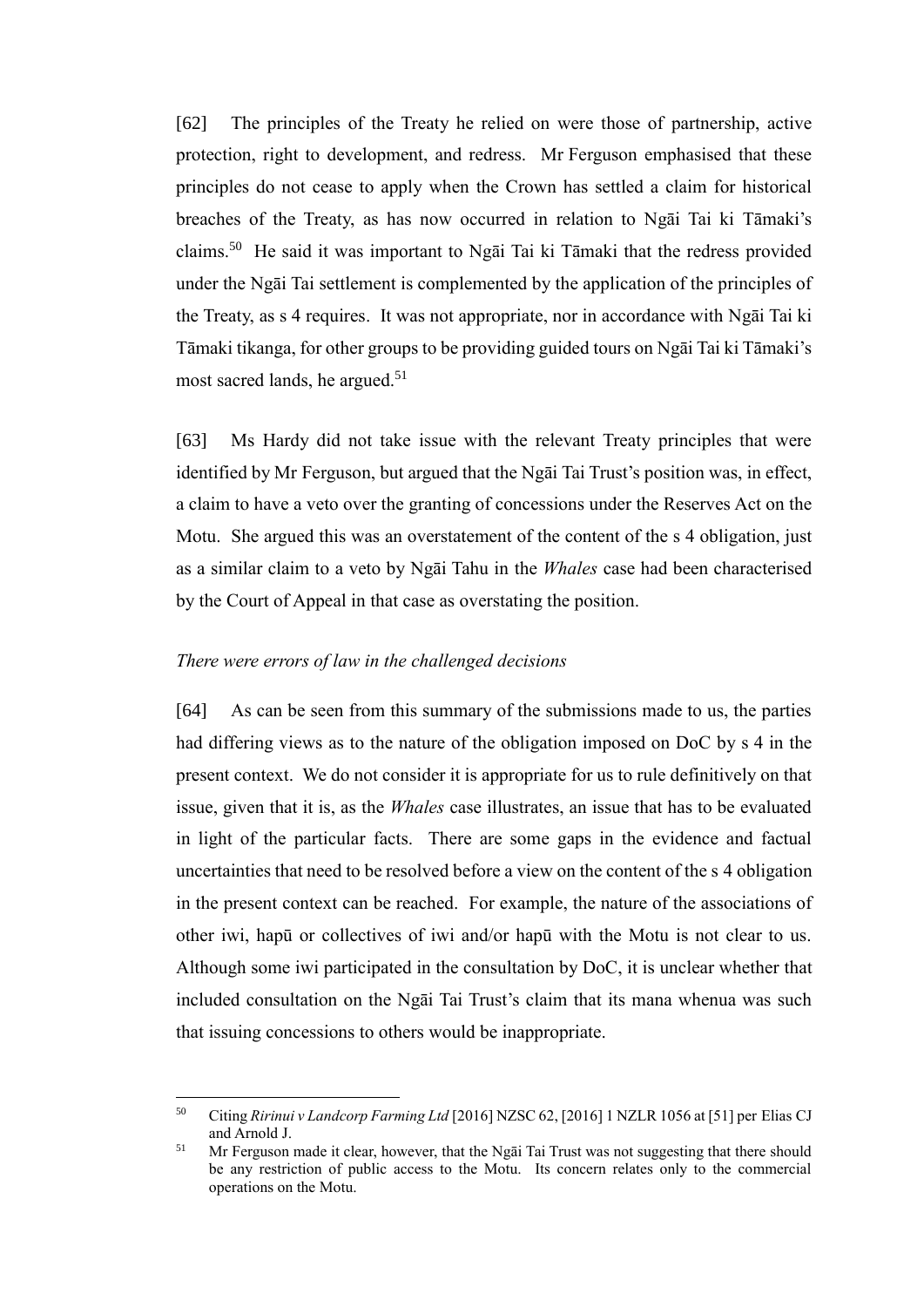[65] We do not see it as necessary to resolve the differing views on how s 4 should be applied in order to determine whether there were errors of law in the decisions under challenge. Ms Hardy did not seriously contest that the statements highlighted by Fogarty J were errors of law.<sup>52</sup> But she refuted the submissions of the Ngai Tai Trust as to the content of the s 4 obligation. Neither did counsel for Fullers, Mr Pilditch, nor counsel for MRT, Mr Mount QC, take issue with the High Court's finding that the decision-maker had misstated the law as to the application of Treaty principles.

[66] Ms Hardy highlighted the fact that the decision-maker amended the concession report in a manner which, she said, indicated that the decision-maker was aware of the nature of the active protection principle. The amendment was made in the following part of the first MRT concession report:

Active protection of Maori interests: [The Ngāi Tai Trust] have identified that future opportunities on the Island are important to them, whether economic or otherwise. They have noted concern that the granting of concessions to other parties is not "active protection" of Maori interest by the Crown, and that the granting of other concessions may limit or remove opportunities for Maori.

The granting of this concession does not remove the opportunity for [the Ngāi Tai Trust] to apply for concessions that cover the same or similar activities, and the Department is committed to exploring any potential opportunities with Iwi. The Inner Motu CMS will provide an opportunity to further clarify and protect Maori interests on the Islands, and provide guidance for future management of these resources.

*The Department will not recommend a decline on the basis of active protection of Maori interests, instead implementing a shorter term to align with the development of policy documents.* Monitoring of concessions on the Islands will provide further information to support the development of any management plan.

(emphasis added)

<span id="page-23-0"></span>[67] The decision-maker made a handwritten comment adjacent to the italicised part of the quotation above. That handwritten notation was:<sup>53</sup>

In some cases declining an application for a concession may be the only way to ensure active protection – in this case the recommendation is not to decline.

 $52$  See above a[t \[57\].](#page-20-0)

This notation was not made in the second MRT concession report, which reported on the proposal that MRT's concession would commence one year later than the commencement date of the concession initially granted to MRT.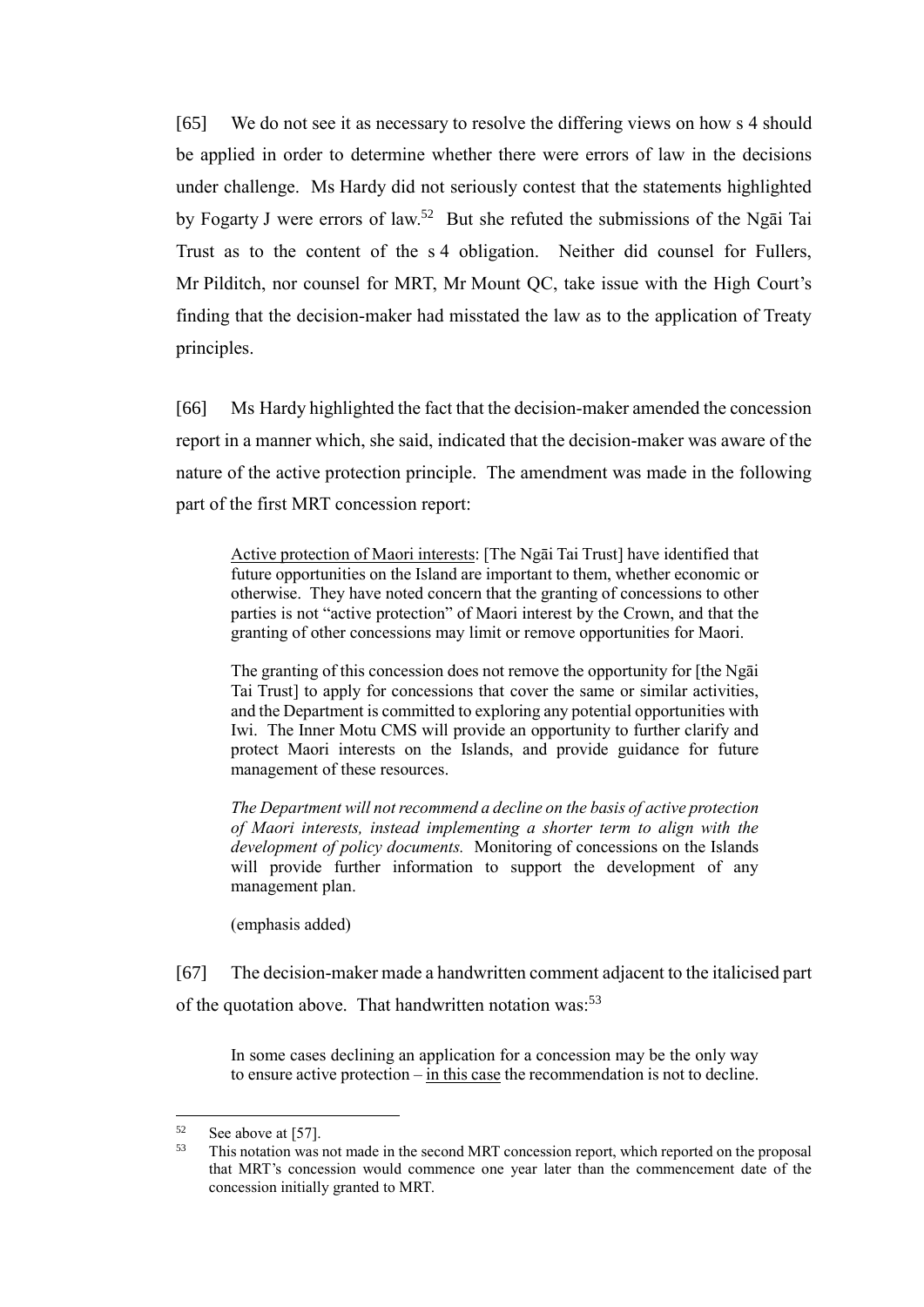[68] We accept the handwritten amendment made by the decision-maker in relation to the MRT concession report indicates that she considered that there may be a case in which declining an application was required because of the operation of s 4, though apparently only when there is no other way of providing active protection. That qualification is problematic. In addition, the decision-maker's acknowledgment did not lead her actually to apply that statement to the application under consideration, and the handwritten amendment did not affect the Fullers application decision at all.<sup>54</sup>

[69] We do not consider there is any doubt that the statements set out above at [\[57\]](#page-20-0) misstated the law relating to s 4. The statement that there is no basis for preferential entitlement to concessions cannot be reconciled with the *Whales* case. Similarly, the statement that economic benefit to an iwi with mana whenua cannot be taken into account failed to recognise the active protection principle of the Treaty. The handwritten annotation referred to above at [\[67\]](#page-23-0) appears to acknowledge the error.

[70] The decisions under challenge were made on the basis that demand for services of the kind to be offered by Fullers and MRT should be met, that is, subject to other considerations<sup>55</sup> and in the absence of a limited supply situation,<sup>56</sup> the concessions should be granted. The errors of law essentially excluded from consideration the possibility of deciding not to meet that demand if a refusal to grant any concession was what s 4 required. That was the outcome the Ngāi Tai Trust was seeking. The decision-maker should have grappled with that preference.

<sup>&</sup>lt;sup>54</sup> Nor did it affect the revised MRT decision, which is the concession decision under challenge. However, the handwritten notation in the first MRT decision indicates the thinking of the decision-maker in relation to MRT's application and we are prepared to assume this also applied to the revised decision, which was aimed at changing the commencement date of MRT's concession and otherwise adopted the original MRT decision.

<sup>55</sup> Such as those which the decision-maker is required to consider under s 17U of the Conservation Act. See also the requirements of the statutory regime set out above at [\[32\]](#page-11-1)[–\[46\].](#page-15-3)

<sup>&</sup>lt;sup>56</sup> The report writer explained that a limited supply situation occurs when the number of concessions available for allocation is capped under relevant planning and policy strategies in order to protect the conservation values and recreational experiences of visitors. In those situations, DoC will undertake a competitive allocation process such as a tender. However, at the time the challenged decisions were made, there was no limit on the number of visitors to the Motu nor on the number of providers permitted to operate on the Motu.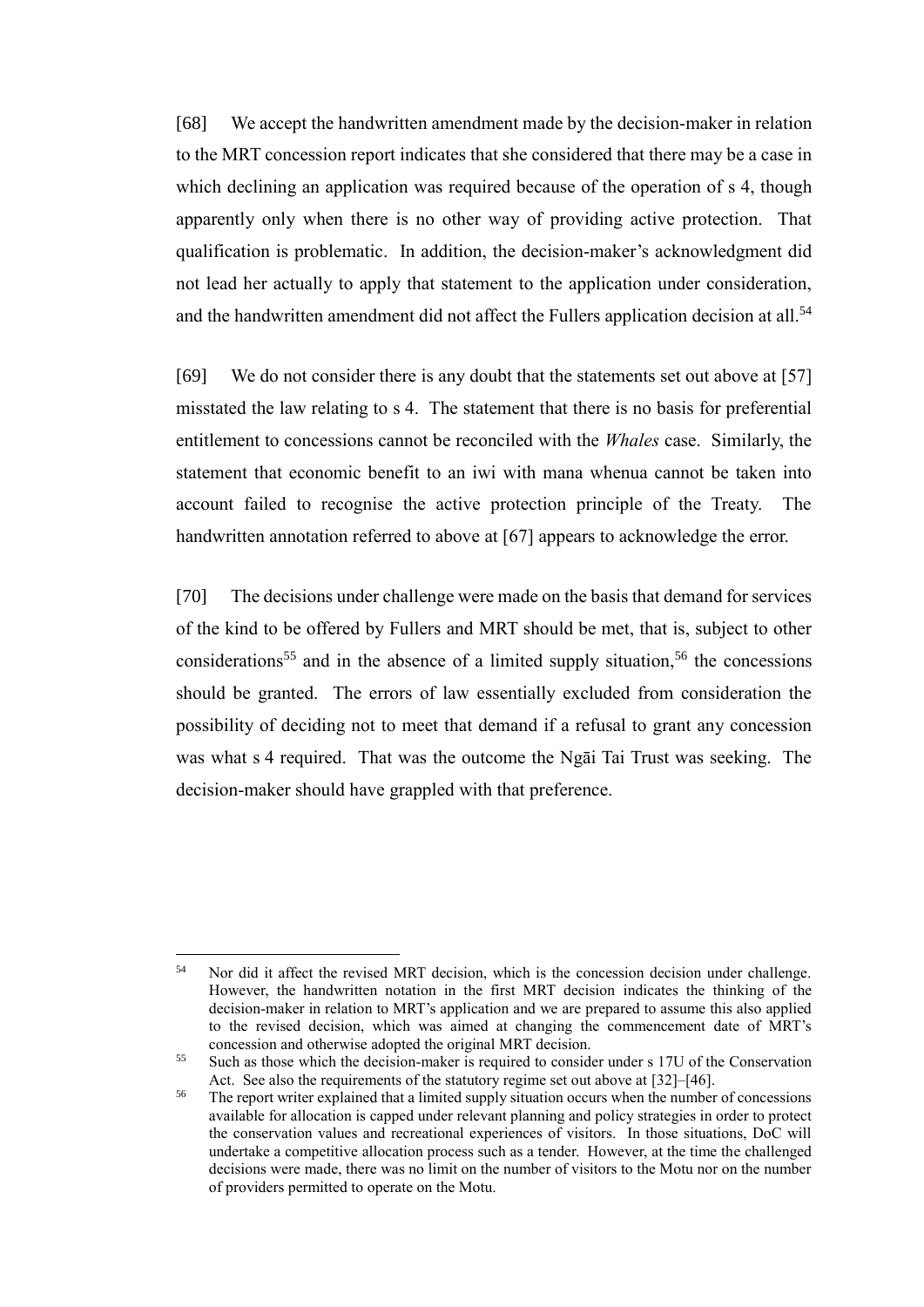[71] This exclusion of the possibility of declining to award a concession where demand exists is also illustrated by the observation in the concession report for the Fullers application that DoC was:<sup>57</sup>

wary of setting standards which effectively exclude all other providers of visitor experiences, as the standard set is such that no one other than Iwi can meet the high test of knowledge and competency that have been identified.

[72] As acknowledged earlier, s 4 does not exist in a vacuum and a number of other factors must be taken into account in making a decision on a concession application. Our earlier discussion of those considerations illustrates the complexity of the task facing the decision-maker.<sup>58</sup>

[73] We consider that DoC failed to apply these statutory and other legal considerations consistently with the requirements of s 4. The decision-maker's dismissal of the possibility of preference being accorded to an iwi with mana whenua over the land to which the challenged decisions related and of the economic benefit that could accrue to such an iwi being taken into account meant she did not give proper consideration to those possibilities as s 4 required her to do.

[74] We uphold the finding of Fogarty J that the statements set out above at [\[57\]](#page-20-0) were errors of law.

[75] Before we leave this aspect of the case, we comment on two relevant matters.

### *Conservation General Policy*

<span id="page-25-0"></span>[76] The Conservation General Policy published by DoC includes the following statement under the heading "Treaty of Waitangi Responsibilities":<sup>59</sup>

The Conservation Act 1987, and all the Acts listed in its First Schedule, must be so interpreted and administered as to give effect to the principles of the Treaty of Waitangi (section 4, Conservation Act 1987). Where, however, there is clearly an inconsistency between the provisions of any of these Acts and the principles of the Treaty, the provisions of the relevant Act will apply.

<sup>&</sup>lt;sup>57</sup> An almost identical observation appeared in the concession report for the MRT application.<br><sup>58</sup> Above at [54]

 $58$  Above at [\[54\].](#page-19-1)<br> $59$  Department of

<sup>59</sup> Department of Conservation *Conservation General Policy* (revised 2007) at 15.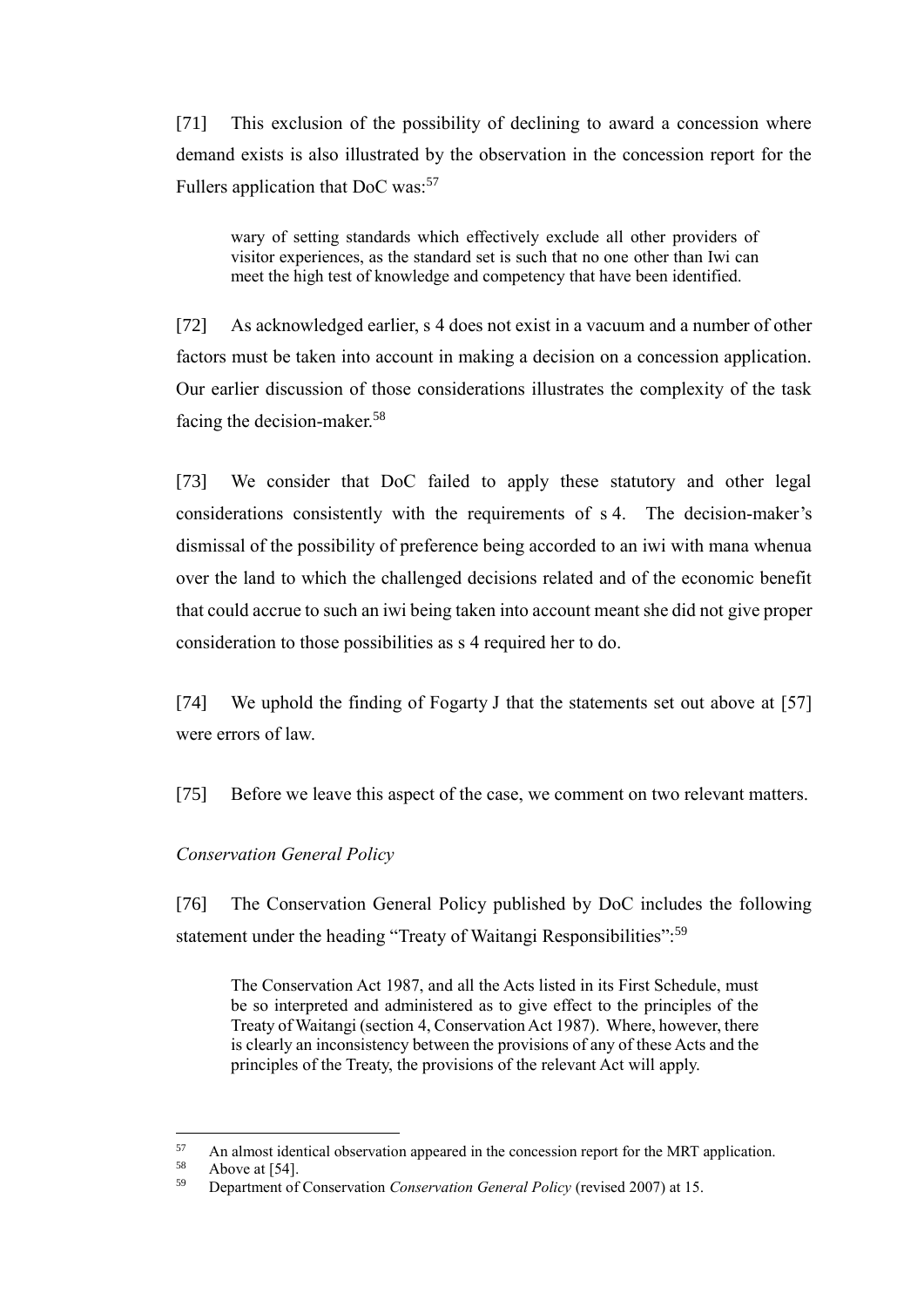[77] We disagree with that statement, which effectively says s 4 is trumped by other statutory provisions. As noted earlier, what is required is that those other statutory provisions be applied consistently with the s 4 requirement.

#### *Mana whenua*

<span id="page-26-0"></span>[78] The Ngāi Tai Trust argued that the Court of Appeal erred in its consideration of whether Ngāi Tai ki Tāmaki has mana whenua over the Motu and rangatiratanga in relation to them.

[79] The Ngāi Tai Trust's case is based on its claim that Ngāi Tai ki Tāmaki has mana whenua over the Motu. The Ngāi Tai Trust argues that this brings with it rangatiratanga, entitling it to the preference it claims in relation to concessions regarding the Motu. Ms Hardy confirmed that DoC accepts Ngāi Tai ki Tāmaki has mana whenua over the Motu. Mr Ferguson was critical of the Court of Appeal's observation (endorsing a similar observation by Fogarty J) that, while there was no doubt Ngāi Tai ki Tāmaki held mana whenua over the Motu, it could not be determined whether Ngāi Tai ki Tāmaki had rangatiratanga over the Motu.<sup>60</sup> The Court of Appeal's observation was premised on the need for exclusivity of interest in order to have rangatiratanga. The Court pointed out, correctly, that other iwi or hapū and the Tāmaki Collective also have interests in the Motu.

[80] Like the Courts below, we have no doubt that Ngāi Tai ki Tāmaki has mana whenua over the Motu. This is clear from many of the documents and legislative instruments produced in evidence or as authority.<sup>61</sup> Mr Ferguson emphasised that the Ngāi Tai ki Tāmaki Trust will receive exclusive redress on Motutapu under the Ngāi Tai Settlement Deed, which he said confirmed it had a pre-eminent interest in the Motu.<sup>62</sup> There are, however, many indications of overlapping interests of iwi and hapū in the Motu, as the Collective Redress Act confirms.<sup>63</sup> But lack of an exclusive interest does not necessarily undermine the Ngāi Tai Trust's position as to preference and

<sup>&</sup>lt;sup>60</sup> *Ngāi Tai* (CA), above n [3,](#page-2-3) at [5].<br><sup>61</sup> These include the Ngāi Tai Settle

These include the Ngāi Tai Settlement Deed, the statement of association (to form part of statutory acknowledgments) set out in the Documents Schedule to that Deed in relation to the Tīkapa Moana/Hauraki Gulf and the Motutapu Island Recreation Reserve, and the Conservation Relationship Agreement.

<sup>&</sup>lt;sup>62</sup> The redress is the vesting of fee simple title to certain sites on Motutapu.<br><sup>63</sup> See above at [61, [7]

See above at  $[6]-[7]$ .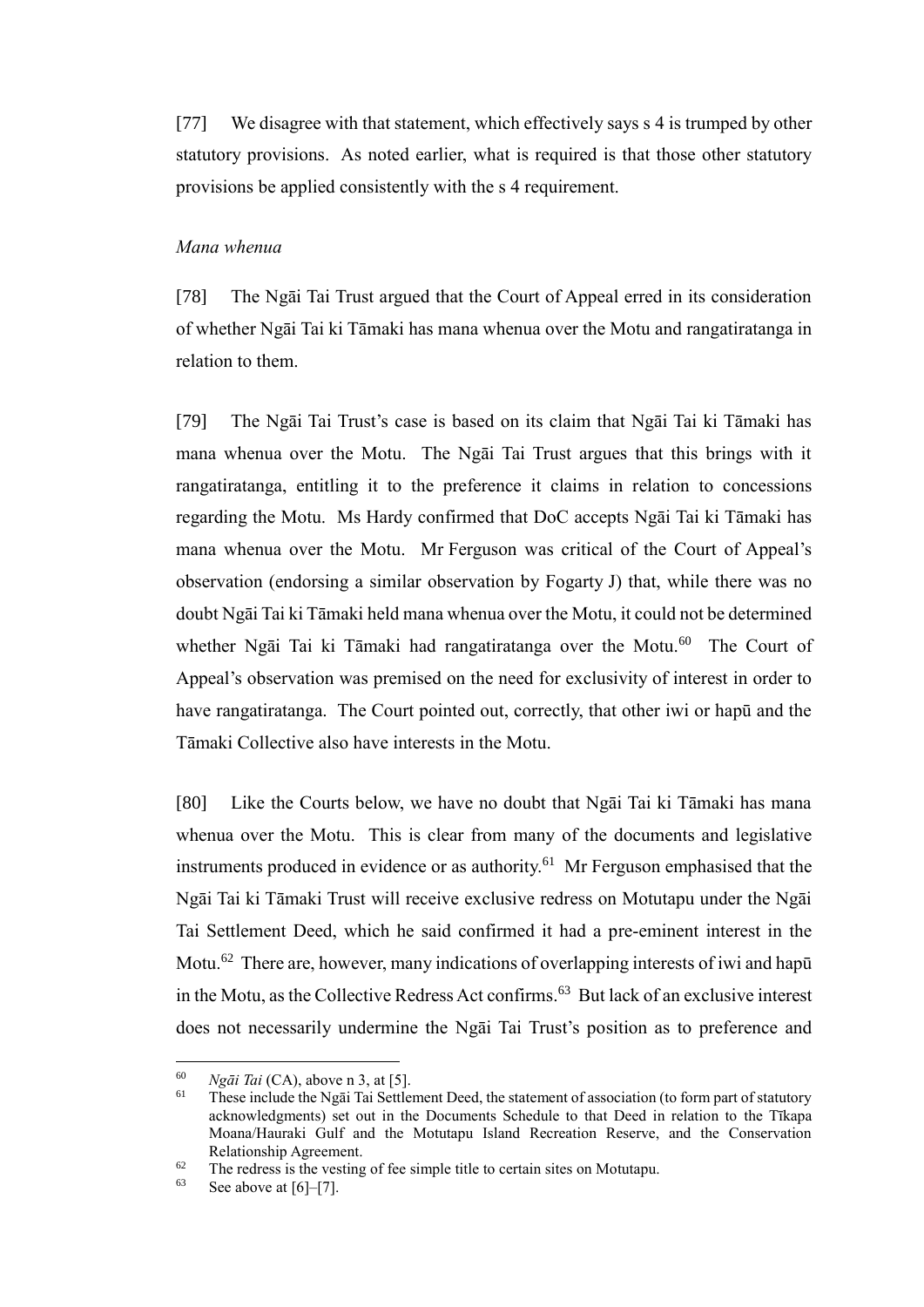active protection in relation to concessions on the Motu. Mr Ferguson put it this way in oral argument:

… if one has mana whenua status, even if others might also assert that … then it follows that type of control and authority, an exercise of tikanga kaitiakitanga, manaakitanga flows from that.

<span id="page-27-2"></span>[81] The Ngāi Tai Trust's claim to preference in relation to certain concessions on the Motu needs to be evaluated against that background.

# **Did the decisions nevertheless comply with s 4?**

<span id="page-27-0"></span>[82] The Ngāi Tai Trust's case was that the errors of law made by the report writer and adopted by the decision-maker were such that the challenged decisions were wrong in law and should be reconsidered. We start our consideration of this submission by outlining what was decided in the Courts below.

# *Courts below*

…

<span id="page-27-1"></span>[83] As mentioned earlier, Fogarty J found that the statement that there was no basis for preferential entitlement was an error of law, as was the statement that economic benefits were irrelevant.<sup>64</sup> However, he concluded that these errors were not sufficient to say that the Minister had failed to give effect to Treaty principles, as required by s 4. His conclusion is summarised in these paragraphs:

[103] I have found so far, applying the first step in the analysis, that there is an identifiable error of law in the reasoning of the two DoC decisions. I have made that finding recognising that DoC overstated the law when saying that there is no basis for preferential entitlement, and that economic benefits were irrelevant considerations.

[104] The next step is whether, nonetheless, the DoC decisions give effect to the principles of the Treaty of Waitangi. I am satisfied that they did. It was not, on the facts, reasonable to prefer [the Ngāi Tai Trust] beyond limiting the Fullers and MRT concessions to five years, and in so doing giving the parties time to come to a mutually beneficial accommodation of self-interests. …

[107] I find that the errors of statements of principle by the Minister's delegates were not sufficient to say that the Minister failed to give effect to Treaty principles. I find that in fact he did give effect to the principles of the

 $\overline{a}$ <sup>64</sup> *Ngāi Tai* (HC), above n [2,](#page-2-2) at [7] and [86]–[88].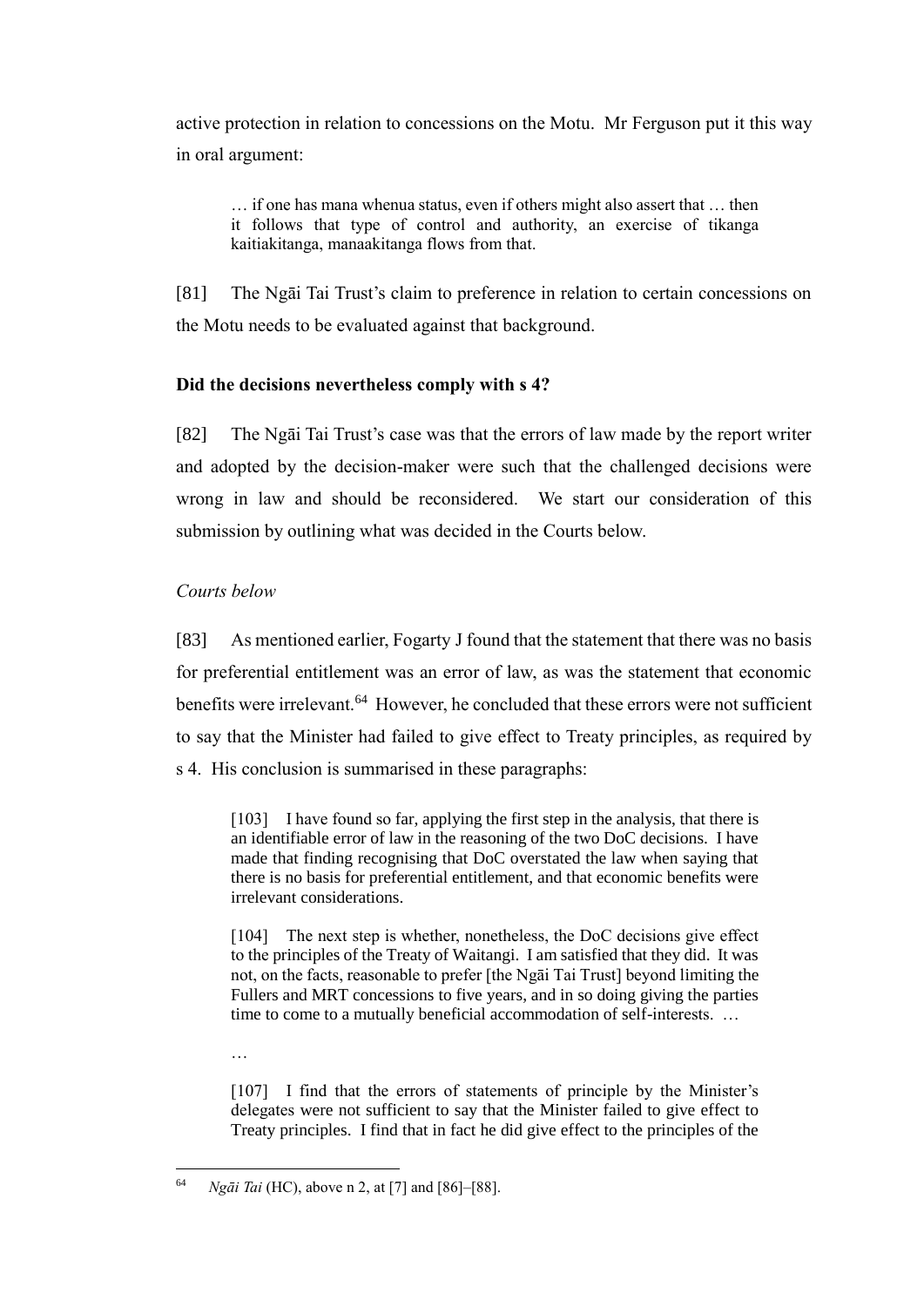Treaty of Waitangi by limiting the new terms of Fullers, and MRT to five years, enabling the possibility of a partnership with [the Ngāi Tai Trust] in the near term. I would add the Minister's delegates were acting reasonably and in good faith.

[108] Overall I find that the Minister and his delegates, notwithstanding their misstatements of the law, did not fail to give effect to the Treaty principles. On the facts both decisions did "give effect to the principles of the Treaty of Waitangi". Accordingly, there is no basis for this Court to intervene and set aside the decisions.

[84] The Court of Appeal upheld Fogarty J's decision, though its reasoning differed from his in some respects.

#### *Submissions*

<span id="page-28-0"></span>[85] DoC's position is that the concession decisions reflect a reasonable and practical balancing of interests sufficient to give effect to Treaty principles, and therefore comply with s 4. The fact that the report writer misstated the law when saying there was no basis for preferential entitlement for iwi and that potential economic benefit was not something that could be taken into account in the concession decisions does not undermine that conclusion.

[86] DoC argued that the decision-maker did, in fact, consider the economic interest of Ngāi Tai ki Tāmaki (the Ngāi Tai Trust's desire to operate concessions on the Motu) and the limitation of the term of the concessions granted to Fullers and MRT to five years addressed that interest. DoC also argued that this meant that the decision-maker did, in fact, accord a reasonable degree of preference to the Ngāi Tai Trust. When all three concession decisions are considered together, the ten year term allowed for the Ngāi Tai Trust's concession, when compared to the five year terms for Fullers and MRT, indicates that preference has been given to the Ngāi Tai Trust. The waiving of fees for the first year of the Ngāi Tai Trust's concession also involves preference.

[87] DoC's position was supported by both Fullers and MRT. Both argued that, when the concession decisions were considered alongside the decision granting the Ngāi Tai Trust's concession, it was apparent that the errors of law identified in the Courts below had not affected the outcome and the decision met the requirements of s 4. This meant that it was appropriate that no order for reconsideration of the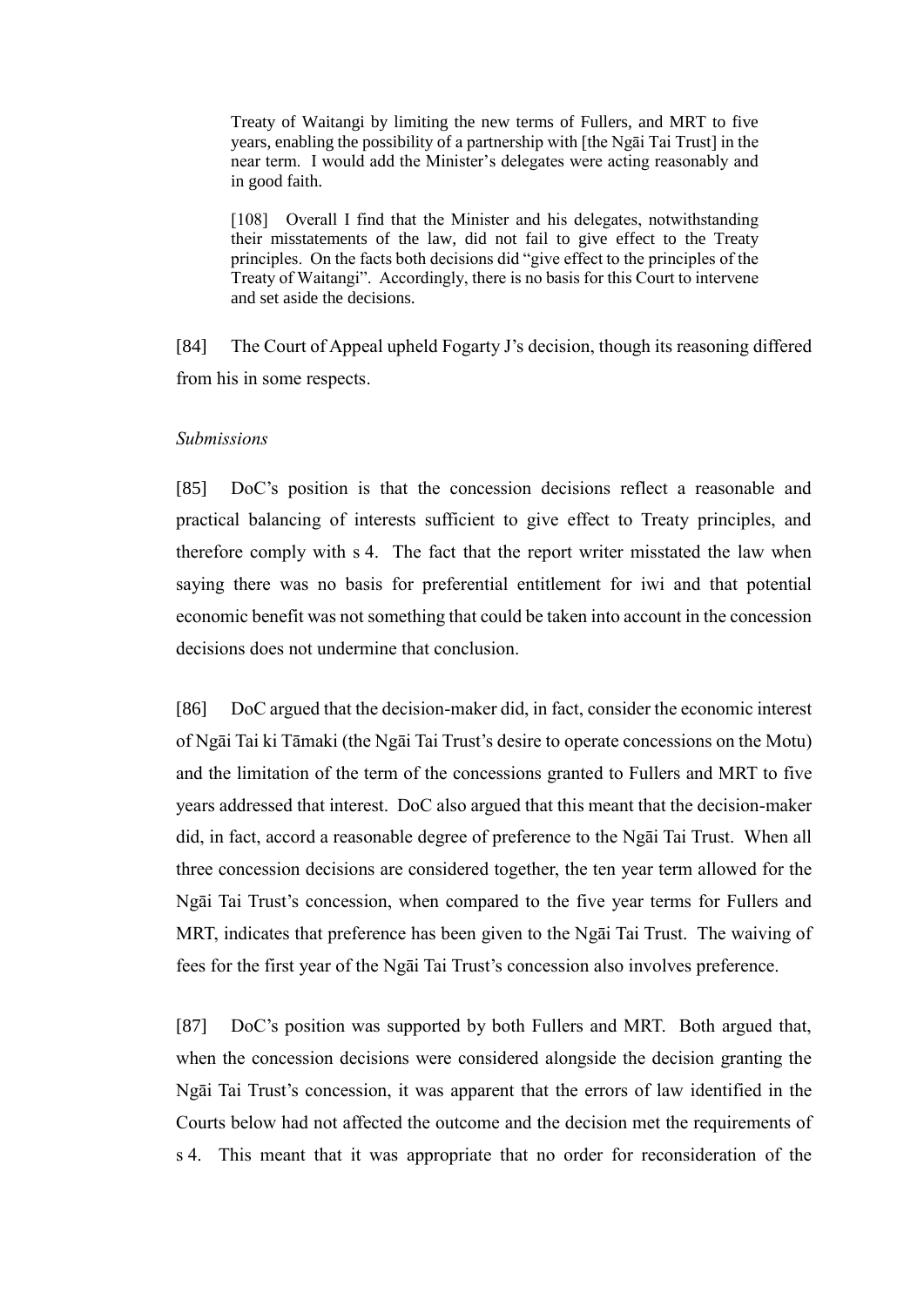decisions was made. For MRT, Mr Mount characterised the High Court decision as follows:

… the best reading of it is that whilst finding what the [High Court] Judge called an error of law, overall he concludes that the decision-maker did not err in law, is because he doesn't directly address the question of remedy.

[88] DoC's counsel also undertook a detailed analysis of the concession decisions highlighting extracts indicating that the interests of Ngāi Tai ki Tāmaki had been considered by the concession report writer and the decision-maker, and highlighting in particular the handwritten amendment mentioned above.<sup>65</sup>

## *The decisions did not comply with s 4*

<span id="page-29-0"></span>[89] We accept that Ngāi Tai ki Tāmaki's interests were considered by the report writer and the decision-maker. The shorter terms of the concessions granted to Fullers and MRT were intended to provide a future opportunity for fuller consideration of Ngāi Tai ki Tāmaki's commercial position once the Motu Plan had been made and the Ngāi Tai settlement had been implemented. It is debatable however whether the shorter terms for Fullers' and MRT's concessions than for the Ngāi Tai Trust's is truly a "preference" to the Ngāi Tai Trust.

[90] Even if the shorter terms for the concessions granted to Fullers and MRT were classified as a "preference" to the Ngāi Tai Trust, that would not provide an answer to the allegations that the errors of law made by the report writer affected the proper application of s 4 to the concession decisions. In effect, DoC's argument is that the errors of law did not affect the outcome because the decisions involved some preference in favour of the Ngāi Tai Trust and some acknowledgment of its commercial interest. We do not think that logically leads to a conclusion that the errors of law had no impact on the decisions. If the decisions had been made on the basis of a proper understanding of s 4, the preference in favour of the Ngāi Tai Trust and the economic benefit to it may have been of greater substance.

[91] The High Court and the Court of Appeal appear to have taken the view that, unless s 4 required DoC to refuse any concession to any non-Ngāi Tai ki Tāmaki party,

<sup>65</sup> Above at  $[67]$ .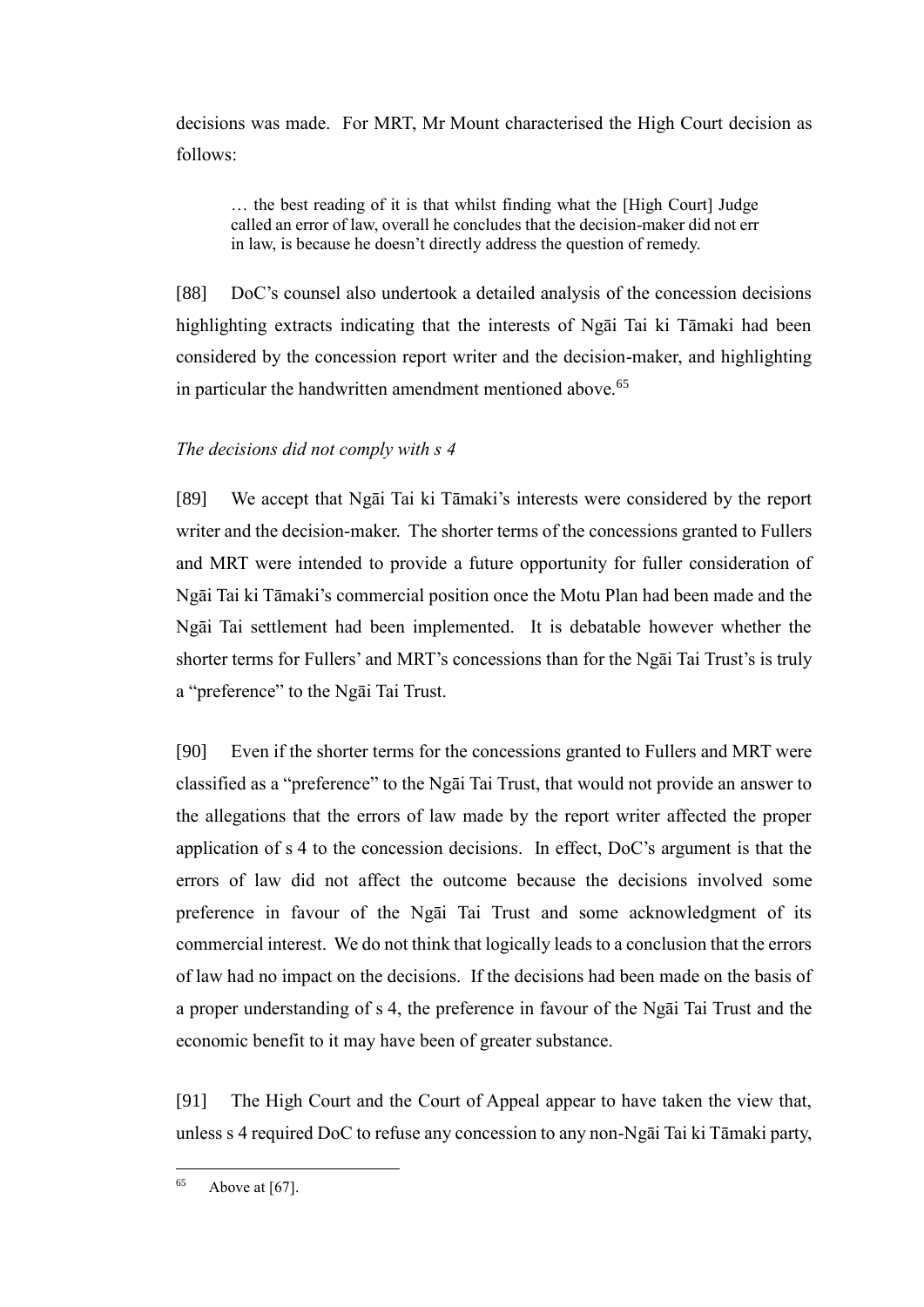then the errors of law were not material to the eventual outcome. The respondents' arguments in this Court echoed this. That can be attributed to the fact that the Ngāi Tai Trust's argument in this Court was to the effect that s 4, in combination with ss 7 and 8 of the HGMP Act and the common law recognition of tikanga, "provide a preference to mana whenua iwi/hapū to be granted concessions to undertake activities on conservation land within a rohe of an iwi where the activities engage the tikanga principles that underpin the practices of manaakitanga and kaitiakitanga".

[92] This argument was interpreted by the Courts below and the respondents as a claim to a veto over the granting of concessions to entities that do not have mana whenua over the Motu. As we have said, we do not consider it would be appropriate to make a generic ruling on the impact of s 4 (whether or not in combination with other factors) on the granting of concessions in areas where one or more iwi or hapū have mana whenua. As was made clear by the Court of Appeal in the *Whales* case, this is a matter of applying the principles of the Treaty to the facts of the particular case. In the present case, that involves the consideration of the mana whenua status of Ngāi Tai ki Tāmaki in relation to the Motu<sup>66</sup> and the other relevant considerations highlighted above at [\[35\]](#page-12-0)[–\[46\].](#page-15-3) The lapse of time since the decisions under challenge were made means that some of those considerations have taken on greater prominence (the passing of the Ngāi Tai Settlement Act, for example). Future developments (such as the completion of the Motu Plan and the Conservation Relationship Agreement between DoC and Ngāi Tai ki Tāmaki) will have a similar impact.

[93] Rather, we consider the issue that needs to be resolved is whether the errors of law affected the concession decisions in a manner that meant the Ngāi Tai Trust's claim for preference as an iwi or hapū holding mana whenua was not evaluated properly, that is, in accordance with the law. If the answer is that it was not, then the case for the remedy sought by the Ngāi Tai Trust needs to be evaluated.

[94] In our view, the errors of law were such that they diverted the report writer and the decision-maker from proper consideration of the application of s 4 in the context

<sup>66</sup> See the discussion above at [\[78\]](#page-26-0)[–\[81\].](#page-27-2) Ms Hardy suggested in oral argument that Ngāi Tai ki Tāmaki's interest in, and association with, Rangitoto may be less significant than with Motutapu, requiring different consideration in respect of each of them. The argument was not developed and we do not consider it would be appropriate to address it in the absence of full argument.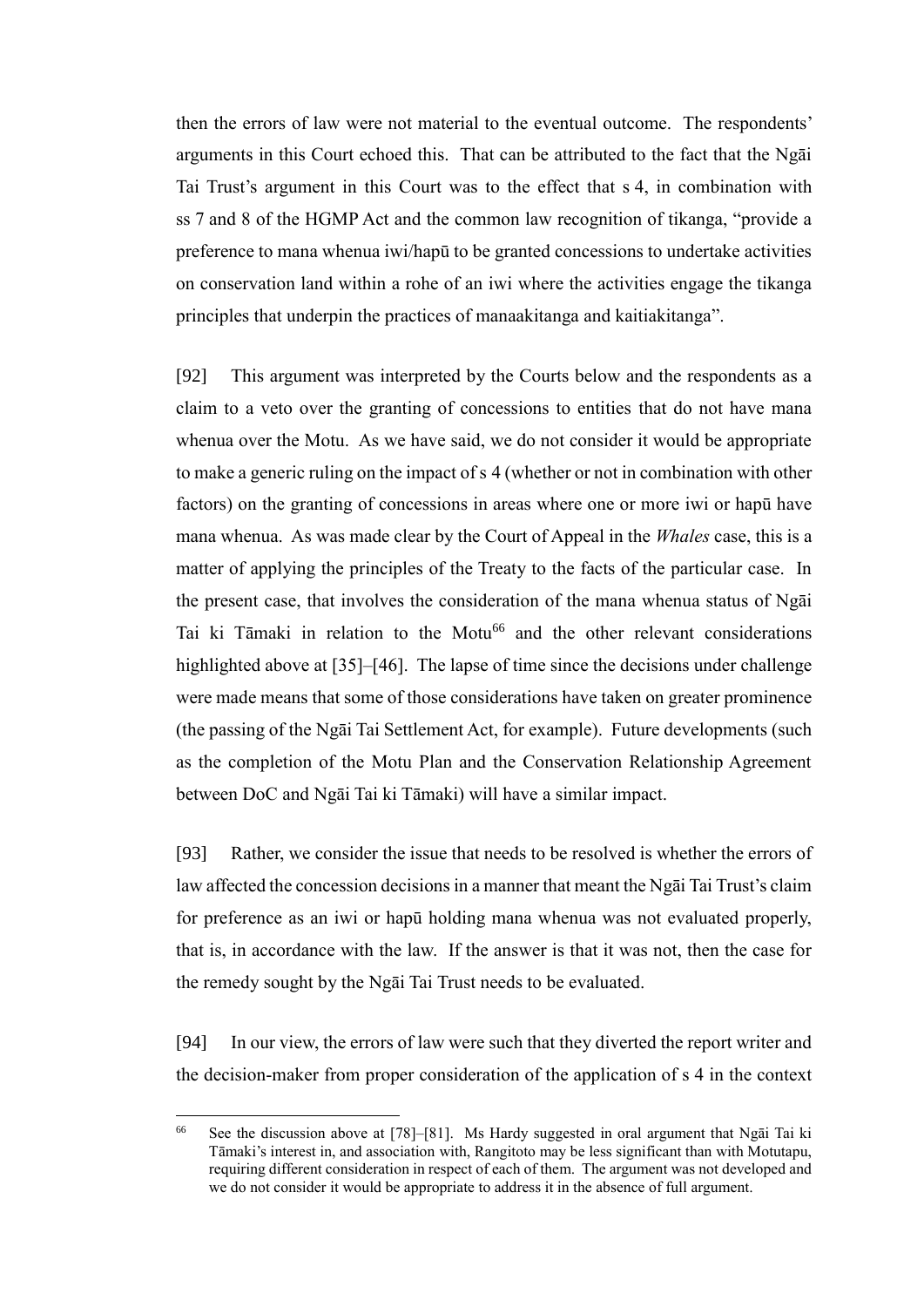of the concession applications. If the report writer had not misdirected herself about s 4 potentially requiring a degree of preference to be given to Māori and for Māori economic interests to be taken into account, she may well have reached a different conclusion on the application of s 4. She may, for example, have made further inquiries about Ngāi Tai ki Tāmaki's mana whenua status and how that fitted in with the interests of the Tāmaki Collective and the other iwi and hapū comprising the Tāmaki Collective in relation to the Motu. She may also have given further consideration to the possibility that what the Ngāi Tai Trust was contending for, namely that either or both of the Fullers and MRT applications should not be granted, leaving only the Ngāi Tai Trust's concession as an operative concession on the Motu, was what s 4 required.

[95] We do not make a finding that s 4 does, in fact, require that no concessions be granted in relation to the Motu, other than to mana whenua applicants. We accept that s 4 does not create a power of veto by an iwi or hapū over the granting of concessions in an area in which the iwi or hapū has mana whenua. Nor does it give such an iwi or hapū authority to require that only entities associated with the iwi or hapū will be granted concessions in the area. But we do consider that, having made the errors of law identified earlier, the report writer and the decision-maker did not put themselves into a proper position to assess the Ngāi Tai Trust's submission that what s 4 required was that no concessions be granted even though there was demand for the services subject to the proposed concessions.

[96] We do not, therefore, agree with the Courts below that the identified errors of law did not affect the outcome. Nor do we agree that the factors that led the Courts below to conclude that a degree of preference had been provided to the Ngāi Tai Trust in relation to its concession (a longer term and a waiver of fees) were necessarily sufficient to satisfy s 4 notwithstanding the flawed consideration of the application of that section to the concession applications. That will be a matter that the decision-maker should address when the decisions are reconsidered in the correct legal framework.

[97] As will be apparent, we do not agree with the view expressed by William Young J in his reasons that the decision to grant the MRT concession was not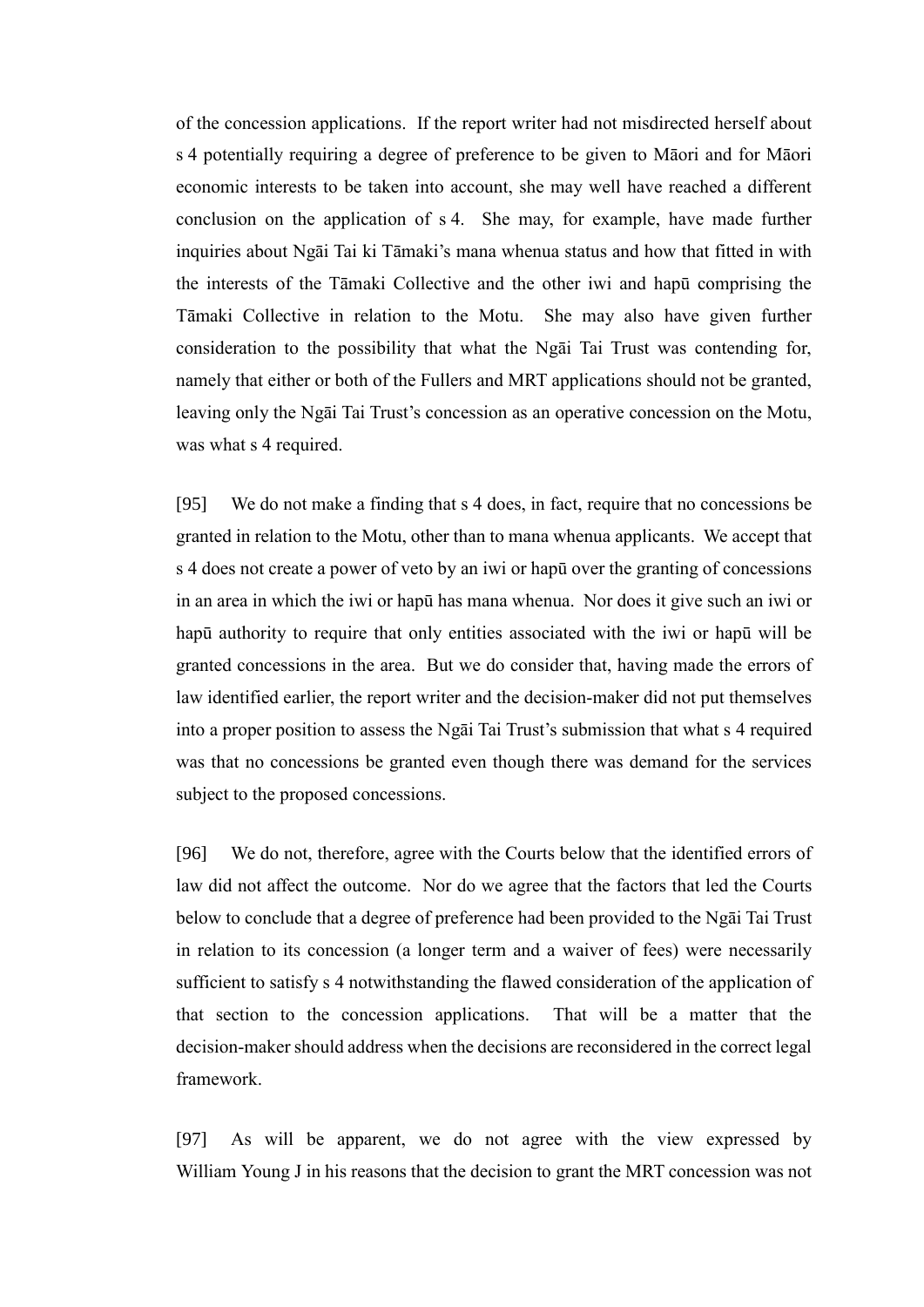influenced by the error of law set out at  $[57]$ (b) above.<sup>67</sup> Nor do we regard the Advice Memorandum as supporting that view. The analysis in the Advice Memorandum begins by recording that the Ngāi Tai Trust seeks "to preserve economic opportunities for their iwi on the islands" then says that preserving such opportunities "cannot currently be considered as a relevant matter for decision makers".<sup>68</sup> This replicates the error in the MRT decision and the Fullers decision (or, perhaps more correctly, the error in the decisions replicates this error in the Advice Memorandum). The later discussion in the Advice Memorandum does nothing to correct the error and concludes without further reasoning that it is not appropriate to do what the Ngāi Tai Trust was asking for  $-$  decline other applications for concessions.<sup>69</sup> We consider the earlier error of law which ruled out this level of preference (describing it as a matter that cannot be considered as relevant) led to that conclusion being reached.

[98] We consider that the challenged decisions should not be allowed to stand and that the decision-maker should be required to reconsider the applications for concessions by Fullers and MRT applying s 4 correctly. The context in which the decisions will be made on reconsideration will be somewhat different from the position at the time the decisions were made, given that the Ngāi Tai Settlement Act is in force and, possibly, the Motu Plan will be finalised.

[99] In reconsidering its decisions, DoC will be required to consider whether, despite the fact that there is no issue of over-capacity or risk of environmental degradation of the Motu from the operation of the proposed concessions, nevertheless the correct outcome is to decline to grant the concession applications, given the requirements of s 4.

[100] We reiterate that we do not say that the decisions made in relation to the Fullers and MRT concession applications were wrong. Nor do we make any finding on the Ngāi Tai Trust's case that only those with mana whenua should be granted concessions on the Motu at least for a period of years. Rather, we conclude that the basis on which the concession applications were considered was flawed, and the Ngāi Tai Trust is

 $^{67}$  See the reasons of William Young J below at [\[133\].](#page-44-0)

<sup>68</sup> At paras 5 and 6 of the Advice Memorandum, set out in the reasons of William Young J below at [\[120\].](#page-38-0)

 $69$  The relevant excerpts are set out in the reasons of William Young J below at [\[121\].](#page-39-0)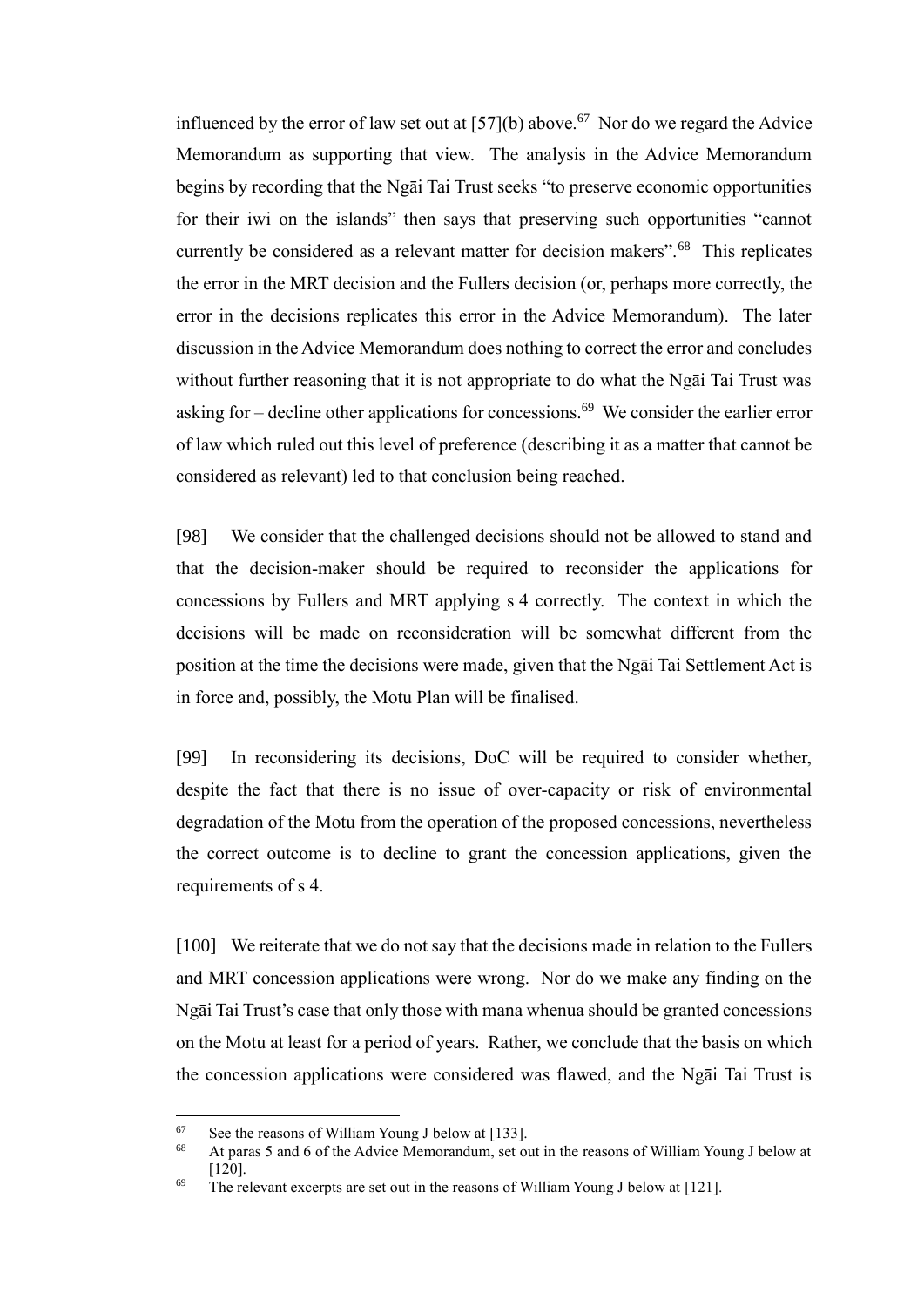entitled to have the decisions made after proper consideration of the application of s 4 which did not occur in relation to the decisions under review.

## **Should a remedy be granted?**

## *Court of Appeal*

<span id="page-33-0"></span>[101] The Court of Appeal considered the question of remedy on the basis that the decision-maker had made the errors of law identified in the High Court judgment, despite its misgivings as to whether they were, in fact, errors. This was because the High Court's findings had not been subject to a cross-appeal.<sup>70</sup> The Court emphasised that relief is discretionary in judicial review cases, and identified three features of the case leading to the conclusion that it should decline to grant relief. These were: <sup>71</sup>

- (a) the errors were minor;
- (b) the Ngāi Tai Trust's fundamental challenge based on a perception of priority given in the HGMP Act in combination with s 4 had failed; and
- (c) the Ngāi Tai Trust would not suffer "substantial prejudice" if the decisions were allowed to stand. On the other hand, both Fullers and MRT would suffer significant prejudice if what were already short-term interim decisions were quashed and their activities on the Motu were compelled to cease.

### *Submissions*

<span id="page-33-1"></span>[102] The Ngāi Tai Trust submitted that the MRT decision should be quashed and that an order should be made that the MRT concession application be reconsidered in light of this judgment. However, in relation to the Fullers decision, the Ngāi Tai Trust sought a declaration that the Fullers concession application decision was unlawful and

 $70$  $^{70}$  See above a[t \[58\].](#page-20-1)<br>  $^{71}$   $N_{\sigma} \bar{s}$ *i*  $T_{\sigma}$ *i*  $(C_{\Delta})$ , abo

*Ngāi Tai* (CA), above n [3,](#page-2-3) at [61].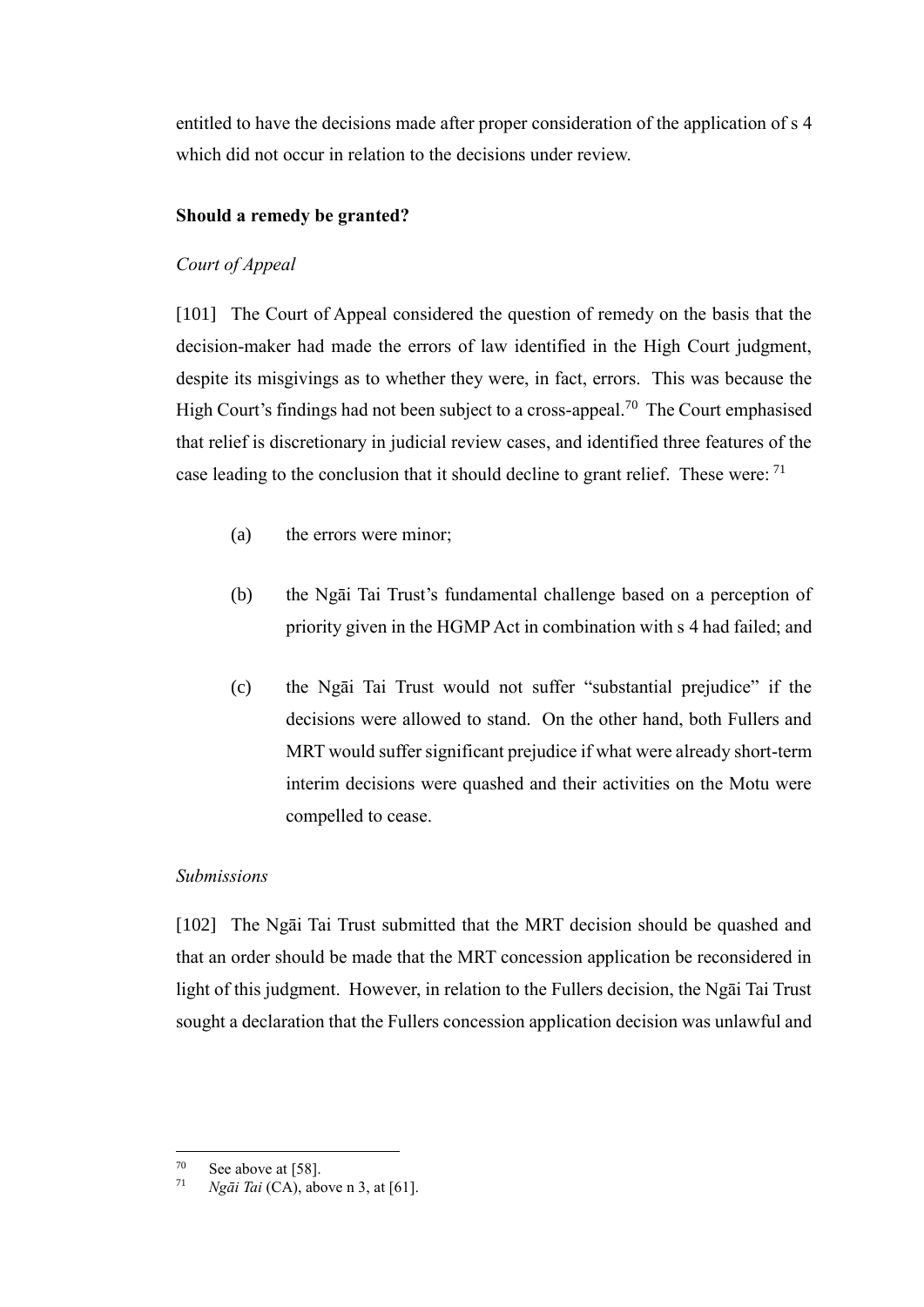that it should be reconsidered in light of this judgment.<sup>72</sup> The Ngai Tai Trust did not seek the immediate quashing of the Fullers decision, and made it clear that it did not object to the Fullers concession being allowed to continue during the period that Fullers' concession application was being reconsidered. However, it was only during the hearing in this Court that it became clear that this was what the Ngāi Tai Trust was seeking.

[103] The Ngāi Tai Trust's position in relation to Fullers reflects the pleading in its statement of claim, but it seems that its position in the Court of Appeal (as it was in its written submissions in this Court) was to seek the immediate quashing of the Fullers decision – hence the Court of Appeal's comment as to the likely prejudice to Fullers.

[104] Counsel for Fullers, Mr Pilditch, emphasised the potential harm to Fullers if its concession was quashed given the significant investment it has made in infrastructure on Rangitoto and its ongoing commitment to maintenance of the roads which its Volcanic Explorer operation utilises. He emphasised that Fullers was an innocent third party that would be adversely affected if the decision granting its concession was quashed. That submission was made against the background of the written submission on behalf of the Ngāi Tai Trust seeking the immediate quashing of the Fullers concession decision. It is obvious that the prejudice to Fullers from an order that the decision be reconsidered, but without quashing the order, substantially reduces the prejudice to Fullers.

### *A remedy should be granted*

 $\overline{a}$ 

<span id="page-34-0"></span>[105] We disagree with the three reasons given by the Court of Appeal for declining relief.

[106] We do not agree with the Court of Appeal that the errors were minor. Section 4 is a provision of fundamental importance in the exercise by DoC of its powers and

<sup>&</sup>lt;sup>72</sup> Judicature Amendment Act 1972, s  $4(5)$ – $(6)$ . The Judicature Amendment Act applies to this proceeding notwithstanding its repeal by s 22 of the Judicial Review Procedure Act 2016 because it was commenced before that Act came into force: see s 23(2) of the Judicial Review Procedure Act. A declaration of this kind (with a requirement for reconsideration but not the quashing of the original decision) was made in broadly similar circumstances in *Hauraki Catchment Board v Andrews* [1987] 1 NZLR 445 (CA); and *Franz Josef Glacier Guides Ltd v Minister of Conservation* HC Greymouth CP14/98, 13 October 1999.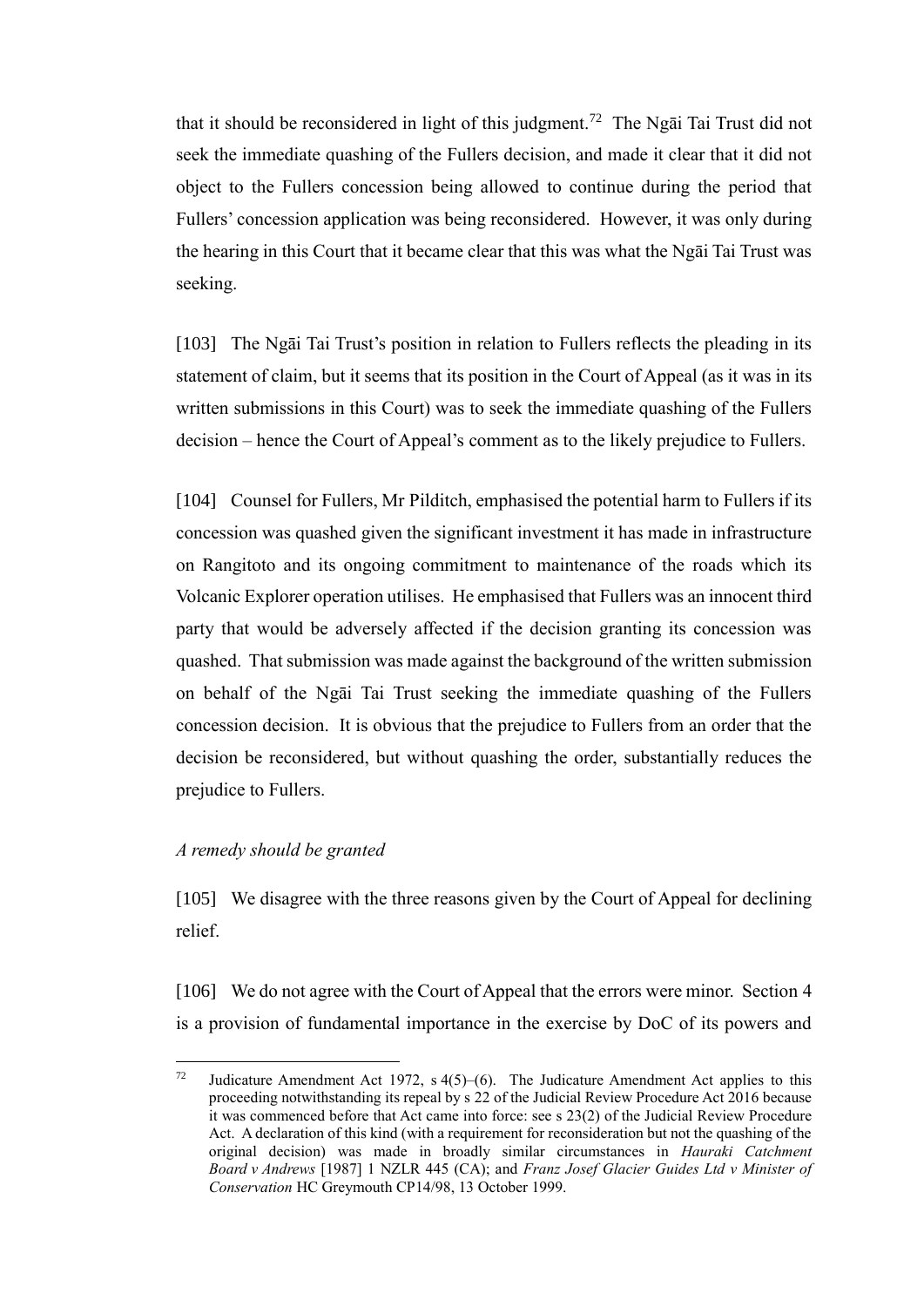responsibilities. The effective sidelining of s 4 in the decisions under challenge, in circumstances where the Ngāi Tai Trust's interest was based on its mana whenua in relation to the Motu, was a failure to comply with this fundamentally important requirement. It was therefore an error of some consequence.

[107] Nor do we agree that the Ngāi Tai Trust's challenge based on s 4 failed. The Court of Appeal reached that view because of its focus on ss 7 and 8 of the HGMP Act, rather than on s 4. As we see it, the Ngāi Tai Trust has succeeded in establishing that s 4 was not properly applied in the challenged decisions. It did not need to establish that it was entitled to a decision that denied concessions to parties other than iwi or hapū with mana whenua to succeed in establishing an error in the application of s 4. So, in contrast to the Court of Appeal, we see the errors as serious and conclude that the Ngāi Tai Trust succeeded in its claim of error of law in relation to s 4, which is all it was required to do.

[108] We do not see the prejudice to Fullers and MRT as sufficiently serious to justify denying the Ngāi Tai Trust a remedy. The quashing of the MRT decision will have little practical impact on MRT, given that it is not, in fact, operating tours in accordance with its concession, out of respect for the position of the Ngāi Tai Trust. The proposed orders in relation to the Fullers application, which preserve its concession while the reconsideration of its application takes place, largely deal with the potential prejudice to Fullers.

### **Result**

<span id="page-35-0"></span>[109] We therefore allow the appeal and make the orders sought by the Ngāi Tai Trust. We quash the decision granting a concession to MRT and order that MRT's application be reconsidered in light of this judgment. We order that the Fullers application be reconsidered in light of this judgment. Fullers' concession will remain in force while this occurs.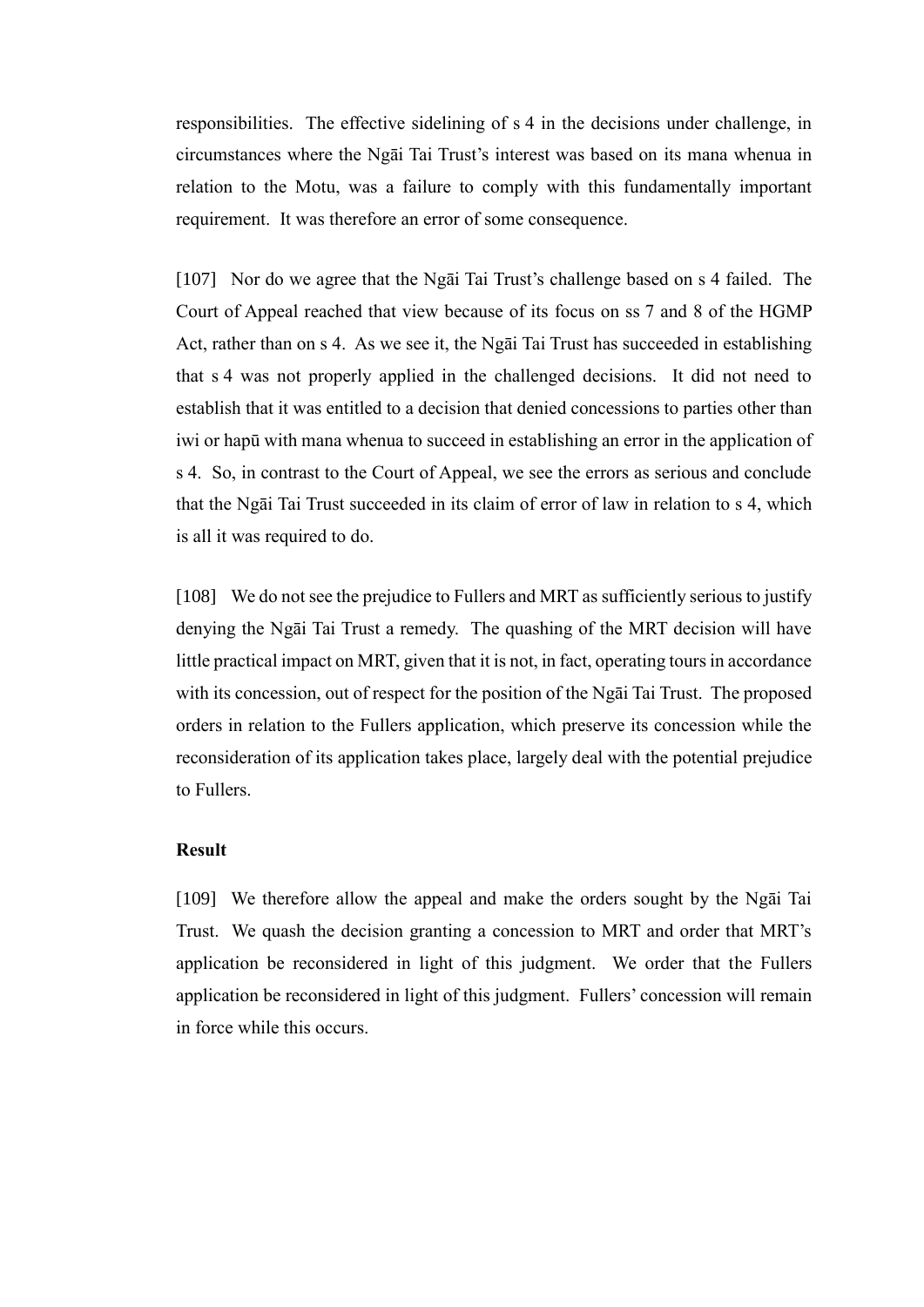## **Costs**

<span id="page-36-1"></span>[110] We reserve costs. If the parties do not agree on costs in this Court and the Courts below, submissions should be filed and served in accordance with the following timetable:

- (a) Appellant: by 28 January 2019;
- (b) Respondents: by 11 February 2019;
- (c) Appellant in reply: by 18 February 2019.

# **WILLIAM YOUNG J**

## **The relevant statutory framework**

<span id="page-36-0"></span>[111] This is discussed at length in the reasons of the majority.<sup>73</sup> For my purposes, it is sufficient to set out ss 4 and  $(6)(e)$  of the Conservation Act 1987 and ss 17(1) and 19(1)(a) of the Reserves Act 1977.

[112] Sections 4 and 6(e) of the Conservation Act provide:

## **4 Act to give effect to Treaty of Waitangi**

This Act shall so be interpreted and administered as to give effect to the principles of the Treaty of Waitangi.

## **6 Functions of Department**

The functions of the Department are to administer this Act and the enactments specified in Schedule 1, and, subject to this Act and those enactments and to the directions (if any) of the Minister,—

…

(e) to the extent that the use of any natural or historic resource for recreation or tourism is not inconsistent with its conservation, to foster the use of natural and historic resources for recreation, and to allow their use for tourism:

 $73\,$ See above at  $[32]$ – $[46]$ .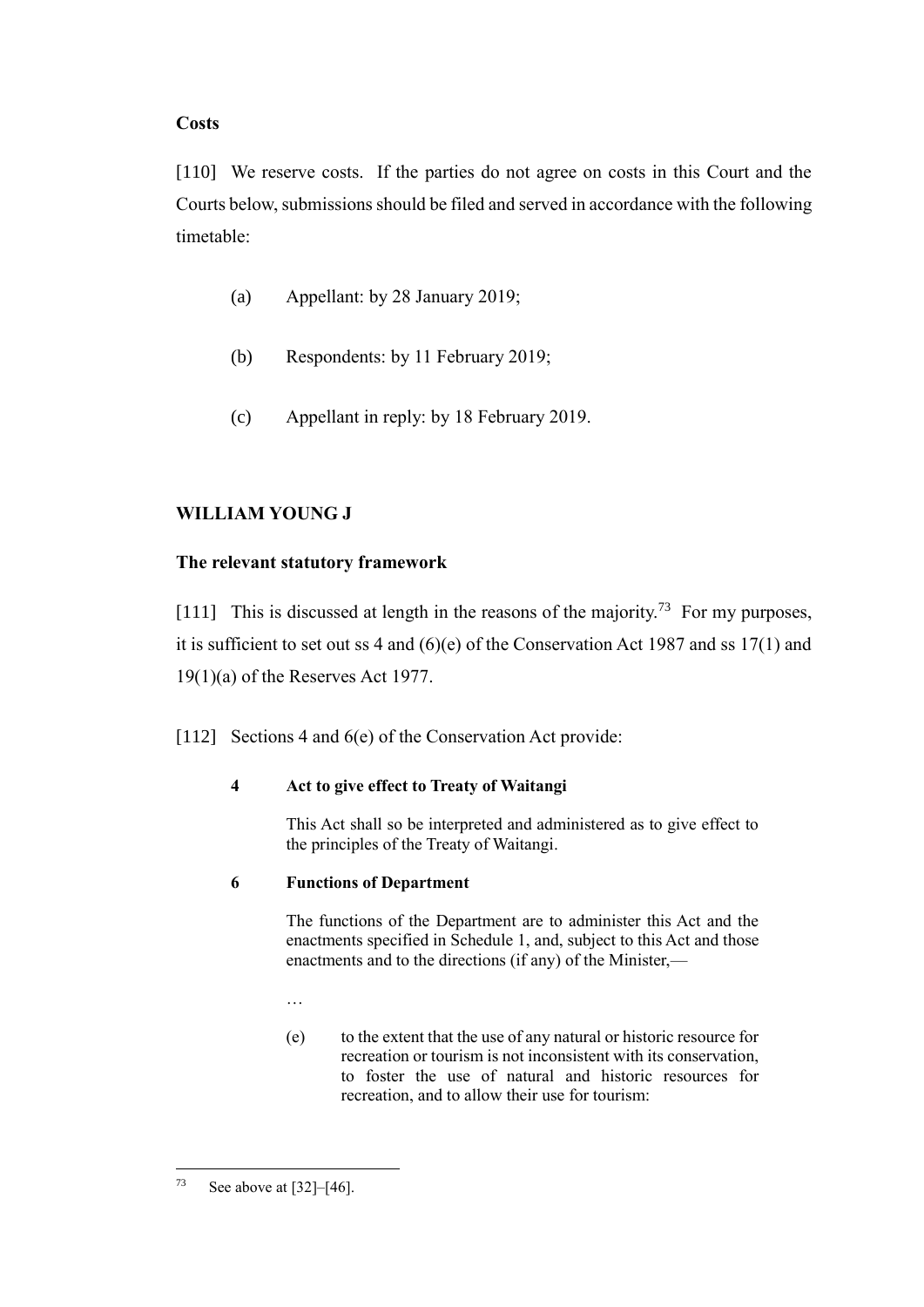[113] Section 17(1) of the Reserves Act, applicable to Motutapu Island, is in these terms:

### **17 Recreation reserves**

(1) It is hereby declared that the appropriate provisions of this Act shall have effect, in relation to reserves classified as recreation reserves, for the purpose of providing areas for the recreation and sporting activities and the physical welfare and enjoyment of the public, and for the protection of the natural environment and beauty of the countryside, with emphasis on the retention of open spaces and on outdoor recreational activities, including recreational tracks in the countryside.

…

And s 19(1)(a), relevant to Rangitoto Island, provides:

#### **19 Scenic reserves**

- (1) It is hereby declared that the appropriate provisions of this Act shall have effect, in relation to reserves classified as scenic reserves—
	- (a) for the purpose of protecting and preserving in perpetuity for their intrinsic worth and for the benefit, enjoyment, and use of the public, suitable areas possessing such qualities of scenic interest, beauty, or natural features or landscape that their protection and preservation are desirable in the public interest:

…

#### **The sequence of events relating to consideration of the applications**

[114] The Ngāi Tai ki Tāmaki Tribal Trust (the Ngāi Tai Trust) application was granted on 22 May 2014. The concession was granted for a period of nine years and eleven months. It allows the Ngāi Tai Trust to operate guided walks on Rangitoto and Motutapu.

[115] On 30 April 2015, the Department of Conservation's manager of conservation partnerships (Antonia Nichol) wrote a memorandum addressed to the issues raised by the Ngāi Tai Trust in respect of the Motutapu Island Restoration Trust (MRT) and Fullers Group Ltd (Fullers) applications. I will refer to this as the "Nichol memorandum".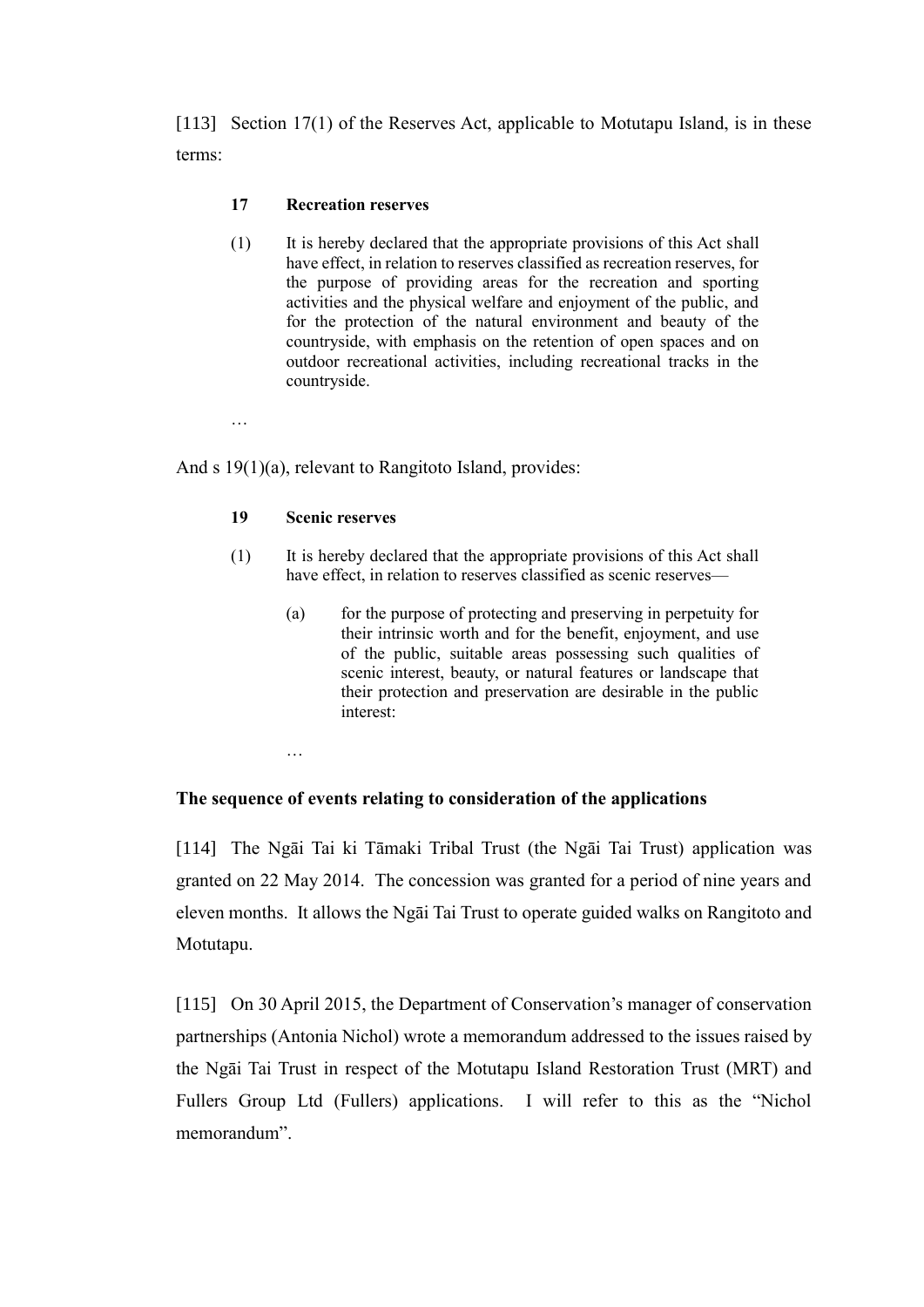[116] A draft of the first internal report to the decision-maker on the MRT application was finished on 2 June 2015. The handwritten note of the decision-maker to which I later refer was on this document. The initial decision to grant a concession to MRT was made on 24 June 2015.

[117] In the case of the Fullers application, a draft of the internal report to the decision-maker was completed on 27 July 2015 and the decision to grant the application was made on 31 August 2015.

[118] The second application by MRT, in effect to defer commencement of the concession by one year, was the subject of a report dated 13 October 2015 and the decision was made on 15 October 2015.

[119] The same person wrote the three reports (in other words, there was only one report writer) and there was, likewise, only one decision-maker.

### **The Nichol memorandum**

<span id="page-38-0"></span>[120] Under the heading "Competition and economic opportunities", the memorandum records:

- 5. NTKT [Ngāi Tai ki Tāmaki] seek to preserve economic opportunities for their iwi on the islands, and in some cases oppose these applications on the basis of potential or real competition for the provision of services to visitors such as guiding.
- 6. These are matters that cannot currently be considered as a relevant matter for decision makers under Part IIIB of the Conservation Act 1987. The legislation does not provide for this as a relevant matter under section 17U of the Act.
- 7. Applications for concessions are assessed in the sequence that they are lodged, unless a limited opportunity situation applies and concessions are then awarded under an allocation process. The Auckland Conservation Management Strategy 2014-2024 does not identify any limited opportunity situations on the relevant islands.
- 8. In future it may be possible that a limited opportunity situation could be provided for in statutory planning documents for some of the activities subject to these concession applications, if there are conservation related grounds to do so. This will be explored further through the conservation management plan to be developed for the inner Gulf motu under the Ngā Mana Whenua o Tāmaki Makaurau Collective Redress Act 2014.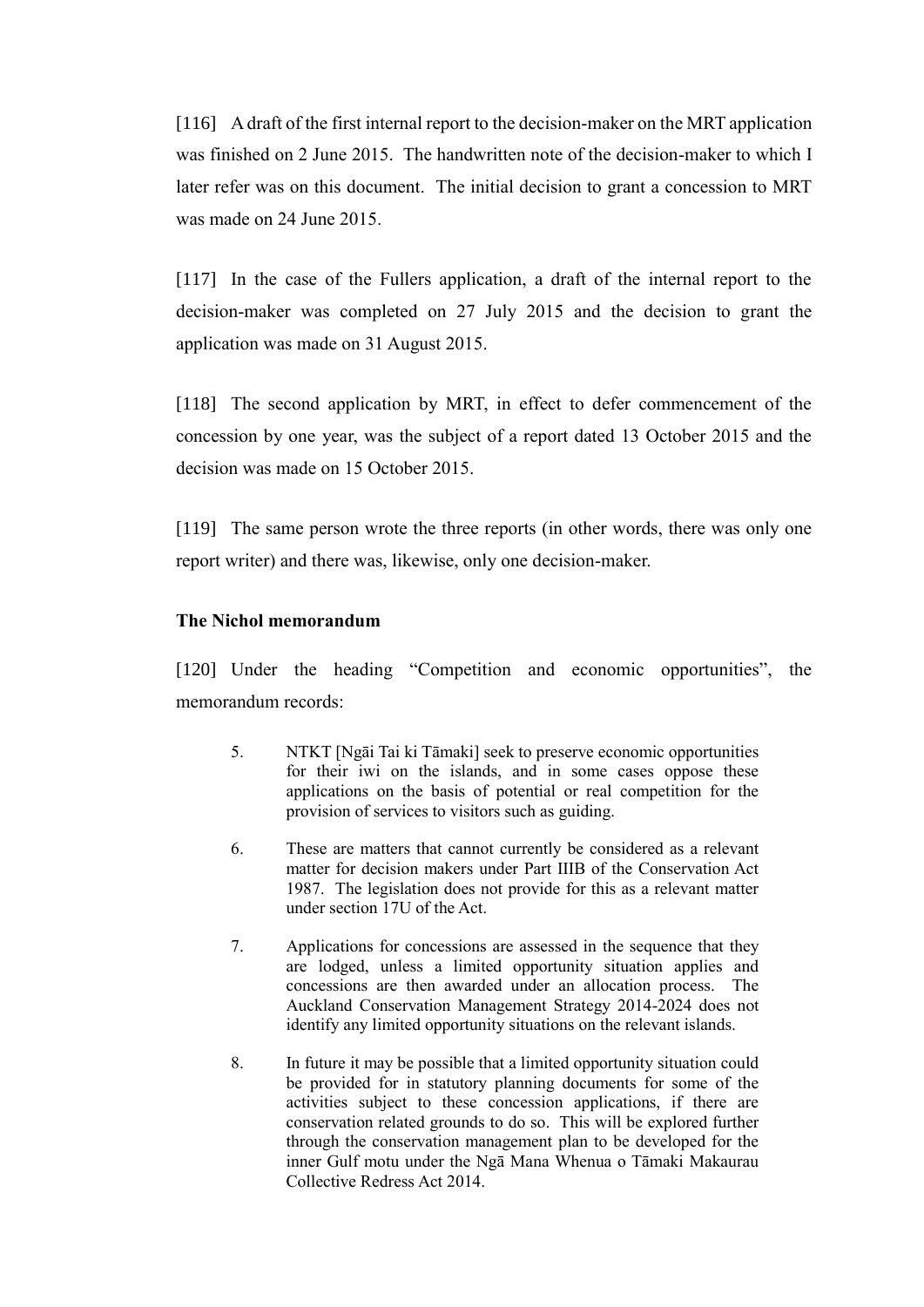- 9. It is appropriate to avoid locking in long terms for any of these concessions so that fresh decisions can be made relatively soon after the conservation management plan is approved. That would ensure that any limited opportunity situations can be given effect to relatively quickly, if they are provided for in the conservation management plan.
- 10. We do not consider that a shorter term will have an adverse effect for any of the applicants or concessionaires that could be seen as unreasonable in the circumstances. For example we are not aware of any significant capital expenditure that specifically hinges off the granting of any of these concessions.

### Recommendation

11. That a shorter term be granted for the concession applications while the conservation management plan is being developed, up to a maximum of five years.

<span id="page-39-0"></span>[121] The next section of the memorandum is headed "Active protection of Māori" interests". It includes the following passage:

- 12. NTKT have identified that future opportunities on the islands is a key concern for them, whether economic or other. As noted above we expect that issues around these will be explored further in the conservation management plan, where policy guidance is necessary.
- 13. NTKT having identified to the Crown that they wish to explore opportunities are very concerned about those opportunities being narrowed or eliminated by the granting of concessions to others. They view the granting of concessions in this context as evidence of the Crown not fulfilling the terms the collective redress settlements expressed in the Ngā Mana Whenua o Tāmaki Makaurau Collective Redress Act 2014. They also view this as non fulfilment of their individual iwi Deed of Settlement [which is yet to be signed with the Crown].
- 14. In this situation the Treaty principle of active protection of Māori interests is relevant. We consider that it is very appropriate to explore ideas for opportunities on the islands through the conservation management plan process, and to not close off opportunities without the chance for them to be fully considered and tested in that framework. The conservation management plan will also be an opportunity to explore and test mechanisms that help to protect cultural values on the islands.
- 15. We also note that settlement redress in the form of a number of proposed land transfers to NTKT is also a form of active protection of their interests.
- 16. We do not consider that it is appropriate to outright decline any of the applications, but rather the requirement to prepare a conservation management plan in the next few years is another reason to grant shorter terms for the concessions. Fresh decisions can then be made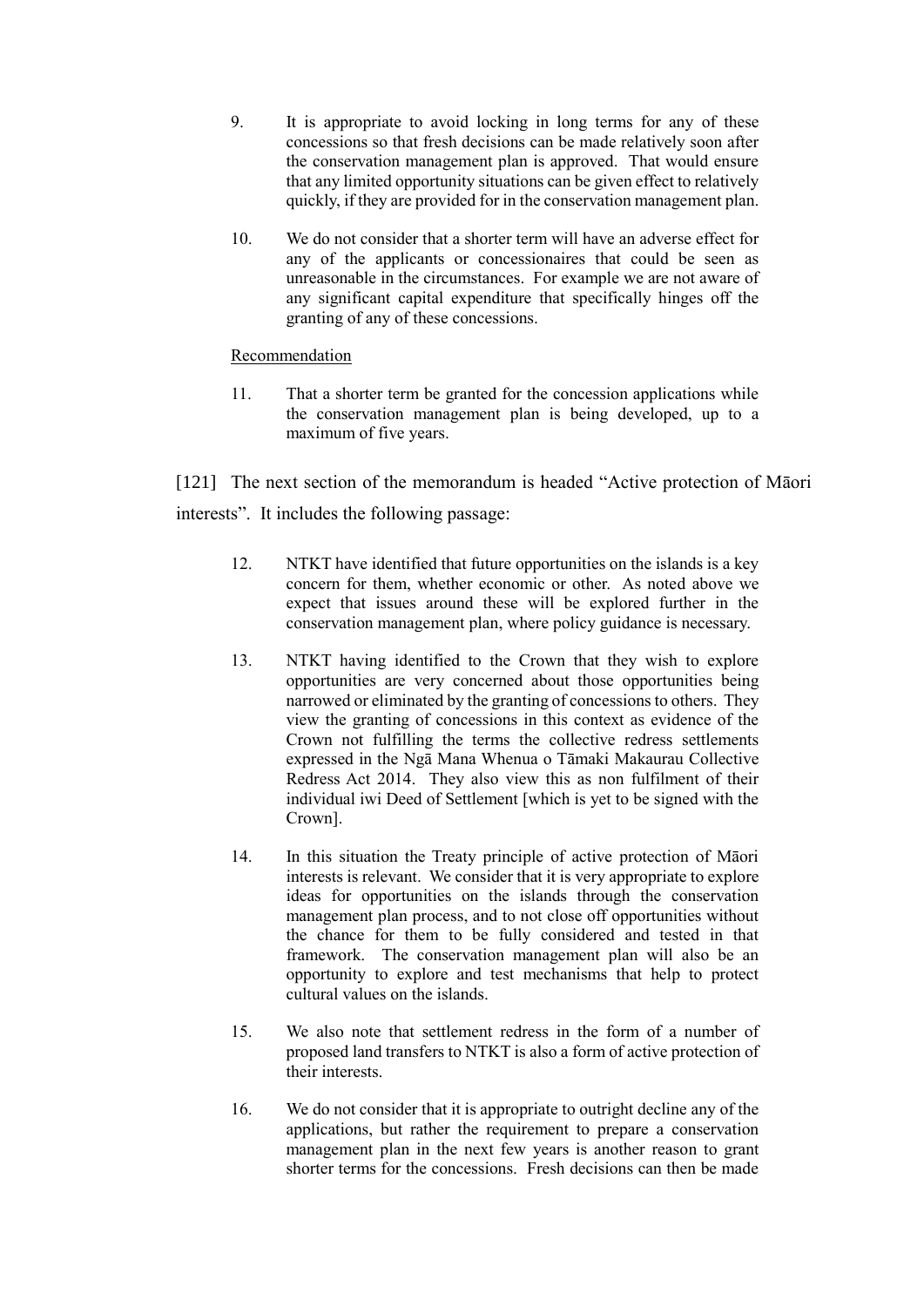in the context of the new conservation management plan. Our depth of engagement with iwi, including NTKT, will have increased over this time and we are likely to hold new knowledge and a deeper understanding of cultural concerns at that time.

[122] As I read the memorandum (particularly in light of the two headings to which I have referred) para 7 records the Department's position on competition arguments. Where there is a "limited opportunity situation" (a limit on the total amount of concession activity that can be carried out at a site), there is an allocation process based, in most cases, on tenders.<sup>74</sup> Otherwise, applications for concessions are assessed in the order in which they are lodged. Although this is not spelt out with precision in the memorandum, I take it that a limited opportunity situation might be the result of practical constraints which mean that it is feasible to allow only one operator. It is at least implicit that such practical constraints did not apply in respect of the MRT or Fullers applications. The memorandum also contemplates that a limited opportunity situation (in what I take to be the slightly different sense of a preference for Māori) might be created by statutory planning instruments. The last sentence of para 7 notes that the then current instrument did not create such a preference.

[123] I read paras 8–10 as contemplating the possibility that, in the future, there might be scope for a limited opportunity situation – in the form of a preference for Māori – to be created. To facilitate the implementation of such a preference, these paragraphs proposed that the concessions for Fullers and MRT should be for periods of time which would enable "any limited opportunity situations [to] be given effect to relatively quickly".

[124] In contradistinction I read paras 12–16 as dealing with what was treated in the memorandum as a separate issue, that is whether in the meantime – pending provision for a preference for Māori in the planning instruments – the duty of active protection required the MRT and Fullers applications to be declined. The memorandum recognised that such an outcome was legally possible – that depending on the circumstances, it might be appropriate to decline the applications so as not to limit future opportunities for Ngāi Tai ki Tāmaki. The recommendation, however, was that

 $74$ The mechanism for competitive allocation processes is set out in s  $17ZG(2)$  of the Conservation Act 1987.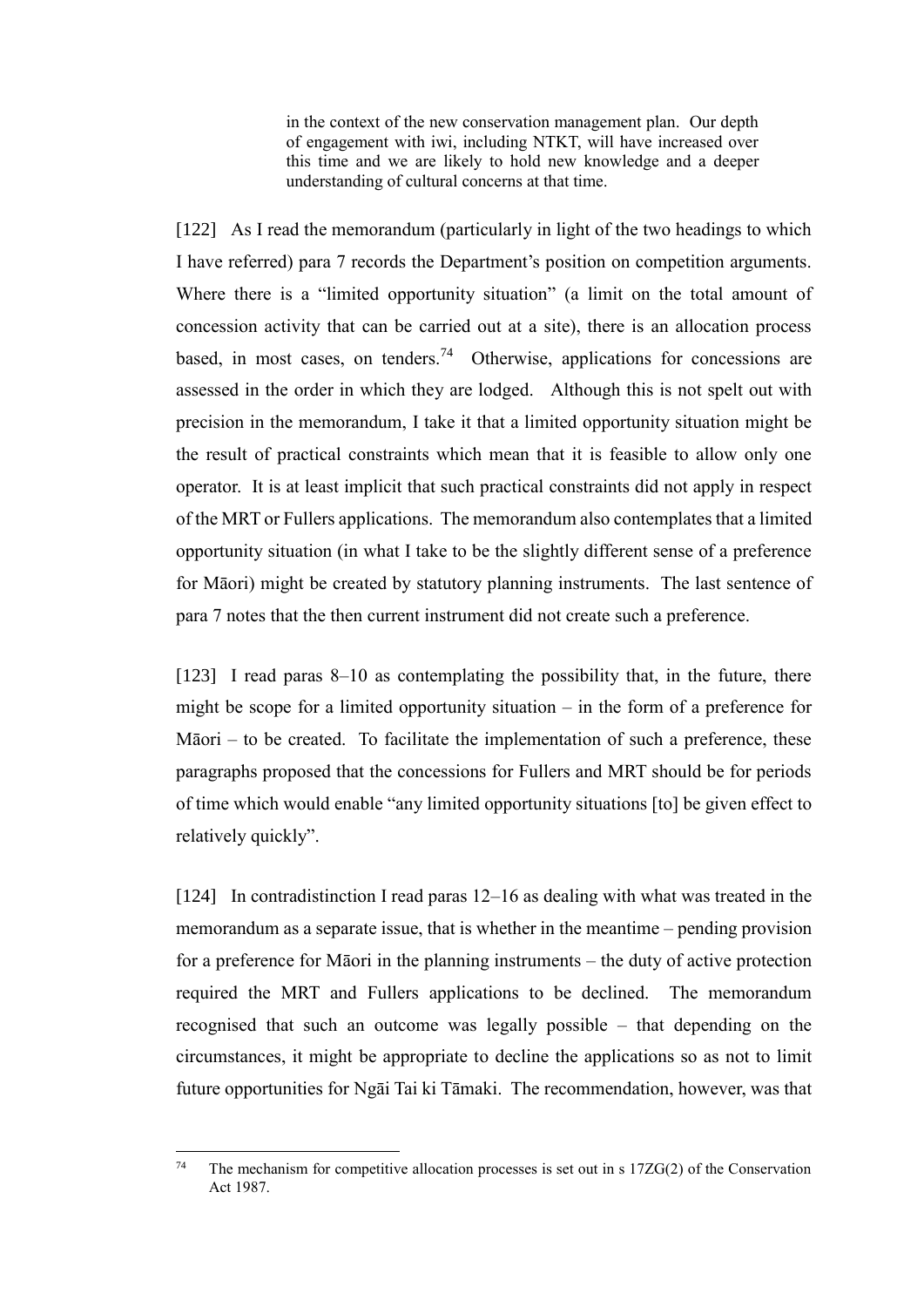active protection could be appropriately provided for in the respects identified in the memorandum.

## **The MRT concession**

[125] The report to the decision-maker in respect of the MRT application contains the following passage, the paragraphs of which I have numbered for ease of future reference:

- (1) Cultural Effects
- (2) Through consultation undertaken with Ngai Tai ki Tamaki Tribal Trust (NTKT) across a number of concessions for the inner Hauraki Gulf Islands, a number of cultural effects have been identified. *These issues were later discussed between members of the Auckland District Office Partnerships Team, the Permissions Team, and the Legal Team. The document can be seen in full at dme://docdm-1594228/, but the issues raised are addressed and summarised as follows*:
- (3) Economic benefit to Iwi: NTKT requested the declining of applications on the basis that concession opportunities should be preserved for the economic benefit of Iwi within whose rohe that opportunity was presented. They held concerns that their aspirations, as set out in the draft Deed of Settlement with the Crown, would not be given effect to if concession opportunities they are interested in are being granted to other parties.
- (4) Applications for concessions are processed in the chronological order in which they are received, unless there is an allocation process being undertaken. There is no basis for preferential entitlement to concessions in favour of any party under the relevant legislation or current planning documents. Furthermore, the economic benefit that could potentially be accrued as a result of a concession, or the fact that another applicant is interested in that same benefit, is not something that can be taken account of under the Conservation Act for the purposes of determining a concession.
- (5) The activity applied for in this instance does not require a large degree of capital expenditure, nor has the activity been identified as one which is a limited opportunity (albeit that the activity will be based from a building which under the [Memorandum of Understanding] with the department is operated by the applicant as a museum). To put it another way, the granting of a concession to one party will not exclude any other party from applying for a similar activity for a similar amount of time.
- (6) The Department recommends a 5 year term for this concession, aligning with the development of the Tāmaki Makaurau motu plan ("the Inner Motu CMS") and any management direction which may result through this documentation. This shorter term has an associated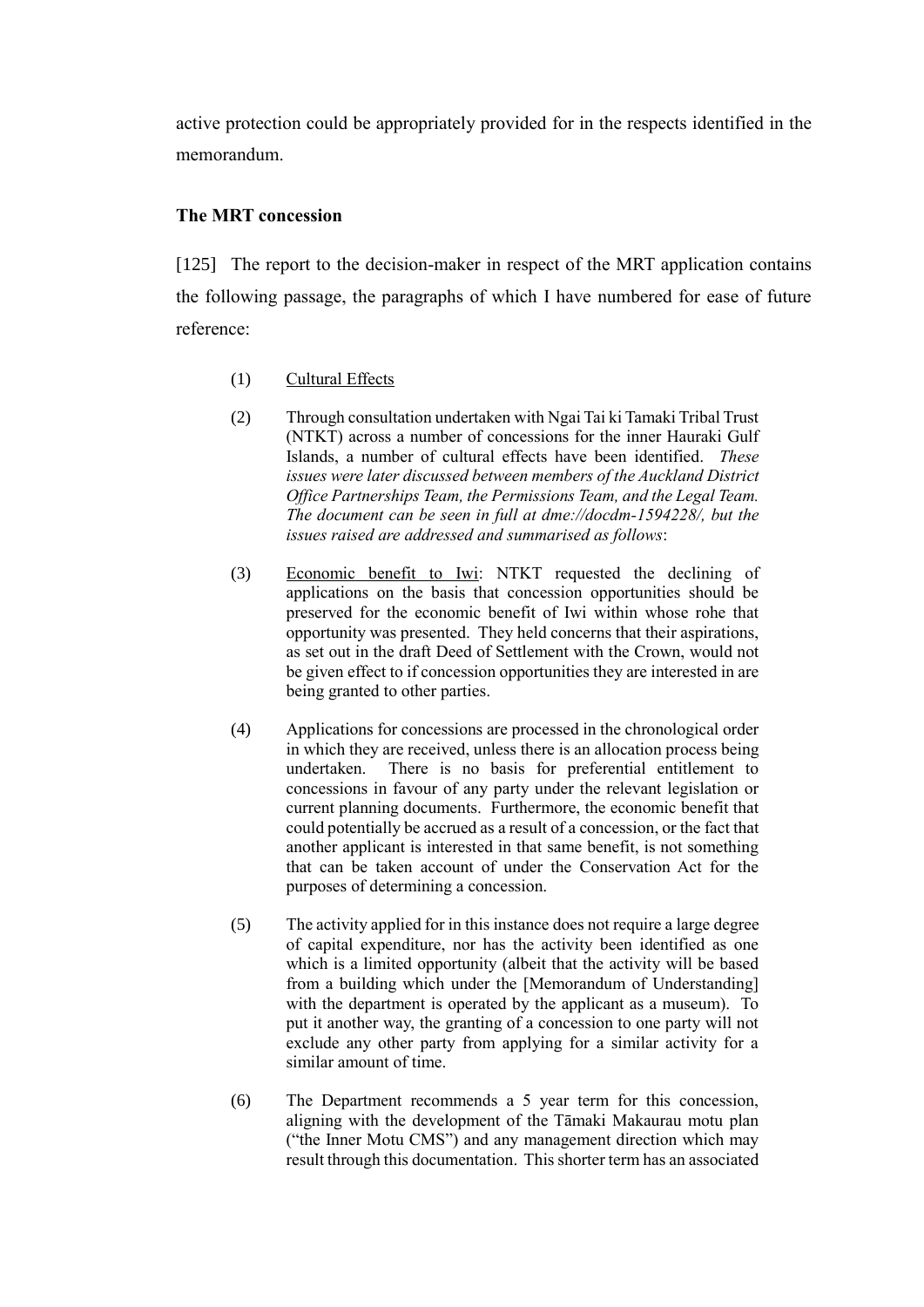effect of not foreclosing the opportunities to undertake similar activities by other potential concessionaires.

- (7) In regards to the NTKT's individual Deed of Settlement, the Department acknowledges that this will soon be formalised, however must make decisions within the context of legally approved legislation and policy.
- (8) Active Protection of Maori Interests: NTKT have identified that future opportunities on the Island are important to them, whether economic or otherwise. They have noted concern that the granting of concessions to other parties is not 'active protection' of Maori interest by the Crown, and that the granting of other concessions may limit or remove opportunities for Maori.
- (9) The granting of this concession does not remove the opportunity for NTKT to apply for concessions that cover the same or similar activities, and the Department is committed to exploring any potential opportunities with Iwi. The Inner Motu CMS will provide an opportunity to further clarify and protect Maori interests on the Islands, and provide guidance for future management of these resources.
- (10) The Department will not recommend a decline on the basis of active protection of Maori interests, instead implementing a shorter term to align with the development of policy documents. Monitoring of concessions on the Islands will provide further information to support the development of any management plan.

(emphasis added)

 $\overline{a}$ 

The document referred to in the italicised portion of para (2) is the Nichol memorandum.

[126] Paragraphs (3) and (4) were found by Fogarty J to be erroneous in law,<sup>75</sup> as indicating an in limine rejection of the Ngāi Tai Trust's contention that it was entitled to preferential treatment extending to the declining of the MRT and Fullers' applications; such rejection being inconsistent with *Ngai Tahu Maori Trust Board v Director-General of Conservation* (the *Whales* case). 76

[127] I agree that para (4) appears to be a response to the argument recorded in para (3) and that, read in this way, paras (3) and (4) are erroneous. On the other hand, the report separately addresses, in paras  $(8)$ – $(10)$ , active protection of Māori interests

<sup>75</sup> *Ngāi Tai ki Tamaki Tribal Trust v Minister of Conservation* [2017] NZHC 300, [2017] NZAR 485 at [86]–[88].

<sup>76</sup> *Ngai Tahu Maori Trust Board v Director-General of Conservation* [1995] 3 NZLR 553 (CA) [the *Whales* case].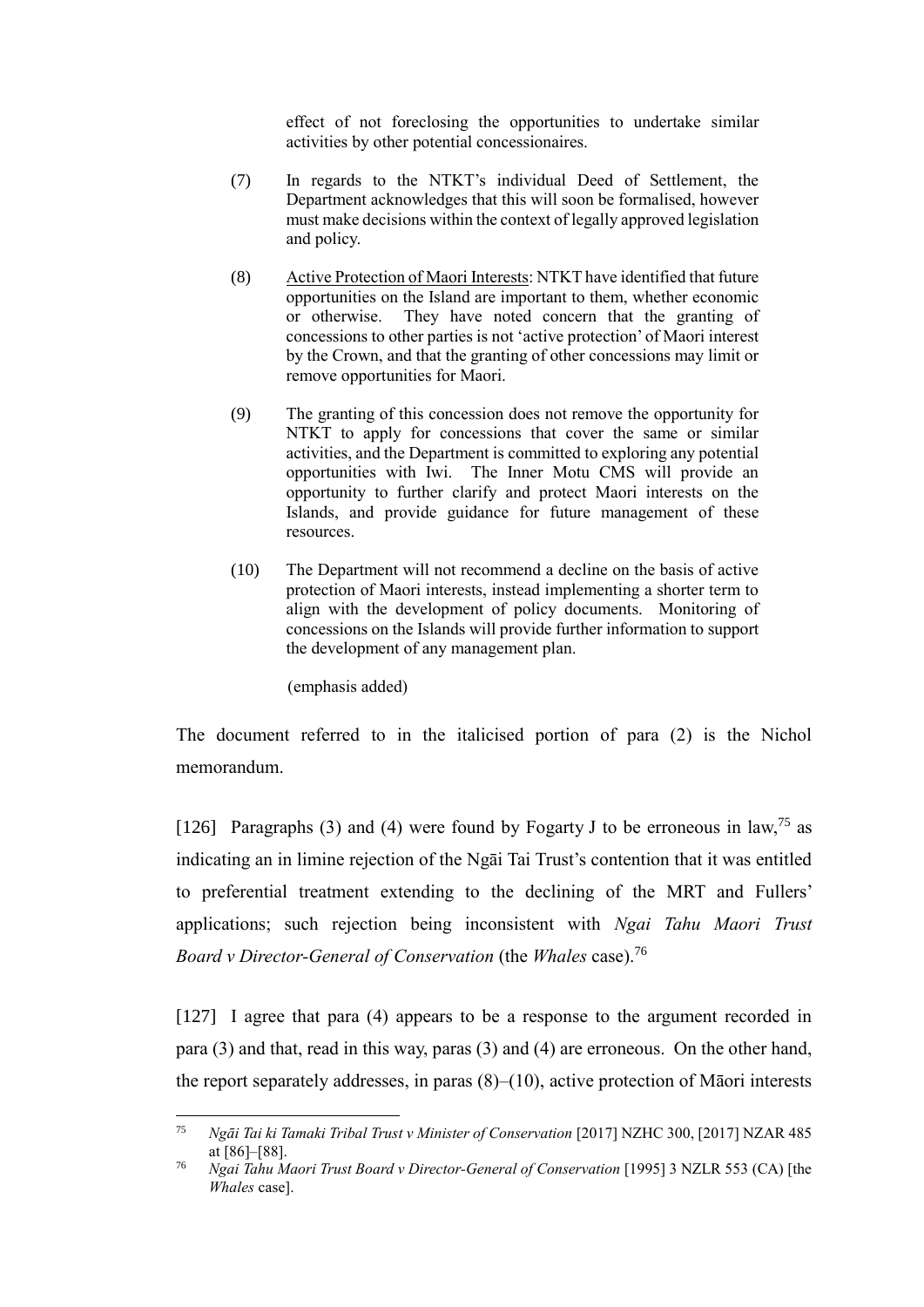and, in particular, picks up and addresses the complaint by the Ngāi Tai Trust that granting concessions to others is not "'active protection' of Māori interests by the Crown".

[128] It will be observed that the passage which I have cited from the report bears a textual similarity to the passages which I have cited from the Nichol memorandum, which is unsurprising as this part of the report is expressed to be by way of summary of the Nichol memorandum. Accordingly, it seems to me that the report must be read together with that memorandum.

[129] As I read the report – and particularly in light of the earlier Nichol memorandum – the report writer:

- (a) In para  $(4)$  was:
	- (i) setting out the departmental position on competition arguments: that if there was a limit on the total amount of concession activity, an allocation process applied; but, otherwise, applications were dealt with in the order in which they were lodged, without regard to trade protection arguments – such as, the effect on other current or likely concession holders – which I think is what is encompassed by "another applicant … interested in [the] same benefit"; and
	- (ii) noting that there was no provision for preference in the legislation or planning instruments.
- (b) Addressed active protection arguments in paras (8)–(10).
- (c) Was of the view that active protection might warrant a decision to decline applications, but did not recommend this in light of the option of stipulating a shorter concession term to align with the development of policy documents (para (10)).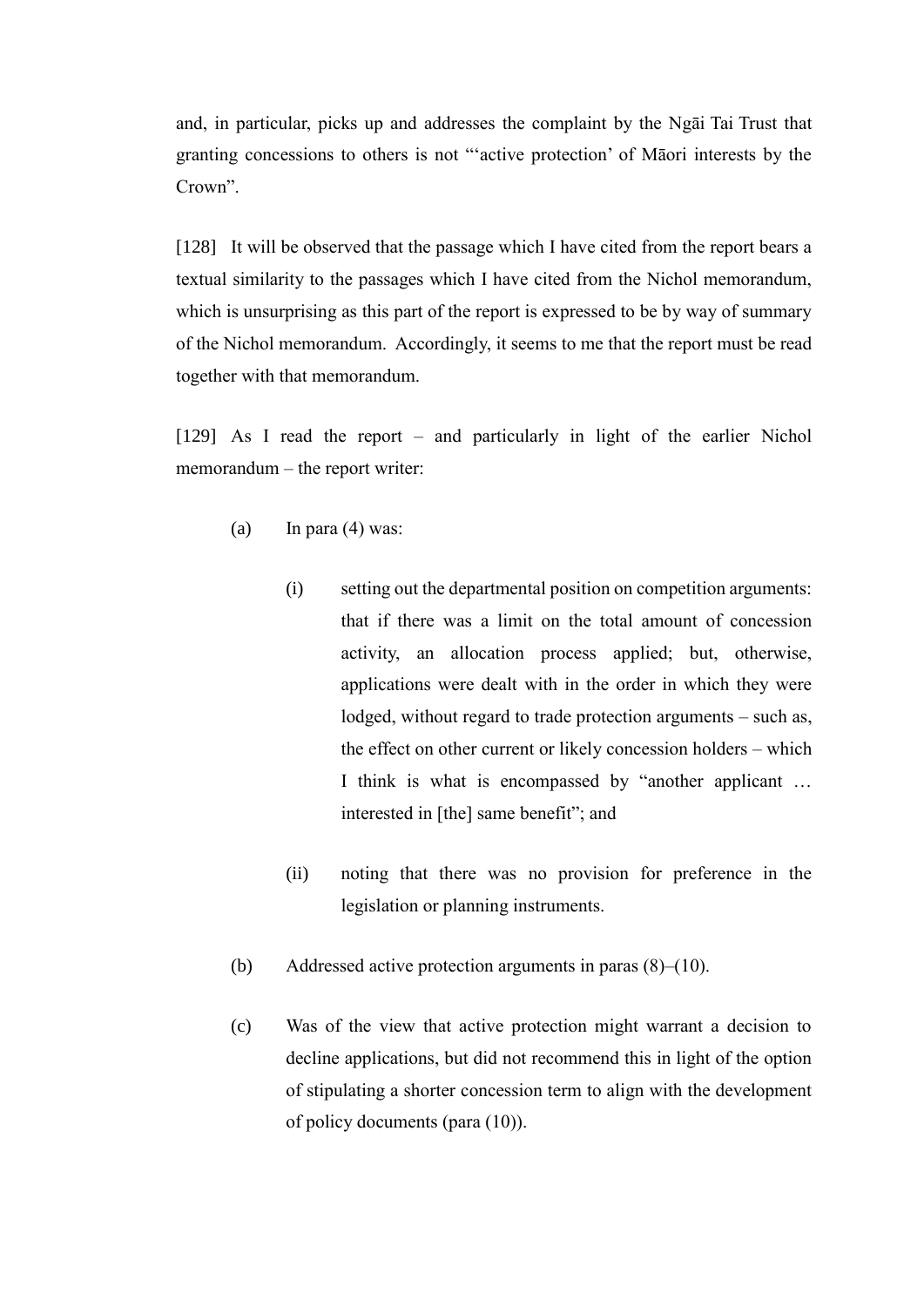[130] I regard this reading of the report as consistent with the report writer's affidavit in which she said:

Overall the Department did not consider that active protection of relevant Treaty interests reasonably required recommending declining of the concessions in the circumstances and instead that implementing a shorter than standard concession term and requiring certain conditions in the concession contracts were a reasonable approach in the circumstances.

[131] The decision-maker plainly considered that she had the power to decline the application on the basis of active protection because she annotated para (10) with this comment:

In some cases declining an application for a concession may be the only way to ensure active protection – in this case the recommendation is not to decline.

- [132] And in her affidavit, the decision-maker said:
	- 29. I also note that Ngāi Tai ki Tāmaki sought a decline of the concessions to ensure their economic interests were preserved. It was my assessment that Ngāi Tai ki Tāmaki sought to have the economic opportunities available via these concession opportunities for their exclusive use and it was their view that this was provided for in the Ngāi Tai ki Tāmaki settlement then under negotiation. It was my understanding that this was not a provision in their pending settlement and therefore I was not compelled to decline these concessions on this basis.
	- 30. This was not a limited opportunity situation where I had to decide between competing applications. I agreed that there were opportunities for Ngāi Tai ki Tāmaki to establish a guiding enterprise which could recognise their interests in the Islands despite there being existing concessions. My role was to consider how to actively protect the Treaty interests of Ngāi Tai ki Tāmaki (and the other iwi) in the Islands. In this case I thought this could be achieved through the conditions imposed … and did not require the concessions to be declined.

<span id="page-44-0"></span>[133] Against this background I see no basis for concluding that the decision to grant the concession was influenced by the mistake of law apparently embodied in para (4) of the report. The decision-maker's reference to active protection can only have been derived from s 4 of the Conservation Act. In her affidavit she said:

18. In making my decision I was very aware that section 4 of the Conservation Act 1987 required me as a decision maker to give effect to the principles of the Treaty of Waitangi when considering whether to grant the concessions under Part 3B of the Conservation Act 1987.